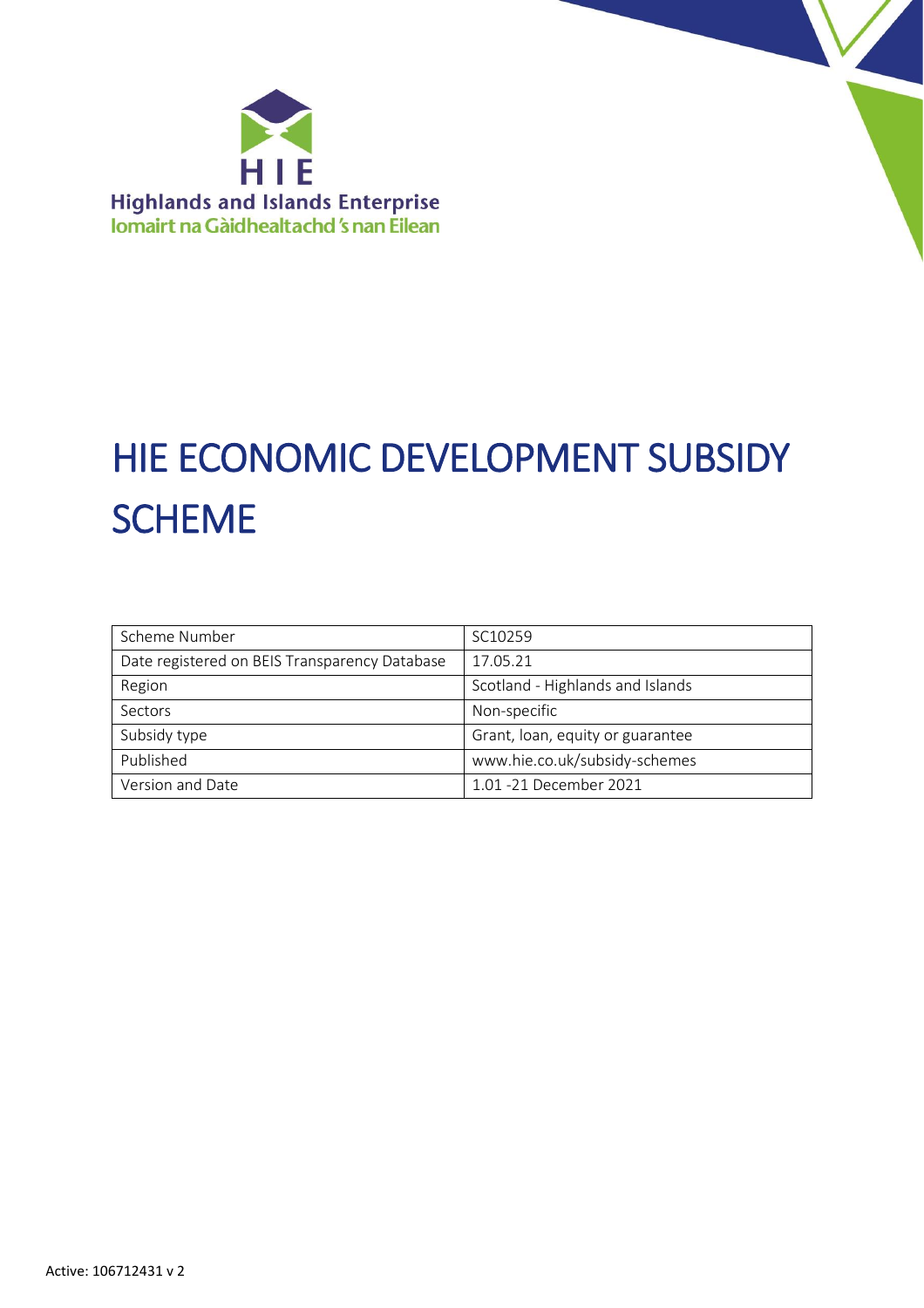# **Contents**

| 1. |                                                                                                   |  |
|----|---------------------------------------------------------------------------------------------------|--|
|    |                                                                                                   |  |
|    |                                                                                                   |  |
|    |                                                                                                   |  |
|    |                                                                                                   |  |
|    |                                                                                                   |  |
|    |                                                                                                   |  |
|    |                                                                                                   |  |
|    |                                                                                                   |  |
|    |                                                                                                   |  |
| 2. |                                                                                                   |  |
|    |                                                                                                   |  |
|    |                                                                                                   |  |
|    |                                                                                                   |  |
|    |                                                                                                   |  |
|    |                                                                                                   |  |
|    |                                                                                                   |  |
|    |                                                                                                   |  |
|    |                                                                                                   |  |
|    | Measure 2.3 Support for the start-up of new small enterprises and small innovative enterprises 18 |  |
|    |                                                                                                   |  |
|    |                                                                                                   |  |
|    |                                                                                                   |  |
|    |                                                                                                   |  |
|    |                                                                                                   |  |
|    |                                                                                                   |  |
|    | 2.5.3 Subsidy for the additional costs of employing workers with disabilities22                   |  |
|    | 2.5.4 Subsidy for the costs of assistance provided to disadvantaged workers 23                    |  |
|    |                                                                                                   |  |
|    |                                                                                                   |  |
|    |                                                                                                   |  |
|    |                                                                                                   |  |
|    |                                                                                                   |  |
|    |                                                                                                   |  |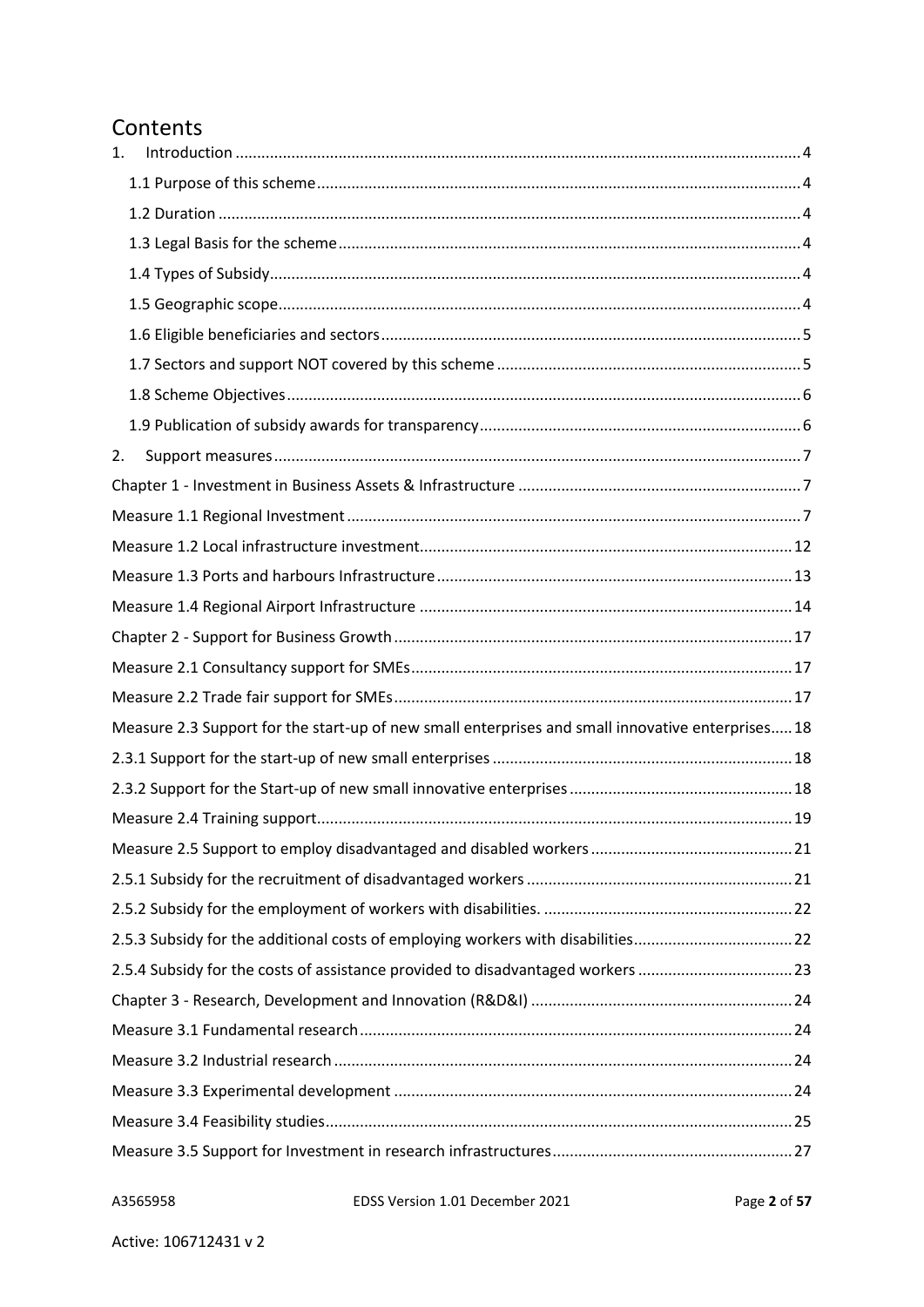| Annex 2 Assessment of how individual subsidies comply with UK-EU Trade and Cooperation |  |
|----------------------------------------------------------------------------------------|--|
|                                                                                        |  |
|                                                                                        |  |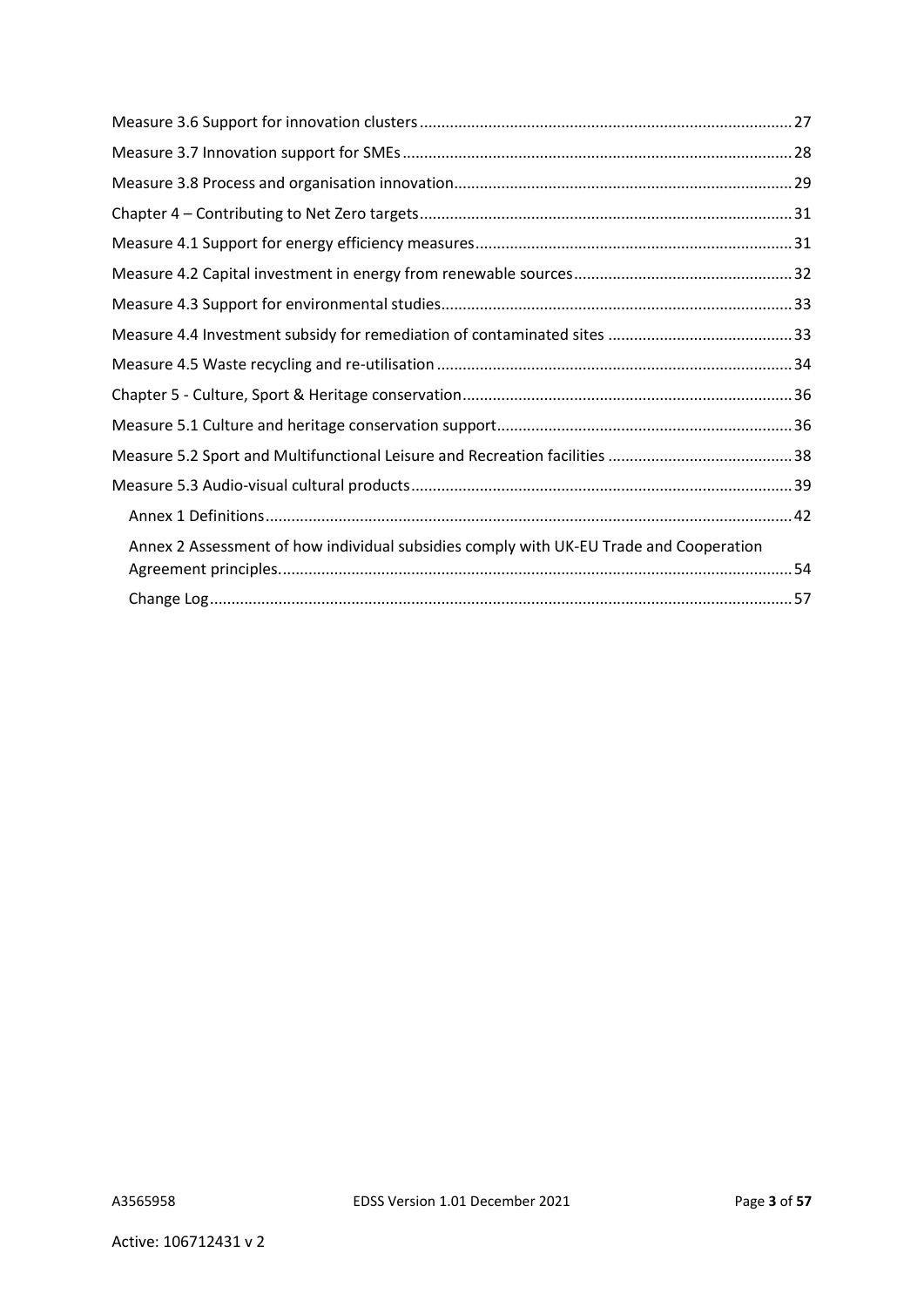# <span id="page-3-0"></span>1. Introduction

## <span id="page-3-1"></span>1.1 Purpose of this scheme

Highlands and Islands Enterprise (HIE) was established to promote the economic and social development of the HIE area, to enhance employment and business skills, improve industrial efficiency, international competitiveness and the environment to achieve these. This scheme will be the principal instrument under which HIE will grant subsidy in pursuit of our strategic priorities of producing: Successful, productive and resilient businesses; Conditions for growth; and Strong, capable and resourceful communities.

## <span id="page-3-2"></span>1.2 Duration

The scheme takes effect from 1 January 2021 with an anticipated end date of 31 December 2022.

## <span id="page-3-3"></span>1.3 Legal Basis for the scheme

This scheme is designed to comply with the UK-EU Trade and Cooperation Agreement 2020 (TCA), signed on 30 December 2020 (as implemented by section 29 of the European Union (Future Relationship) Act 2020, together with UK Government guidance on complying with the UK's international obligations on subsidy control as issued from time to time. In all cases a proposed subsidy will have been assessed to meet the definition of a "subsidy" and awards shall be compatible with the "principles" agreed in the TCA and the UK subsidy guidance. The criteria and limitations of the scheme are designed to limit the effects of permitted subsidies to fall within a safe harbour (of effects) such that it is possible to award subsidies with a reduced set of compatibility checks against the TCA Principles. The TCA applies to subsidies to suppliers of goods and services.

The scheme may be modified or replaced prior to December 2022 once further UK legislation on subsidy control within the UK comes into effect.

HIE implements this scheme under our powers conferred in Section 8 of the Enterprise and New Towns (Scotland) Act 1990 as amended 1 April 2001 by Scottish Statutory Instrument 2001 No 126.

## <span id="page-3-4"></span>1.4 Types of Subsidy

HIE has powers to offer grant, loan, equity, and guarantees. Applicants must state their financial needs and preferences at application stage, but the final decision on the amount and type of any subsidy award will remain at HIE's discretion.

## <span id="page-3-5"></span>1.5 Geographic scope

The scheme applies to awards made by HIE to beneficiaries based, or with an operating presence, in the HIE area and whose activity has, or could have, an effect on trade or investment with competitors in:

- any EU member State
	- (For applicants based in Northern Ireland and concerned with producing goods, the EU State Aid rules and undertaking in difficulty test defined in Annex 1, number 11 will apply)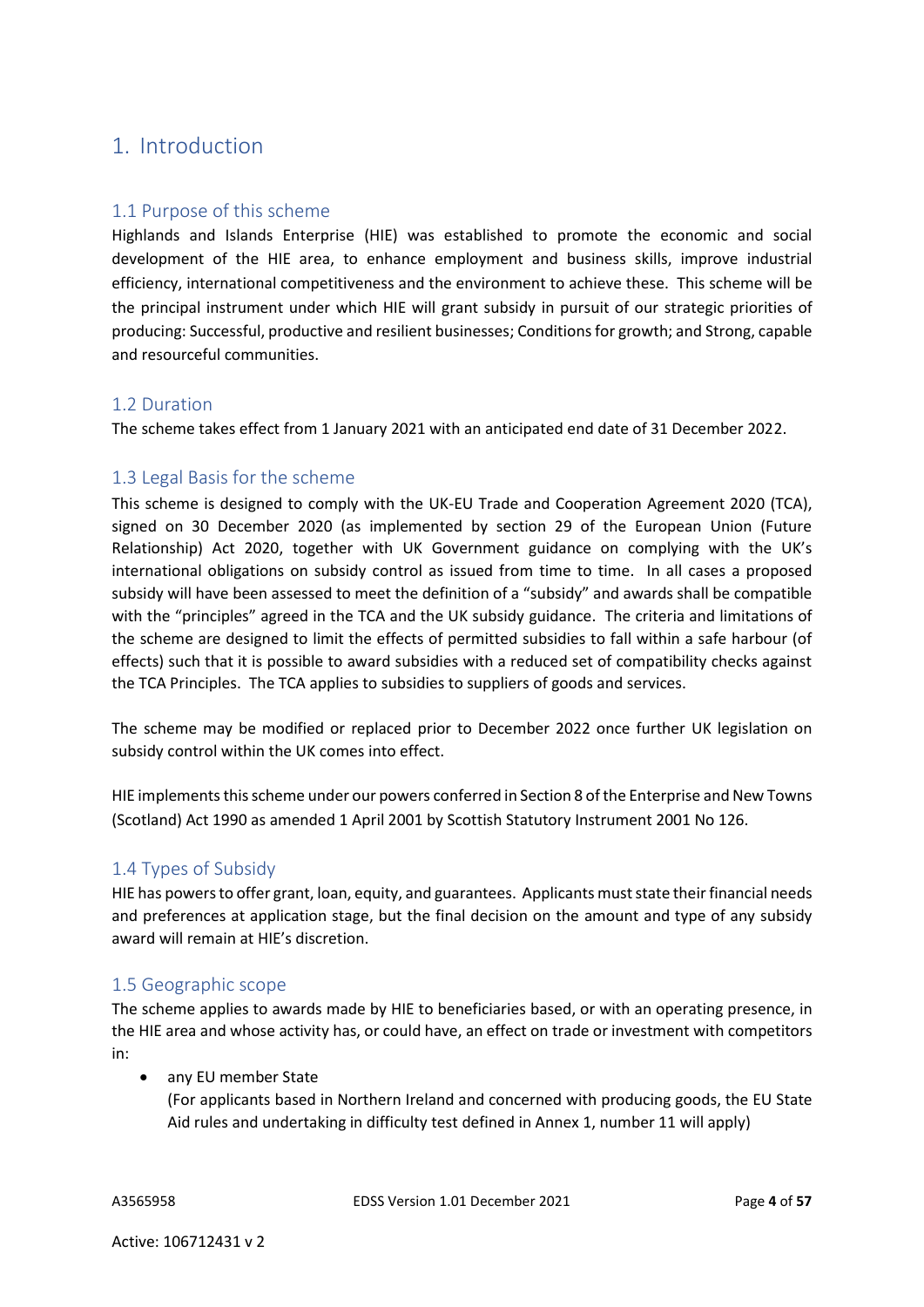• third countries covered by Free Trade Agreements (FTAs) or World Trade Organisation (WTO) rules covered by the Agreement on Subsidies and Countervailing Measures (ASCM).

## <span id="page-4-0"></span>1.6 Eligible beneficiaries and sectors

Subsidy under this scheme is open to all types of commercial entity (regardless of their legal or profitdistributing status) engaged in the provision of goods or services affecting trade in all sectors other than those specified in 1.7.

Although excluded from the TCA, this scheme includes support to the audio-visual sector at measure 5.3.

## <span id="page-4-1"></span>1.7 Sectors and support NOT covered by this scheme

- Agriculture, Horticulture and Forestry, which are covered by the HIE Agriculture, Food and Drink Subsidy Scheme and WTO Agreement on Agriculture (AoA)
- Food and drink manufacturing the processing of agricultural products, including second and further stage processing into food and beverages of all types comes under the AoA and are covered by the HIE Agriculture, Food and Drink Subsidy Scheme
- Fishing, Aquaculture and fish processing, which are covered by the HIE Fishing and Aquaculture Subsidy Scheme (WTO ASCM agreement)
- Subsidy awarded as UK small amounts of financial assistance or *TCA de minimis* that is covered by the exception at 3.2.4 of the TCA
- Prohibited subsidies i.e.  $$ 
	- o Unlimited state guarantees where the amount or duration is not limited
	- $\circ$  Exports subsidy must not be used to fund the direct operating costs of exports i.e. staff, materials or other revenue costs tied to the export performance of goods or services
	- o Domestic content HIE will not place an obligation on beneficiariesto favour UK suppliers and goods as a condition of the funding

Certain subsidy limitations and conditions apply to the following subsidies and, at least for the initial period of this scheme, if our due diligence suggests the required subsidy cannot be covered by the measures within this scheme they may be dealt with separately as ad hoc cases outside of the scheme:

- air carriers
- large cross-border or international cooperation projects (which fall within the meaning of paragraph 13 of Article 367.4 of the TCA)
- rescue and restructuring of ailing or insolvent applicants
- energy and environment cases (which fall within the meaning of paragraph 14 of Article 367.4 of the TCA) will be subject to additional scrutiny to ensure they meet the emerging Principles in the UK Subsidy Control Bill. In particular, HIE will consider
	- $\circ$  Subsidies in relation to energy and environment shall be aimed at and incentivise the beneficiary in —
		- (a) delivering a secure, affordable and sustainable energy system and a well-functioning and competitive energy market, or
		- (b) increasing the level of environmental protection compared to the level that would be achieved in the absence of the subsidy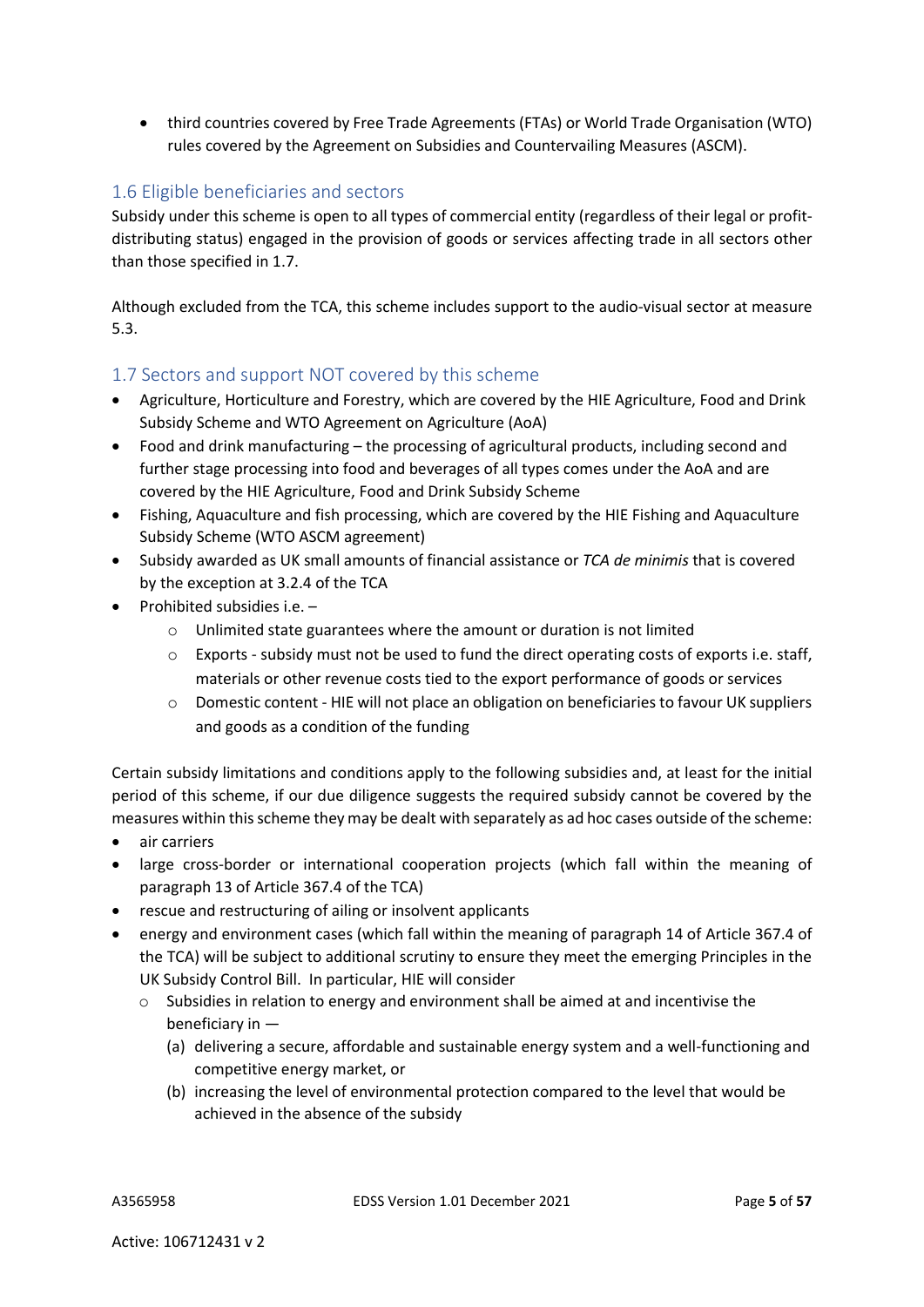- $\circ$  Subsidies in relation to energy and environment shall not relieve the beneficiary from liabilities arising from its responsibilities as a polluter under the law of England and Wales, Scotland or Northern Ireland
- $\circ$  Subsidies for the decarbonisation of emissions linked to industrial activities in the United Kingdom shall —
	- (a) achieve an overall reduction in greenhouse gas emissions, and
	- (b) reduce the emissions directly resulting from the industrial activities
- $\circ$  Subsidies for improvements of the energy efficiency of industrial activities in the United Kingdom shall improve energy efficiency by reducing energy consumption, either directly or per unit of production

## <span id="page-5-0"></span>1.8 Scheme Objectives

Successful applicants should be able to demonstrate the following **HIE Criteria:**

- The outcomes will contribute to HIE's strategic objectives and Operating Plan priorities
- The project will deliver commercial benefits to the applicant enterprise and to the HIE area
- The project would not be able to proceed at all, or not at the same scale, quality or speed without public assistance (additionality)
- The applicant has the capacity to implement the project effectively to enhance its future competitiveness
- The applicant is financially viable at the time of application and is unlikely to become insolvent or be at risk of going out of business in the short to medium term

## <span id="page-5-1"></span>1.9 Publication of subsidy awards for transparency

HIE is required to publicise all financial awards on its website. In addition, UK Government requires that UK Subsidy awards of £500,000 and above given under this scheme are reported through the BEIS Subsidy Control Transparency Database to provide summary information to any private entity and to international trade partners, in accordance with existing trade agreements.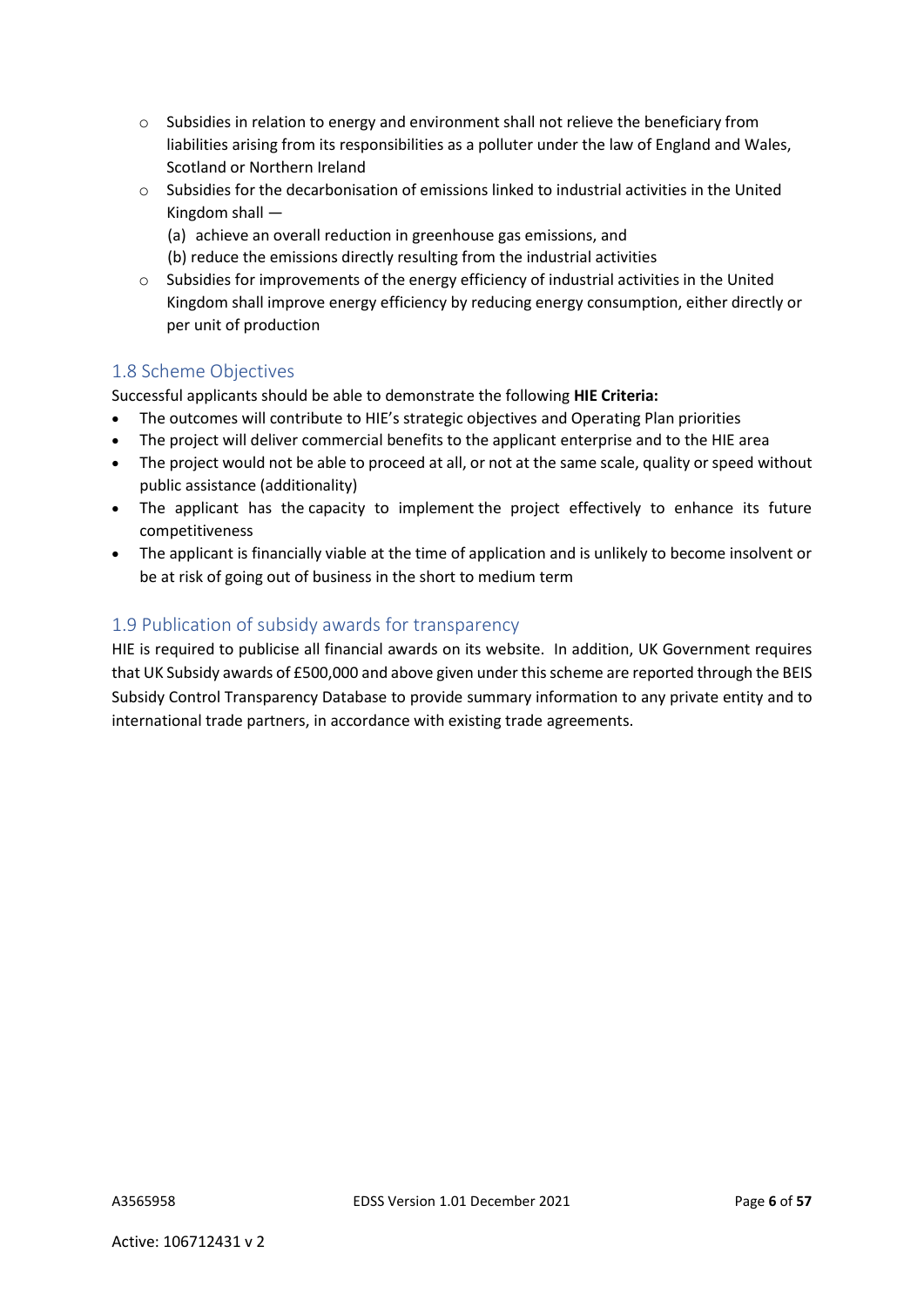## <span id="page-6-0"></span>2. Support measures

Subsidy measures are grouped together into five **Chapters** involving similar objectives, criteria and specific features such as subsidy limits or conditions.

## <span id="page-6-1"></span>Chapter 1 - Investment in Business Assets & Infrastructure

This chapter support our priorities of supporting successful, productive and resilient businesses and creating the conditions for growth.

## <span id="page-6-2"></span>Measure 1.1 Regional Investment

This subsidy is normally used to provide financial assistance to commercial enterprises for capital investments for their own use.

## **Eligible activities and eligible firms**

Eligible activities are:

- Initial investment in new economic activity (large firms)
	- $\circ$  an investment in tangible and intangible assets related to the setting up of a new establishment, or to the diversification of the activity of an establishment, under the condition that the new activity is not the same or a similar activity to the activity previously performed in the establishment; or
	- $\circ$  the acquisition of the assets belonging to an establishment that has closed or would have closed had it not been purchased, and is bought by an investor unrelated to the seller, under the condition that the new activity to be performed using the acquired assets is not the same or a similar activity to the activity performed in the establishment prior to the acquisition
- For large firms a "new establishment" shall concern new economic activity (refer to Annex 1, No. 22 for the definition of new economic activity). Note that "establishment" in the context of initial investment is understood as a production unit and not a legal entity
- The beneficiary (at group level) shall confirm that it has not carried out a relocation of the same or similar activity from another part of the UK or another country to the proposed new operation in the HIE area in the two years preceding its application for regional investment subsidy. The applicant shall give a commitment not to carry out such a transfer for a period of two years after the initial investment for which the subsidy is requested is completed. For definition of *same or similar* see definition No. 21 in Annex 1. A "transfer" is deemed to have taken place if the product or service in the initial and in the subsidised establishment serves at least partly the same purpose and meets the demands or needs of the same types of customers and jobs are lost in the "same or similar" activity in one of the initial establishments of the beneficiary
- Initial investment (SMEs only) in tangible assets related to the setting up of a new establishment
- Acquisition by an SME of assets belonging to an establishment that has closed or would have closed had it not been purchased and is bought by an investor unrelated to the seller (refer to Annex 1 No. 20 for definition of "initial investment"). Note that "establishment" in the context of initial investment is understood as a production unit and not a legal entity
- The extension of an existing establishment by **SMEs only**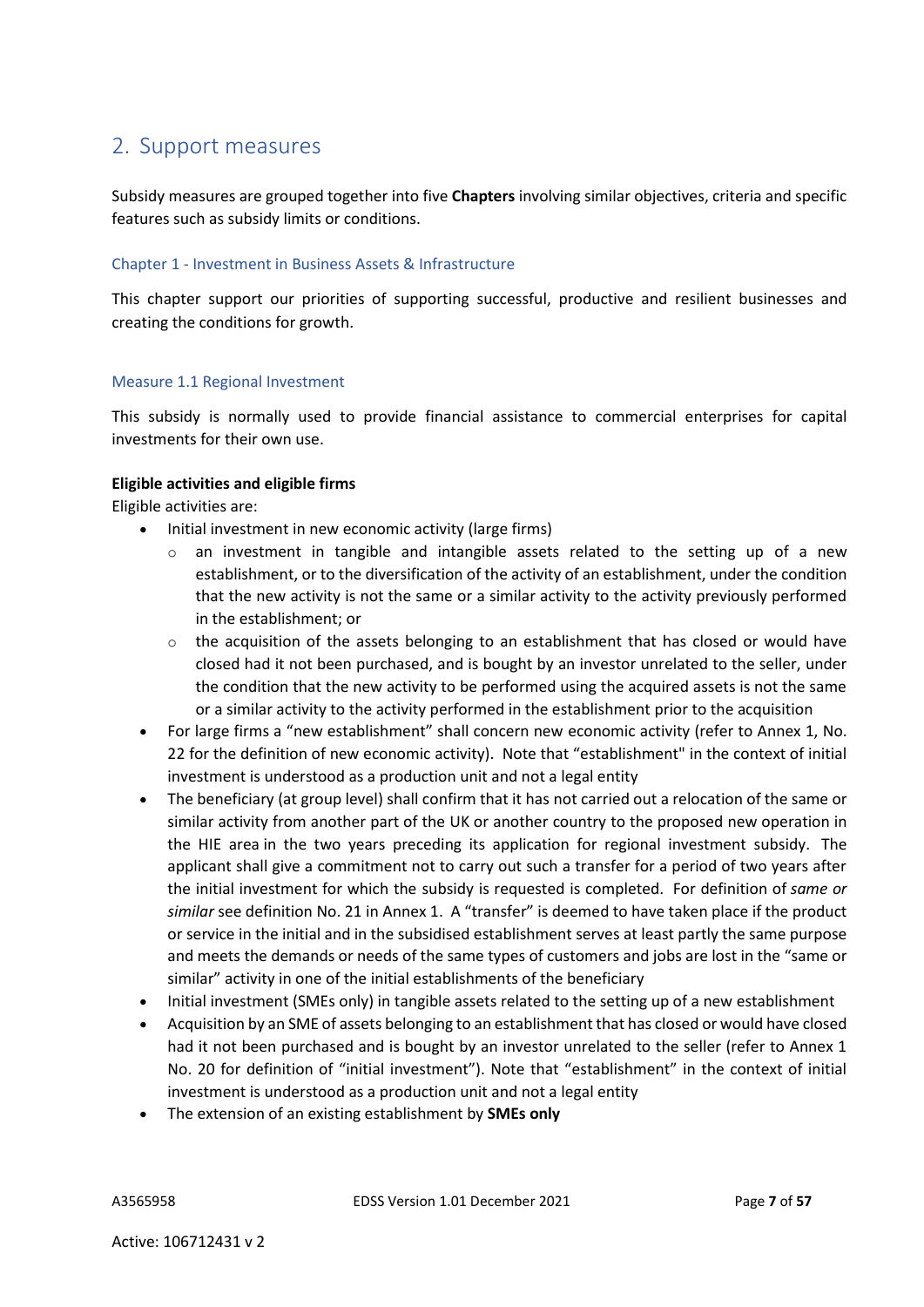- The diversification of the output of an establishment into new additional products, under the condition that the new activity is not the same or a similar activity to the activity (SMEs & large firms)
- The fundamental change in the overall process of an existing establishment (SMEs only)
- The acquisition of the capital assets directly linked to an establishment which has closed or would have closed had it not been purchased, and the assets are bought by an independent investor (SMEs & large firms)
- In the case of business succession of a small enterprise in favour of family of the original owner(s) or in favour of former employees, the condition that the assets shall be bought by an independent investor shall be waived

## **Sensitive sectors**

Under the previous EU State aid regime a number of sectors were excluded from receiving Regional Aid under Article 14 of the GBER i.e. steel, shipbuilding, coal, transport and related infrastructure, cruise boats (including tourism excursion boats) plus energy generation, distribution and infrastructure.

UK Government (UKG), in their subsidy guidance to public authorities, acknowledges that there are a small number of 'historically sensitive' sectors which have previously been the focus of WTO action. Current UK guidance (and the UK Subsidy Control Bill under Parliamentary consideration) does not preclude subsidy to these sectors but identifies the added risk of a dispute under WTO rules, although it also says these are rare. In assessing potential subsidy to these sectors HIE will consider the following risk characteristics and mitigations:

- (a) Does the sector normally compete with international competitors? Consider the number of international competitors, their size and importance to their country's economy.
- (b) Could HIE subsidy impact the sales volume, prices or profits of international producers of similar goods, in the UK or foreign markets? This involves displacement considerations including the impact on international investment in respect to the TCA. The size, maturity and growth potential of the global market will be material in relation to the scale of the proposed subsidy.
- (c) What is the likelihood of the HIE intervention triggering an international dispute? A proportionate approach will be taken in conducting analysis to determine WTO and Free Trade Agreement risk and HIE will consult with UKG Department for Business, Energy and Industrial Strategy if in any doubt.

## **Eligible Costs (one or more of the following)**

- Tangible assets land, buildings, equipment, including professional fees and similar costs arising out of tangible assets which are recorded on the balance sheet
- Equipment purchased by large firms shall be new. Where second had equipment is purchased by SMEs it shall be purchased at market prices which should be objectively verified
- Costs related to the lease of tangible assets may be taken into account under the following conditions:
	- (a) for land and buildings, the lease must continue for at least five years after the expected date of completion of the investment project for large undertakings or three years in the case of SMEs
	- (b) for plant or machinery, the lease must take the form of financial leasing and must contain an obligation for the beneficiary of the subsidy to purchase the asset upon expiry of the term of the lease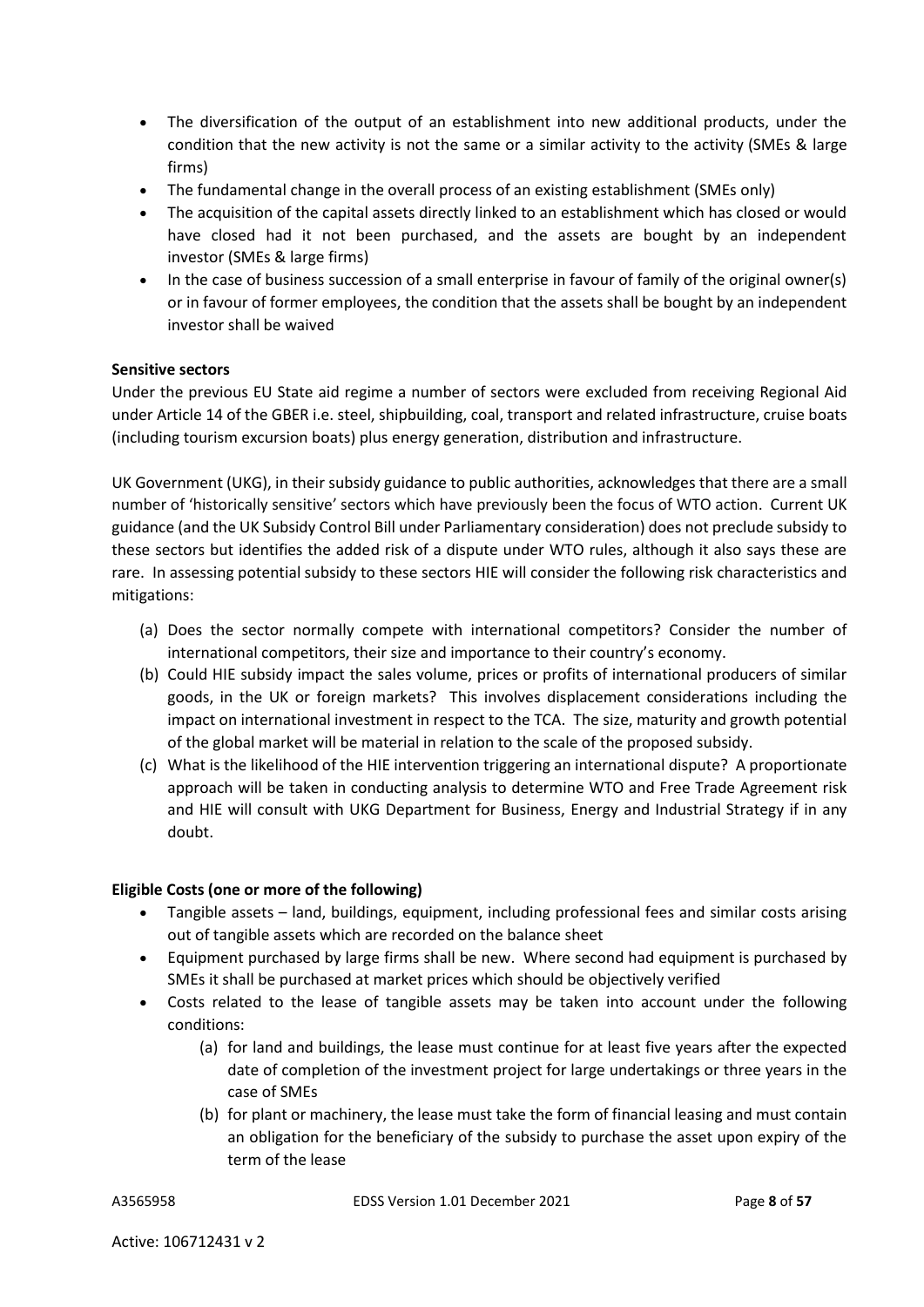- For subsidy for the diversification of an existing establishment, the eligible costs must exceed by at least 200% the book value of the assets that are reused, as registered in the fiscal year preceding the start of works
- Intangible assets, up to 100% of eligible costs for SMEs and not exceeding 50% of eligible costs for large firms
- Wage costs two years of estimated wage costs of net additional employment created directly by the investment project. Net additional jobs are additional jobs created by comparison with the number of jobs present in the previous 12 months before the investment began (on the basis of FTE jobs). Any jobs lost during the first three years on the same site as the project must be deducted from those created, to arrive at the net additional number of jobs created. Jobs to be counted are those created in the first three years following completion of the investment. The wage cost is the gross wage paid to the employee before tax plus compulsory social security charges
- Acquisition of an existing establishment only the costs of buying the assets from third parties unrelated to the buyer shall be taken into consideration, except in the case of business succession (see last sentence in this paragraph). The transaction shall take place under market conditions. If State aid or subsidy has already been granted for the acquisition of assets prior to their purchase, the costs of those assets shall be deducted from the eligible costs related to the acquisition of an establishment. Where a member of the family of the original owner, or an employee, takes over a small enterprise, the condition that the assets be bought from third parties unrelated to the buyer shall be waived
- The acquisition of shares does not constitute initial investment
- Additional investment costs to upgrade existing assets. The additional costs of upgraded assets are those costs in excess of the cost of replacement on a like for like basis
- Subsidy may be calculated based on assets only, wages only or a combination of the two, but see subsidy limits section below

## **Types of assistance**

Grant, loan, equity, guarantees.

## **Additional eligibility conditions**

- (a) Subsidy provided for tangible assets that are sold or moved out with the assisted area shall be repaid (in full) if the sale or transfer takes place within the following periods: For large firms, within 5 years of the completion of the investment. For SMEs, within 3 years from the completion of the investment.
- (b) When wage costs are used as the eligible costs, the employment created shall be maintained during a minimum of 5 years for large firms and 3 years for SMEs.
- (c) Intangible assets shall be used exclusively in the establishment being assisted by the undertaking receiving the subsidy.
- (d) Intangible assets shall be those that are regarded as amortizable assets in the formal accounts of the beneficiary.
- (e) Intangible assets must be purchased from unrelated third parties under market conditions.
- (f) Intangible assets shall be included in the assets of the beneficiary, for at least 5 years for large firms and for at least 3 years for SMEs.
- (g) The project must not have commenced expenditure on implementation before an application for assistance towards the project has been submitted to HIE.
- (h) For SMEs new or second-hand assets shall be purchased at market prices.
- (i) For large firms, equipment purchases shall be new.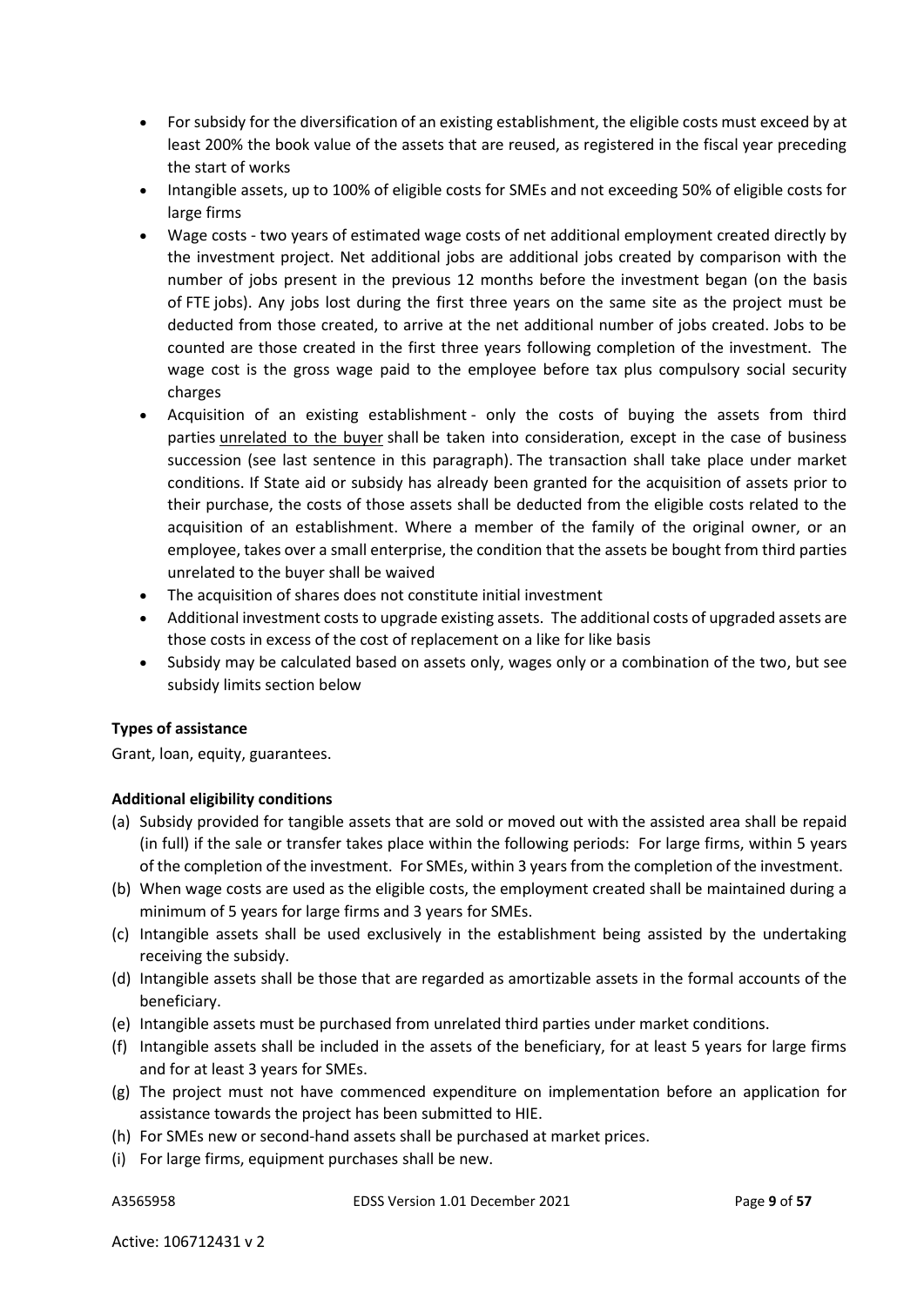#### **Assisted Areas Map**



## **AA Map of defined Assisted Areas in the HIE region extended to 31/12/2022.**

The basis for the Regional Investment subsidy ceilings is the UK Assisted Areas (AA) Map, which provides limits in line with EU subsidies and in proportion to the relative economic disadvantage suffered by regions. It has the objective of allowing subsidies to enable initial investments in assets that facilitate growth by subsidy levels that do not unduly distort trade with other regions.

The UK AA is the same as applied under EU State subsidy 2014-2020, which was extended to 31/12/2021 by the EU in 2020 and has been extended by the UK government for use in the UK's post BREXIT Subsidy Control arrangements.

This map and the associated subsidy ceilings therefore apply to subsidies under measures (1.1 and 1.2) but note that they do not apply to any other measure in this scheme.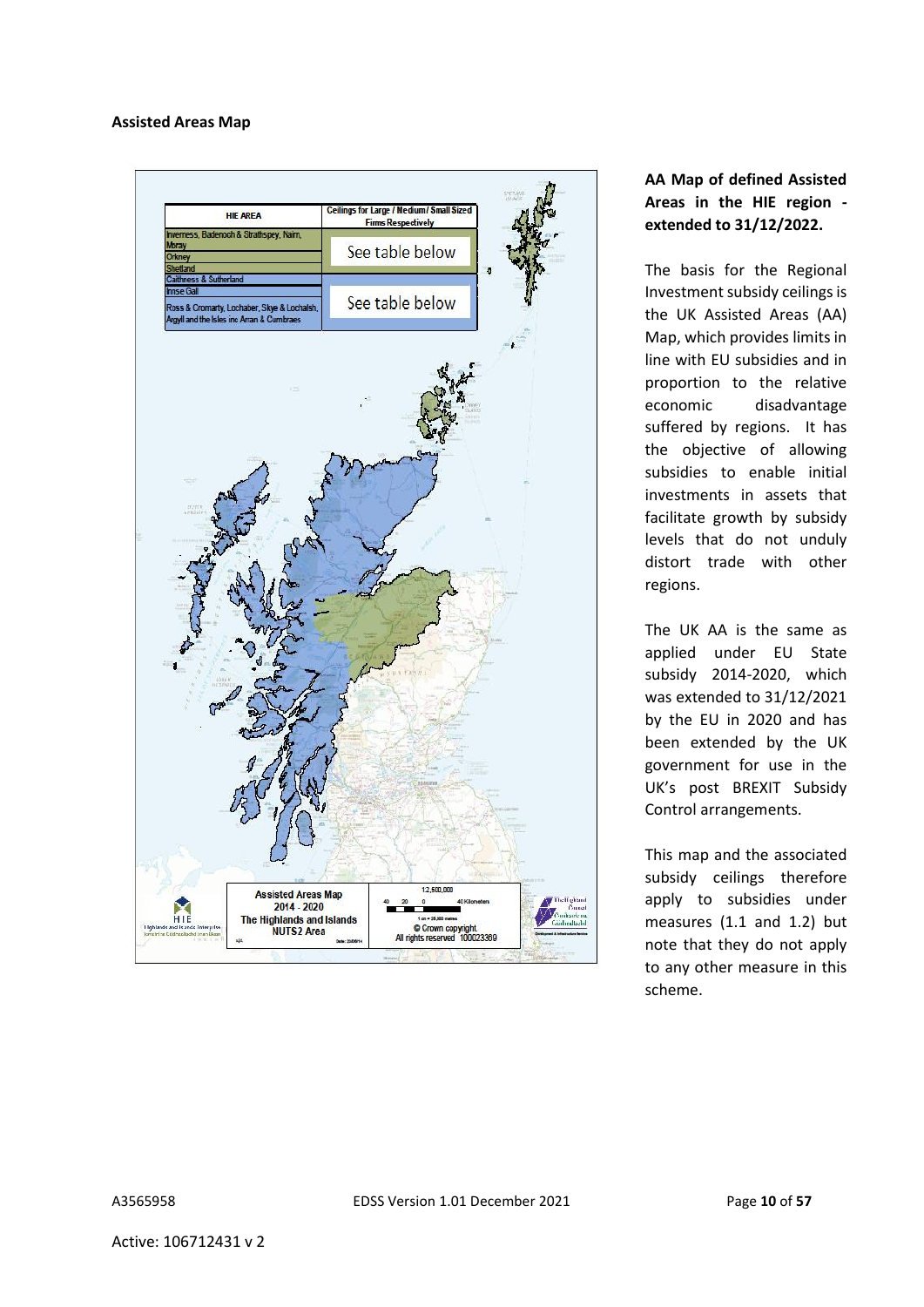## **Subsidy limits**

The table below gives the maximum subsidy levels in grant/grant equivalent as a percentage of the total value of eligible costs in the project whether or not the grant is paid out against all of the eligible costs. The calculation of subsidy limits may be based on assets only, wages only or a combination of the two provided that the resulting subsidy does not exceed the most favourable amount from the calculation based on either wages or assets.

| <b>Project location</b>                        | <b>Small</b> | <b>Medium</b>   | Large |
|------------------------------------------------|--------------|-----------------|-------|
| Non pre-defined Article 107(3)c Assisted Area  |              |                 |       |
| (Shetland, Orkney, Inverness & Nairn, Badenoch | 35%          | 25%             | 15%   |
| & Strathspey, and Moray)                       |              |                 |       |
| Pre-defined Article 107(3)c Assisted Area      |              |                 |       |
| (Caithness & Sutherland, Lochaber, Skye        | 40%          | 30 <sup>%</sup> | 20%   |
| & Lochalsh, Ross & Cromarty, Western Isles,    |              |                 |       |
| Argyll, Arran & the Cumbraes                   |              |                 |       |

**Private sector financing** (including own funds and borrowing from the private sector) must be at least 25% of eligible costs, meaning that any combination of public funding by way of grants, loans and equity shall not exceed 75% of eligible project costs.

## **Scheme subsidy ceiling**

The ceiling on the subsidy amount for this measure is the same as the new EU Regional Aid Guidelines (January 2022) in terms of the Adjusted Subsidy Amount formula.

**Large projects (costs over €50m)** - reduced subsidy ceilings apply to the part of the project costs which exceed €50m (see definition Annexe 1 No. 23), requiring calculation of the "Adjusted Subsidy Amount" (below and Annexe No. 24) and taking account of other aided or subsidised initial investments (Annex 1 No. 20) that would count as a "Single Investment Project".

## **Specific definitions**

- *Single Investment Project* any initial investment started by the same beneficiary (at group level) within a period of three years from the date of the start of works on another aided or subsidised investment in the same level three region of the Nomenclature of Territorial Units for statistics (NUTS 3) shall be considered part of a single investment project. The NUTS areas for the HIE area are:
	- $\circ$  UKM61 = Caithness & Sutherland and Ross & Cromarty, UKM62 = Inverness & Nairn and Moray, Badenoch & Strathspey
	- o UKM63 = Lochaber, Skye & Lochalsh, Argyll & Bute, Arran & the Cumbraes.
	- o UKM64 = Eilean Siar (Western Isles)
	- o UKM65 = Orkney
	- $O$  UKM66 = Shetland

Where the single investment project is a large investment project (costs over  $\epsilon$ 50m), the total subsidy amount for the single investment project shall not exceed the "adjusted subsidy amount".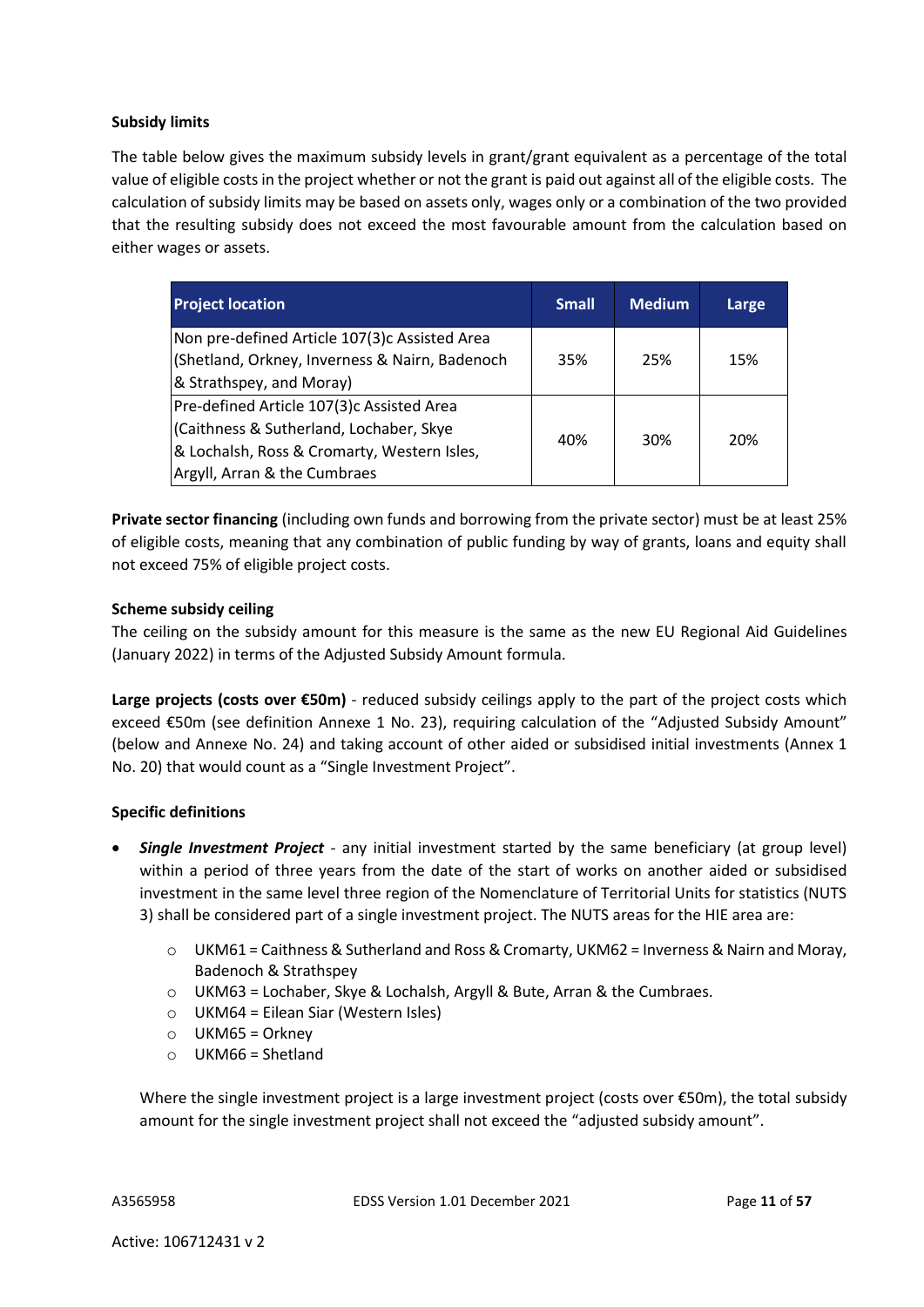*Adjusted subsidy amount* the maximum permissible subsidy for a large investment project should be calculated according to the following formula:

Maximum subsidy amount =  $R \times (A + 0.5 \times B + 0.34 \times C)$ 

where: R is the maximum subsidy intensity applicable in the area concerned, excluding the increased subsidy intensity for SMEs. A is the initial €50 million of eligible costs, B is the part of eligible costs between €50 million and €100 million, and C is the part of eligible costs above €100 million.

#### <span id="page-11-0"></span>Measure 1.2 Local infrastructure investment

Financial assistance for creating business infrastructures for use by others for commercial purposes.

These subsidies enable the provision of infrastructures for use by others on terms comparable to other regions and as such provide no financial advantage to the users over competitors in other regions. The subsidy levels can therefore extend to higher levels than under Measure 1.1, and the calculation of subsidy limits is based on the minimum necessary to allow a normal return on the investment when the assets are charged-for at commercial rates.

#### **Eligible activities and special conditions**

Financing for the construction or upgrade of local infrastructures, which concerns infrastructure that contribute at a local level to improving the business and consumer environment and modernising and developing the industrial base. The infrastructure shall be made available to interested users on an open, transparent and non-discriminatory basis. The price charged for the use or the sale of the infrastructure shall correspond to market price. Any concession or other entrustment to a third party to operate the infrastructure shall be assigned on an open, transparent and non-discriminatory basis, having due regard to the applicable procurement rules.

#### **Geographic eligibility**

All of HIE area.

#### **Eligible sectors**

This Measure should not be used for airport infrastructure, maritime port infrastructure or sport and multifunctional leisure and recreation infrastructures but measures 1.4, 1.5 and 5.2 respectively cover these types of local infrastructures. The Measure may be used for shipyards which are below the thresholds for shipbuilding and ship repair (see Annex 1 No. 47 for definition).

**Dedicated infrastructure** may not be assisted under this Measure, but it may be assisted under Measure 1.1 (capital investment by commercial enterprises). Dedicated Infrastructure means facilities that are built for undertakings that have been identified prior to construction and that have been tailored to their needs.

#### **Subsidy limits**

The subsidy amount shall not exceed the difference between the eligible costs and the operating profit of the investment. Subsidies under the scheme are capped when either the subsidy is £10m or more, or the project costs are £20m or more.

The operating profit shall be deducted from the eligible costs ex ante, on the basis of reasonable projections, or through a claw-back mechanism. Thus, it is possible to use either an up-front definition of

A3565958 EDSS Version 1.01 December 2021 Page **12** of **57**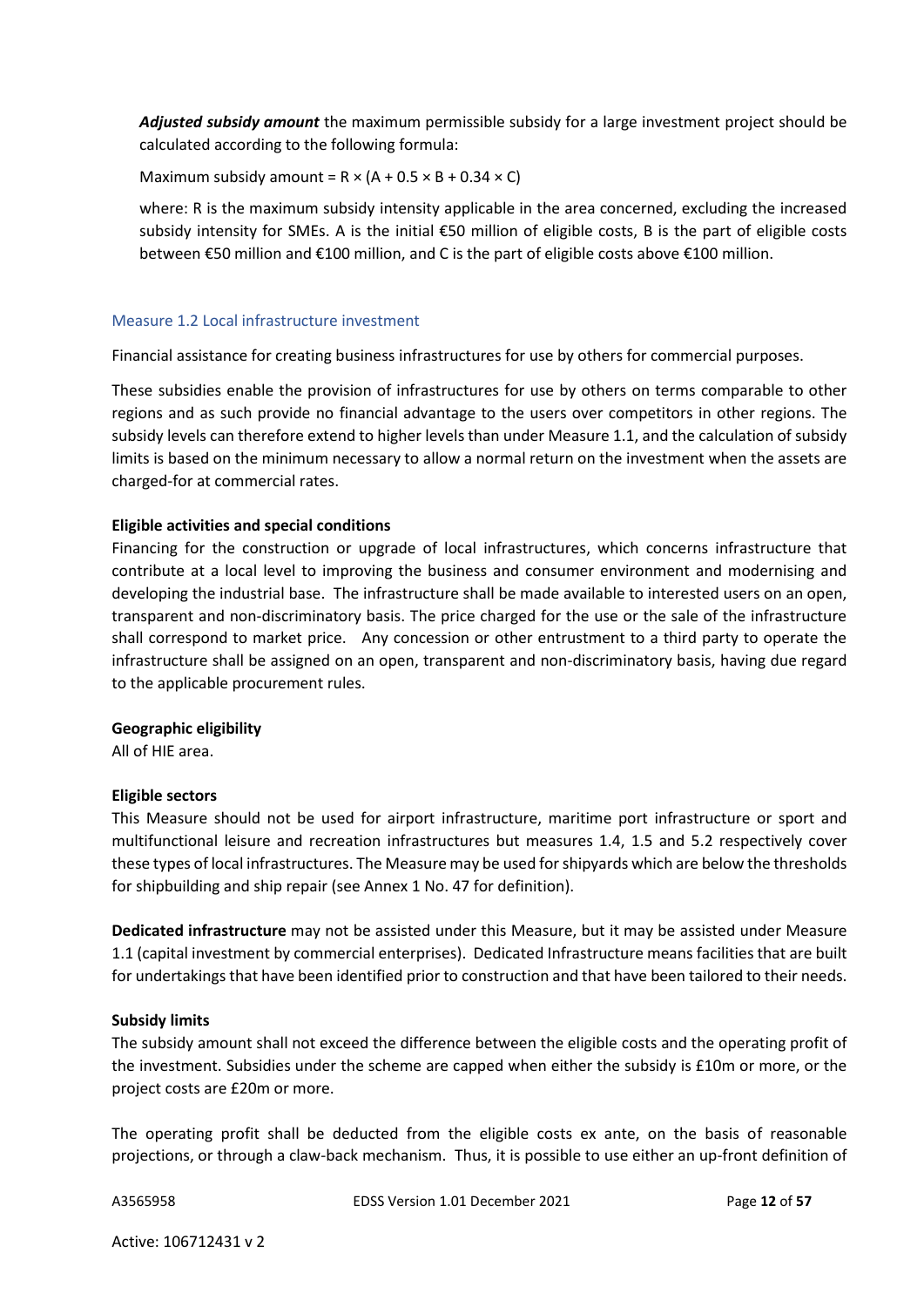subsidy levels as an alternative to a claw-back based on actual revenues and costs. Reasonable projections should be verified by appropriate analysis, using experts if necessary and retained on the appraisal file.

#### **Eligible costs**

The eligible costs shall be the investment costs in tangible and intangible assets.

*visitor numbers are unlikely to meet the definition of a "subsidy" under this scheme.*

#### **Types of assistance**

Grant, equity, loan or guarantees.

#### <span id="page-12-0"></span>Measure 1.3 Ports and harbours Infrastructure

#### **Eligible activities**

Capital investment in the construction, replacement or upgrade of port infrastructure. A port is defined as "an area of land and water made up of such infrastructure and equipment necessary to permit the reception of waterborne vessels, their loading and unloading, the receipt, storage and delivery of goods, the embarkation and disembarkation of passengers and crew and the infrastructure necessary for transport operators within the port". This means ports and harbours engaged in commercial and industrial activities where the port authority or harbour trust will gain an economic advantage from the development. *[N.B. marinas and slipways that are available free of charge for local or community use or where the level of berthing use by visitors from other Member States represents a very small percentage of the annual* 

## **Special conditions**

The subsidised infrastructure shall be made available to all interested users on an equal and nondiscriminatory basis on market terms. Any concession or other entrustment to a third party to construct, upgrade, operate or rent subsidised port infrastructure shall be assigned on a competitive, transparent, non-discriminatory and unconditional basis. The definitions for terms used in this measure can be found in Annex 1 No. 58 to 69.

#### **Geographic eligibility**

All of the HIE area.

## **Eligible costs**

The eligible costs shall be the costs, including planning costs of:

- construction, replacement or upgrade or port infrastructure i.e.
	- facilities for transport related port services e.g. berthing or mooring of ships, quay walls, jetties or floating pontoon ramps in tidal areas
	- internal basins, backfills and land reclamation
	- alternative fuel infrastructure (to supply vessels with electricity, hydrogen or biofuels more at Annexe 1 No. 67)
	- facilities for collecting ship-generated waste or cargo residues;
- construction, replacement or upgrade of access infrastructure i.e.
	- roads, railway tracks, channels and locks; and
- dredging
	- removal of sediments from the bottom of the waterway access to, or within, a port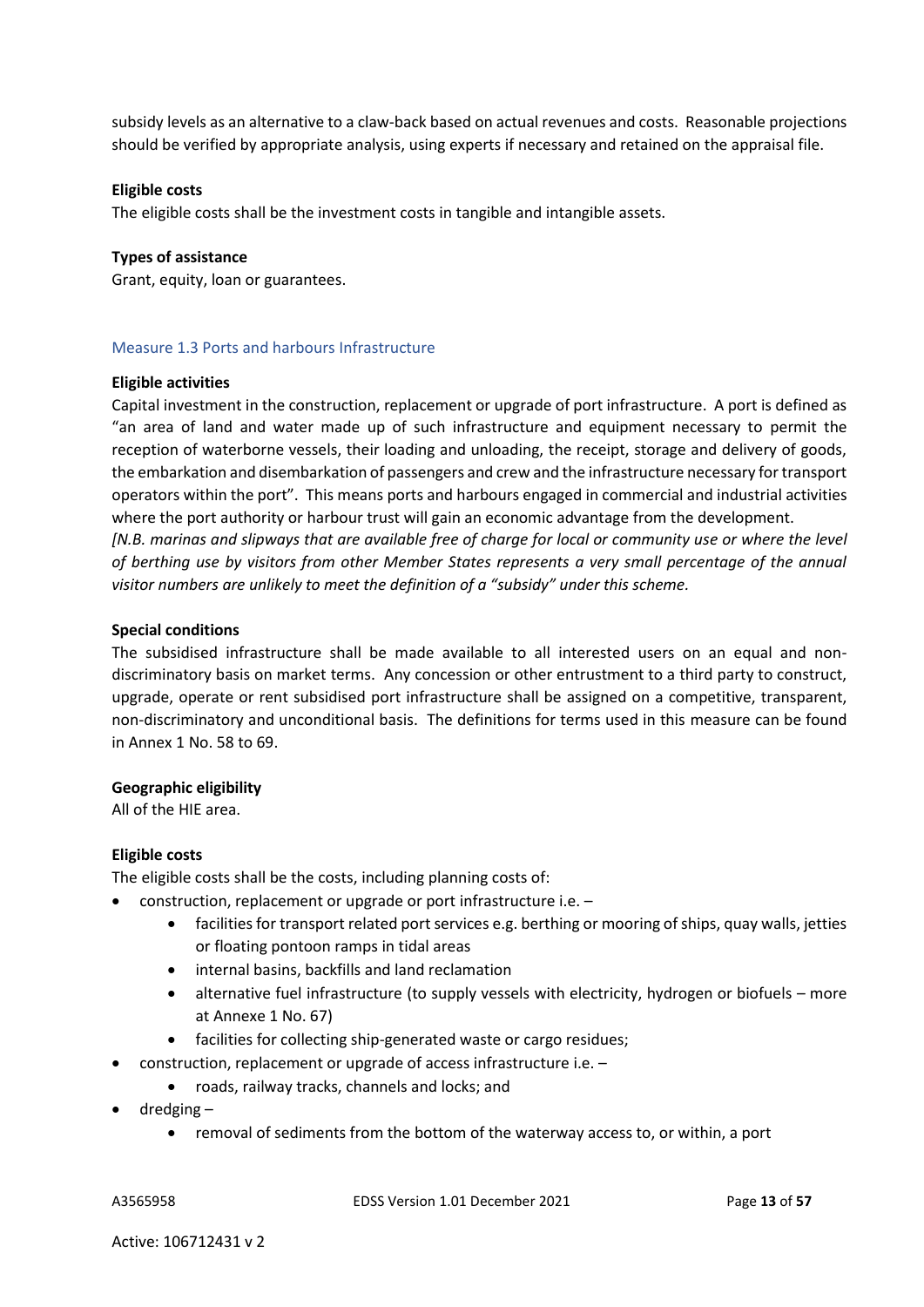• new channels or maintenance dredging are eligible subject to the limits below. A dredging project is defined as all dredging carried out within a one calendar year period

#### **Ineligible costs**

- Costs relating to non-transport related activities, including industrial production facilities active in a port, offices or shops. Industrial facilities may be considered under Chapter 1 Measure 1.3 Local infrastructure provided they are not bespoke and will be made openly available at market rates
- Port superstructures defined as surface arrangements

#### **Subsidy limits**

The subsidy amount shall not exceed the difference between the eligible costs and the operating profit of the investment or dredging. The operating profit shall be deducted from the eligible costs ex-ante, on the basis of reasonable projections, or through a claw-back mechanism. Reasonable projections should be verified by appropriate analysis, using independent experts if necessary, and retained on the project file.

The subsidy intensity per investment for port infrastructure, point a) above, shall not exceed:

- i. 100% of the eligible costs where the total eligible project costs are up to £20M
- ii. 85%\* of the eligible costs where the total eligible project costs are above £20M and up to £50M
- iii.  $65\%$  of the eligible costs where the total eligible project costs are above £50M and up to £130M
- iv. The maximum amount of subsidy shall be £130m under this Scheme

The subsidy intensity per investment for access infrastructure and dredging, points b) and c) above, shall not exceed 100% of the eligible project costs up to £130M.

For subsidy not exceeding £5M, the maximum amount of subsidy may be set at 80% of eligible project costs as an alternative to applying the methods above.

#### **Types of assistance**

Grant, loan, equity, guarantees

## <span id="page-13-0"></span>Measure 1.4 Regional Airport Infrastructure

#### **Eligible activity**

Regional airports play a valuable enabling role in improving access and local development opportunities. There are, however, limits to the subsidy intensity in order to limit trade distortion with other UK and EU airports, based on the size of the airport expressed in annual freight traffic, passenger numbers and the forecast operating profits.

Subsidy can take the form of investment subsidy or operating subsidy.

Investment subsidy is available to airports with:

- Less than an average of 200,000 tonnes annual freight traffic during the two financial years preceding the year in which subsidy is actually granted and where the subsidy is not expected to raise the average annual freight traffic above 200,000 tonnes within the two financial years following the granting of the subsidy and
- Up to 200,000 average annual passengers during the two financial years preceding the year in which subsidy is actually granted if the subsidy is not expected to raise the average annual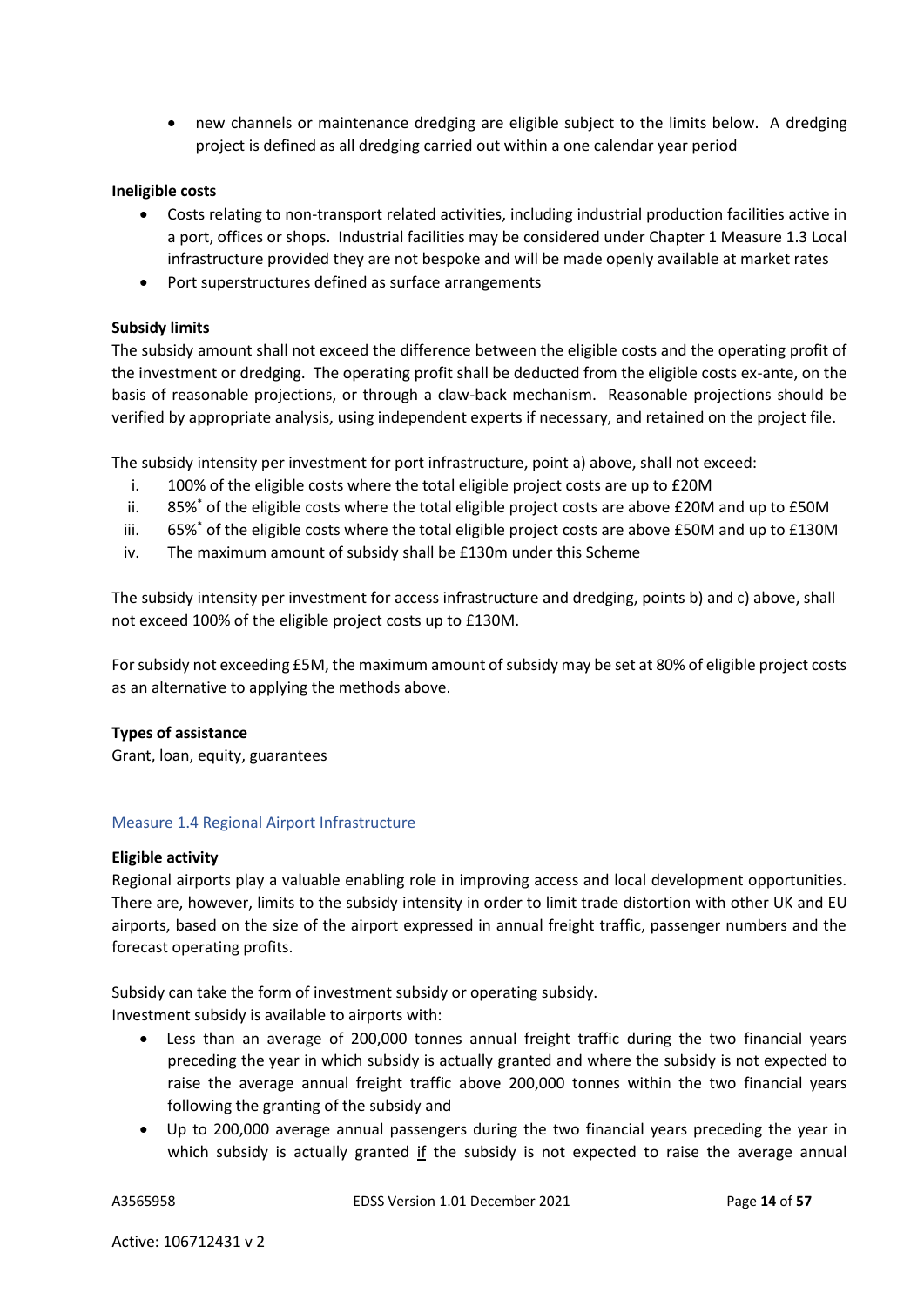passenger numbers above 200,000 within the two financial years following the granting of the subsidy; or

- Up to 3 million annual average passengers during the two financial years preceding the year in which subsidy is actually granted provided -
	- $\circ$  the airport is located more than 100 kms or 60 minutes travel time by car, bus, or rail from an existing airport with scheduled air services; and
	- o the subsidy is not expected to raise the average annual passenger numbers above 3 million within the two financial years following the granting of the subsidy; and
	- $\circ$  the investment concerned shall not exceed what is necessary to accommodate the medium term growth in traffic based on reasonable traffic forecasts

Operating subsidy is available to airports with:

• Up to 200,000 average annual passengers during the two financial years preceding the year in which subsidy is actually granted.

## **Special conditions**

The airport shall be open to all potential users. In the case of physical limitation of capacity, the allocation shall take place on the basis of pertinent, objective, transparent and non-discriminatory criteria. Granting of operating subsidy shall not be made conditional on making arrangements with specific airlines relating to airport charges, marketing payments or other financial aspects of the airline's operations at the airport concerned.

## **Ineligible activity**

- Subsidy to an airport that exceeds the size limits specified in the eligible activity section above
- Subsidy to assist the relocation of an existing airport or to create a new passenger airport, including the conversion of an existing airfield into a passenger airport
- Operating subsidy shall not be paid out in any calendar year during which annual passenger numbers for the airport exceed 200,000

## **Eligible costs**

Costs for investment in airport infrastructure, including planning costs are eligible. Airport infrastructure is defined as infrastructure and equipment for the provision of services by the airport to airlines and various service operators including:

- runways
- terminals
- aprons
- taxiways
- centralised ground handling infrastructure
- any other facilities that directly support the airport services

## **Ineligible costs**

- Infrastructure and equipment primarily necessary for pursuing non-aeronautical activities
- Costs related to commercial infrastructure such as shops are not included

## **Types of assistance**

Grant or loan.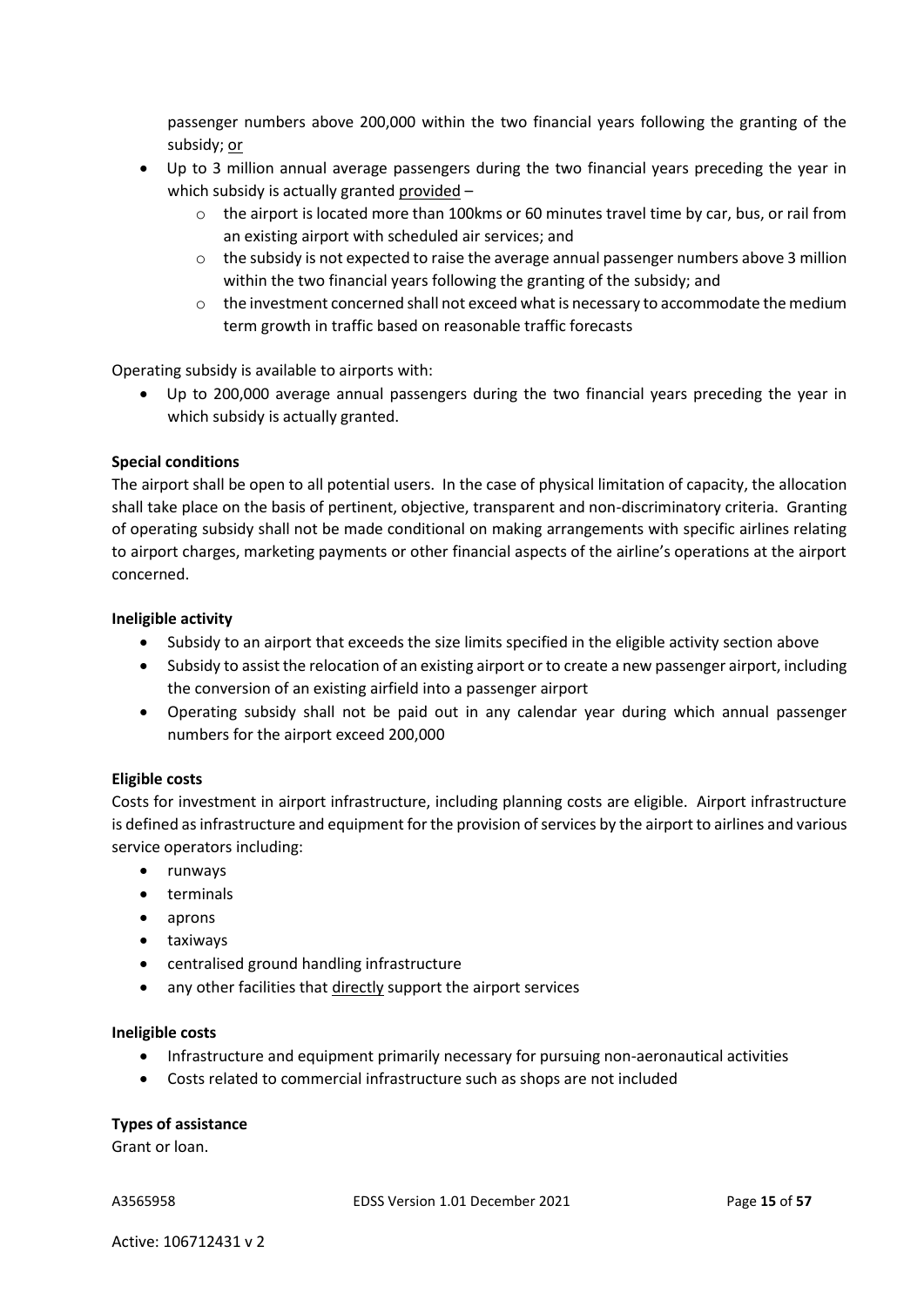#### **Subsidy limits**

For investment subsidy, the subsidy amount shall not exceed the difference between the eligible costs and the operating profit of the investment. "Operating profit" is defined as the difference between the discounted revenues and discounted operating costs over the economic life of the investment where this difference is positive. Applying an appropriate discount rate allows a reasonable profit to be made (see Annex 1 No. 33 for more). The operating profit shall be deducted from the eligible costs ex-ante, on the basis of reasonable projections, or through a claw-back mechanism. Reasonable projections should be verified by appropriate analysis, using independent experts if necessary, and retained on the project file.

For operating subsidy, the amount of subsidy shall not exceed what is necessary to cover the operating losses and a reasonable profit over the relevant period. The subsidy shall be subsidy in the form of periodic instalments fixed ex ante, which shall not be increased during the period for which subsidy is granted. Alternatively, the subsidy amount can be defined ex post based on observed operating losses once actual results are demonstrated through independently verified management accounts or audited accounts.

The subsidy intensity in terms of grant or grant equivalence for subsidy to regional airports shall not exceed the following:

| Airport size (based on average<br>annual passenger traffic in the<br>two financial years preceding the<br>year the grant is paid out) | Comment                                | Subsidy as % of total eligible<br>costs |
|---------------------------------------------------------------------------------------------------------------------------------------|----------------------------------------|-----------------------------------------|
|                                                                                                                                       | Investment subsidy in:                 |                                         |
|                                                                                                                                       | Orkney, Shetland, Inverness & Nairn,   | 75%                                     |
|                                                                                                                                       | Badenoch & Strathspey, Moray; or       |                                         |
| Up to one million                                                                                                                     | Caithness & Sutherland, Lochaber, Skye |                                         |
|                                                                                                                                       | & Lochalsh, Ross & Cromarty, Western   | 95%                                     |
|                                                                                                                                       | Isles, Argyll, Arran & the Cumbraes    |                                         |
|                                                                                                                                       | Investment subsidy in:                 |                                         |
|                                                                                                                                       | Orkney, Shetland, Inverness & Nairn,   | 50%                                     |
| One million to three million                                                                                                          | Badenoch & Strathspey, Moray; or       |                                         |
|                                                                                                                                       | Caithness & Sutherland, Lochaber, Skye |                                         |
|                                                                                                                                       | & Lochalsh, Ross & Cromarty, Western   | 70%                                     |
|                                                                                                                                       | Isles, Argyll, Arran & the Cumbraes    |                                         |
|                                                                                                                                       |                                        | Not exceeding subsidy needed            |
| Up to 200,000                                                                                                                         |                                        | to cover operating losses and           |
|                                                                                                                                       | Operating subsidy                      | a reasonable profit over the            |
|                                                                                                                                       |                                        | relevant period.                        |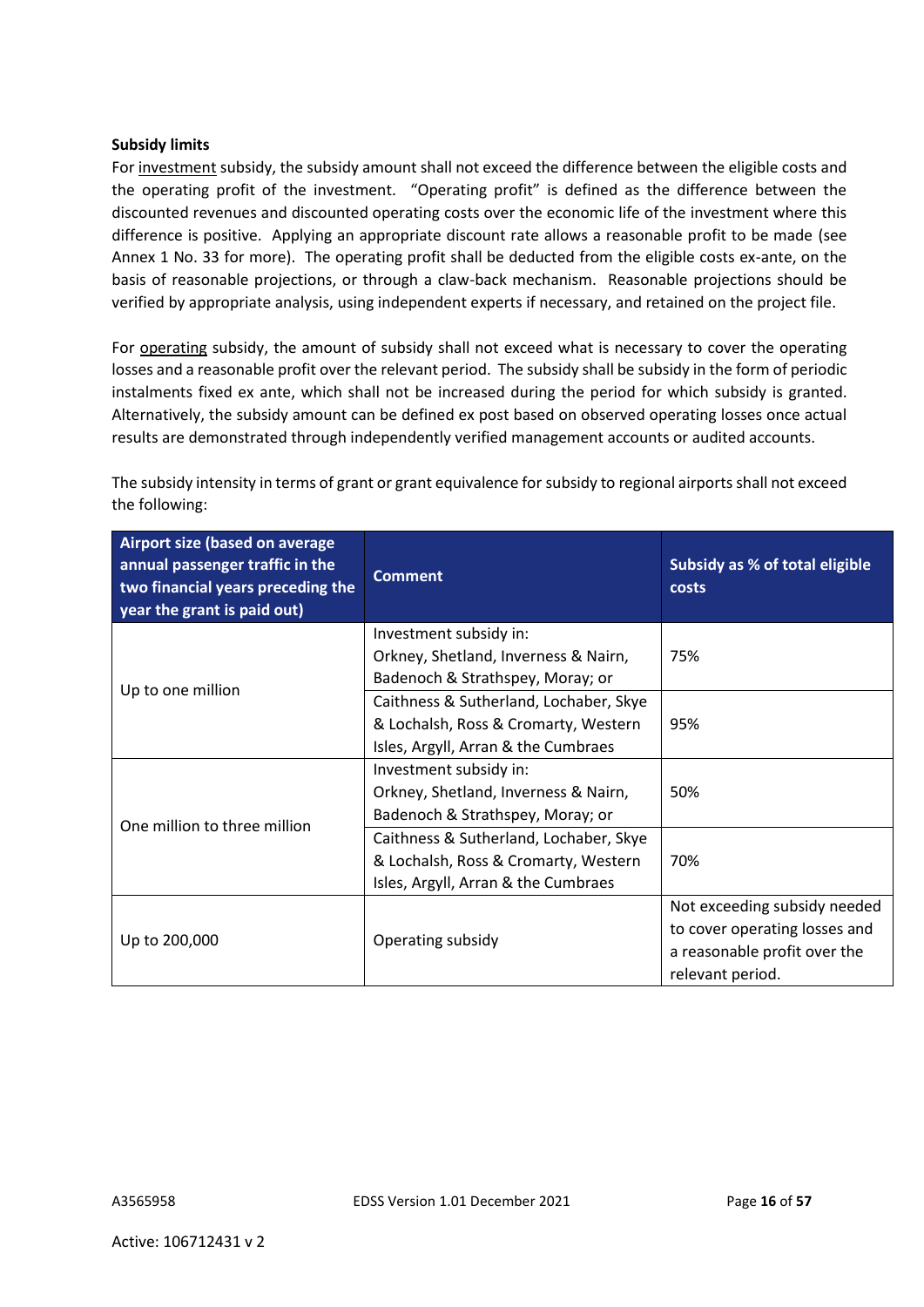## <span id="page-16-0"></span>Chapter 2 - Support for Business Growth

This chapter support our priorities of supporting successful, productive and resilient businesses, enhancing employment and business skills.

### <span id="page-16-1"></span>Measure 2.1 Consultancy support for SMEs

For the use of external consultants

**Eligible Beneficiaries** Small and Medium sized Enterprises.

**Eligible activities**

Subsidy towards purchase consultancy to improve or develop their business.

#### **Geographic eligibility**

The investment must be within the Highlands & Islands Enterprise Area.

#### **Subsidy Limits**

The subsidy in grant or grant equivalence terms shall not exceed 50% of eligible costs up to a maximum of £2m per project.

#### **Eligible Costs**

The eligible costs shall be the costs of services provided by external consultants.

#### **Types of Assistance**

Grant, loan or access to subsidised state funded consultants.

#### **Conditions attaching to the Subsidy**

Services purchased from consultants shall not be a continuous or periodic activity nor relate to the undertaking's usual operating costs, such as routine tax consultancy services, regular legal service, advertising or payroll services.

#### <span id="page-16-2"></span>Measure 2.2 Trade fair support for SMEs

For attendance at trade fairs.

**Eligible Beneficiaries** Small and Medium sized Enterprises.

#### **Eligible activities**

Subsidy to enable participation in trade fairs (including repeat participations).

#### **Geographic eligibility**

The investment must be within the Highlands & Islands Enterprise Area.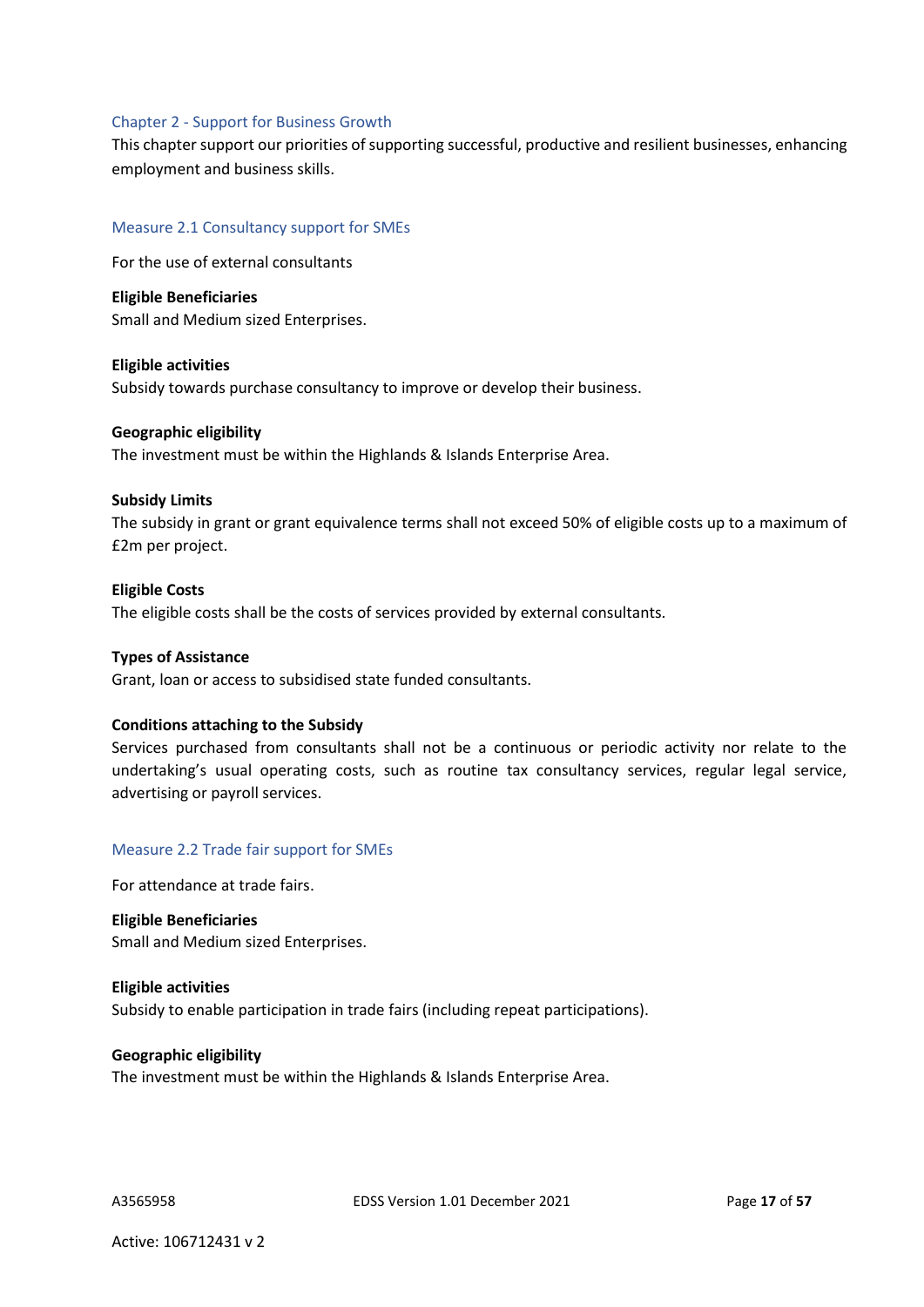#### **Subsidy Limits**

The subsidy in grant or grant equivalence terms shall not exceed 50% of eligible costs, up to a maximum of £2m per enterprise per year.

### **Eligible Costs**

The eligible costs shall be the costs incurred for renting, setting up and running the stand for the participation of an undertaking in any particular fair or exhibition.

#### **Types of Assistance**

Grant, loan or access to subsidised state funded trade fairs.

#### <span id="page-17-0"></span>Measure 2.3 Support for the start-up of new small enterprises and small innovative enterprises

#### <span id="page-17-1"></span>2.3.1 Support for the start-up of new small enterprises

#### **Eligibility of undertaking**

Eligible undertakings shall be Small Enterprises up to five years following their registration which fulfil the following conditions:

- It has not taken over the activity of another enterprise
- It has not yet distributed profits
- It has not been formed through a merger unless the date of registration of the older enterprise in the merger would be less than 5 years from the date the subsidy will be actually granted

For eligible undertakings that are not subject to registration the five years eligibility period may be considered to start from the moment when the enterprise either starts its economic activity or is liable to tax for its economic activity.

## **Eligible activity**

Subsidy is for the start-up costs of newly created small enterprises.

## <span id="page-17-2"></span>2.3.2 Support for the Start-up of new small innovative enterprises

#### **Eligibility of undertaking**

In addition to the eligibility criteria and activity above, an **Innovative enterprise** means an enterprise:

- (a) that can demonstrate, by means of an evaluation carried out by an external expert that it will in the foreseeable future develop products, services or processes which are new or substantially improved compared to the state of the art in its industry, and which carry a risk of technological or industrial failure, or
- (b) the research and development costs of which represent at least 10% of its total operating costs in at least one of the three years preceding the granting of the subsidy or, in the case of a start-up enterprise without any financial history, in the audit of its current fiscal period, as certified by an external auditor

#### **Types of assistance**

- (a) grants, equity or quasi equity investment, and interest rate and guarantee premium reductions
- (b) loans with interest rates which do not conform with market conditions
- (c) guarantees with premiums which do not conform to market conditions

A3565958 EDSS Version 1.01 December 2021 Page **18** of **57**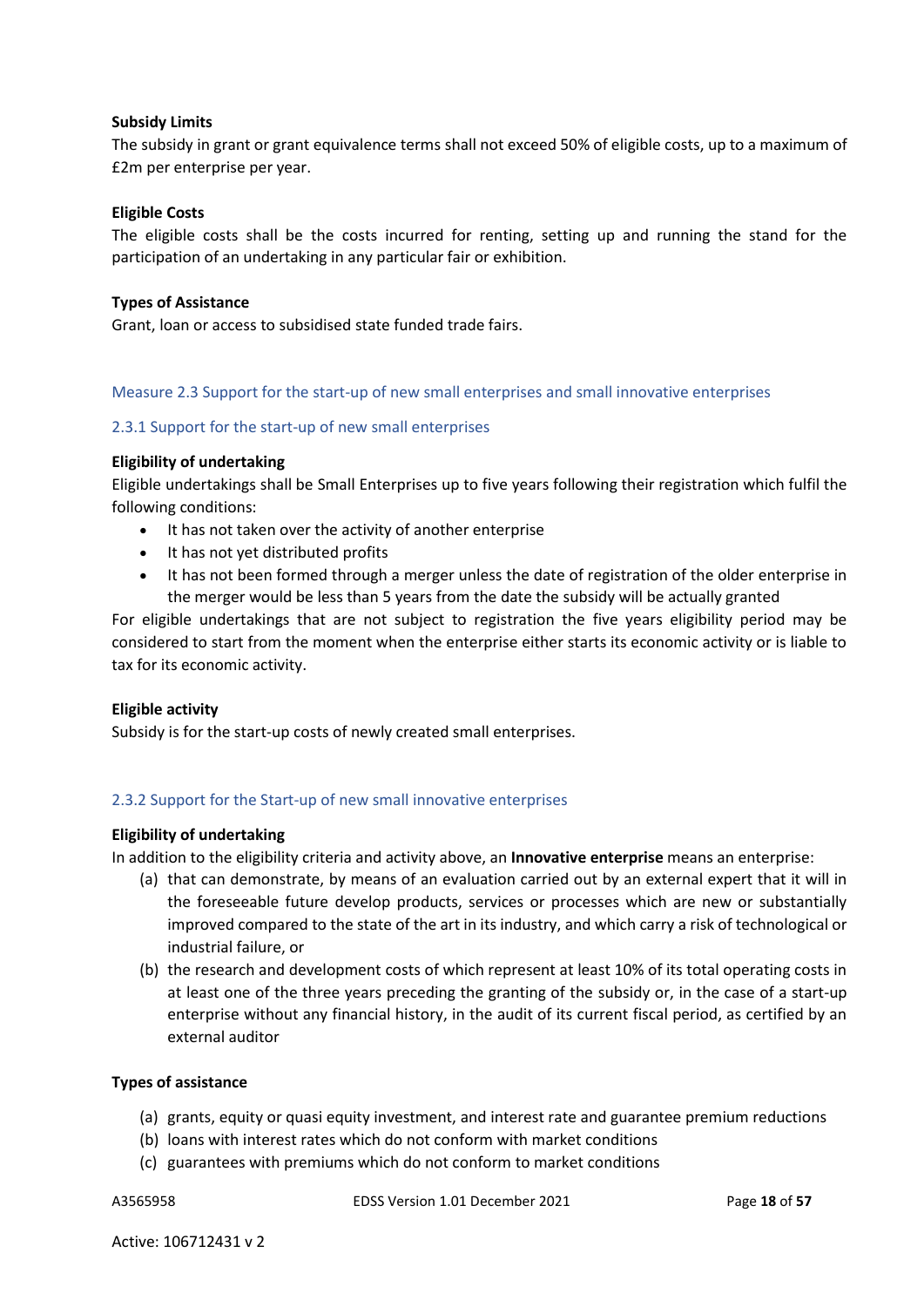## **Geographic eligibility**

All of the HIE area.

## **Subsidy limits**

The limits depend on the form of assistance (grants, loans, or guarantees). A beneficiary can receive support through a mix of the instruments referred to above provided that the proportion of the amount granted through one subsidy instrument, calculated on the basis of the maximum subsidy amount allowed for that instrument, is taken into account in order to determine the residual proportion of the maximum subsidy amount allowed for the other instruments forming part of such a mixed instrument.

Note that the loans or guarantees may be charged for at rates less than market rates, and there is no difference in the amounts that can be offered even if the rates charged for the loan or guarantee are zero. The Subsidy limits have been calculated on the assumption of zero charges, therefore this practice would be quite legitimate if HIE considered it appropriate for the project.

For grants the limit is £0.6million. Provided the cumulative amount of all subsidy awards under this measure does not breach the ceiling, then second and subsequent tranches may be awarded. For different periods of loans and guarantees the ceilings are in the table below:

| <b>Type Subsidy</b> | <b>Subsidy limit</b>      | <b>Comment</b>                                      |  |  |
|---------------------|---------------------------|-----------------------------------------------------|--|--|
| Grant               | £600,000                  | Grant or grant equivalents if phased grant release, |  |  |
|                     |                           | per undertaking                                     |  |  |
| Loan                | £3,000,000                | Loan term 1-5 years per firm per undertaking        |  |  |
|                     | £2,500,000                | Loan term 6 years per                               |  |  |
|                     | £2,142,857                | Loan term 7 years per                               |  |  |
|                     | £1,875,000                | Loan term 8 years                                   |  |  |
|                     | £1,666,667                | Loan term 9 years                                   |  |  |
|                     | £1,500,000                | Loan term 10 years                                  |  |  |
| Guarantees          |                           | Per undertaking                                     |  |  |
|                     | £2,250,000                | Guarantee lasting 10 years                          |  |  |
|                     | £2,500,000                | Guarantee lasting 9 years                           |  |  |
|                     | £2,812,500                | Guarantee lasting 8 years                           |  |  |
|                     | £3,214,286                | Guarantee lasting 7 years                           |  |  |
|                     | £3,750,000                | Guarantee lasting 6 years                           |  |  |
|                     | £4,500,000                | Guarantee lasting 5 years                           |  |  |
| For 2.3.2 only i.e. | Double those for 'Small   | Per undertaking                                     |  |  |
| small innovative    | enterprise<br>start<br>up |                                                     |  |  |
| enterprises         | subsidy' above            |                                                     |  |  |

## <span id="page-18-0"></span>Measure 2.4 Training support

#### **Eligible activities**

This subsidy covers the costs of training for companies. HIE sometimes finances training events and invites firms to send employees for training, which may be free of charge or charged for at a subsidised price.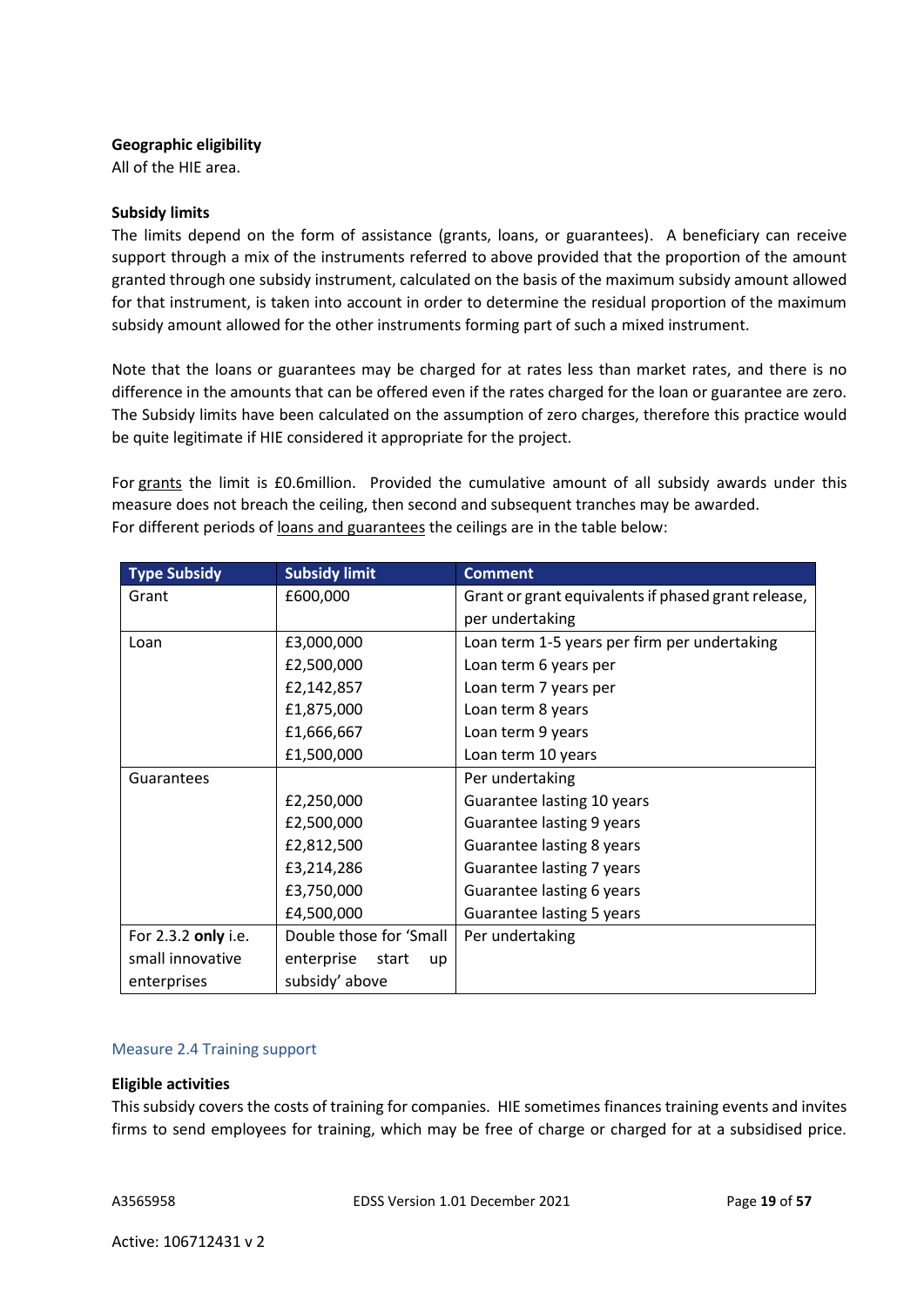Where the beneficiaries are commercial undertakings operating in markets that are likely to involve trade between the UK and Member States of the EU/EEA, then this will classify as a subsidy.

Subsidy shall not be granted for training which undertakings carry out to comply with national mandatory standards on training. Note that support for further education and Apprenticeships are not classified as State subsidy.

## **Eligible firms**

SMEs and large firms

## **Eligible costs**

The eligible costs shall be the following:

- (a) trainers' personnel costs (wages plus National Insurance), for the hours during which the trainers participate in the training
- (b) trainers' and trainees' operating costs directly relating to the training project such as travel expenses, accommodation costs, materials and supplies directly related to the project, depreciation of tools and equipment, to the extent that they are used exclusively for the training project.)
- (c) costs of advisory services linked to the training project
- (d) trainees' personnel costs (wages plus National Insurance) and general indirect costs (administrative costs, rent, overheads) for the hours during which the trainees participate in the training

## **Types of assistance**

Grant or loan.

## **Geographic eligibility**

All of the HIE area.

## **Subsidy limits**

There is no distinction between general and specific training.

The Subsidy intensity in terms of grant or grant equivalence shall not exceed the following % of eligible costs:

| <b>Small</b> | <b>Medium</b> | Large |
|--------------|---------------|-------|
| 70%          | 60%           | 50%   |
| 70%          | 70%           | 60%   |
|              |               |       |

Where the subsidy is granted in the maritime transport sector, the subsidy intensity may be increased to 100% of the eligible costs provided that the following conditions are met:

- (a) the trainees are not active members of the crew but are supernumerary on board; and
- (b) the training is carried out on board of ships entered in UK registers.

The total amount of subsidy is capped at £2m per project.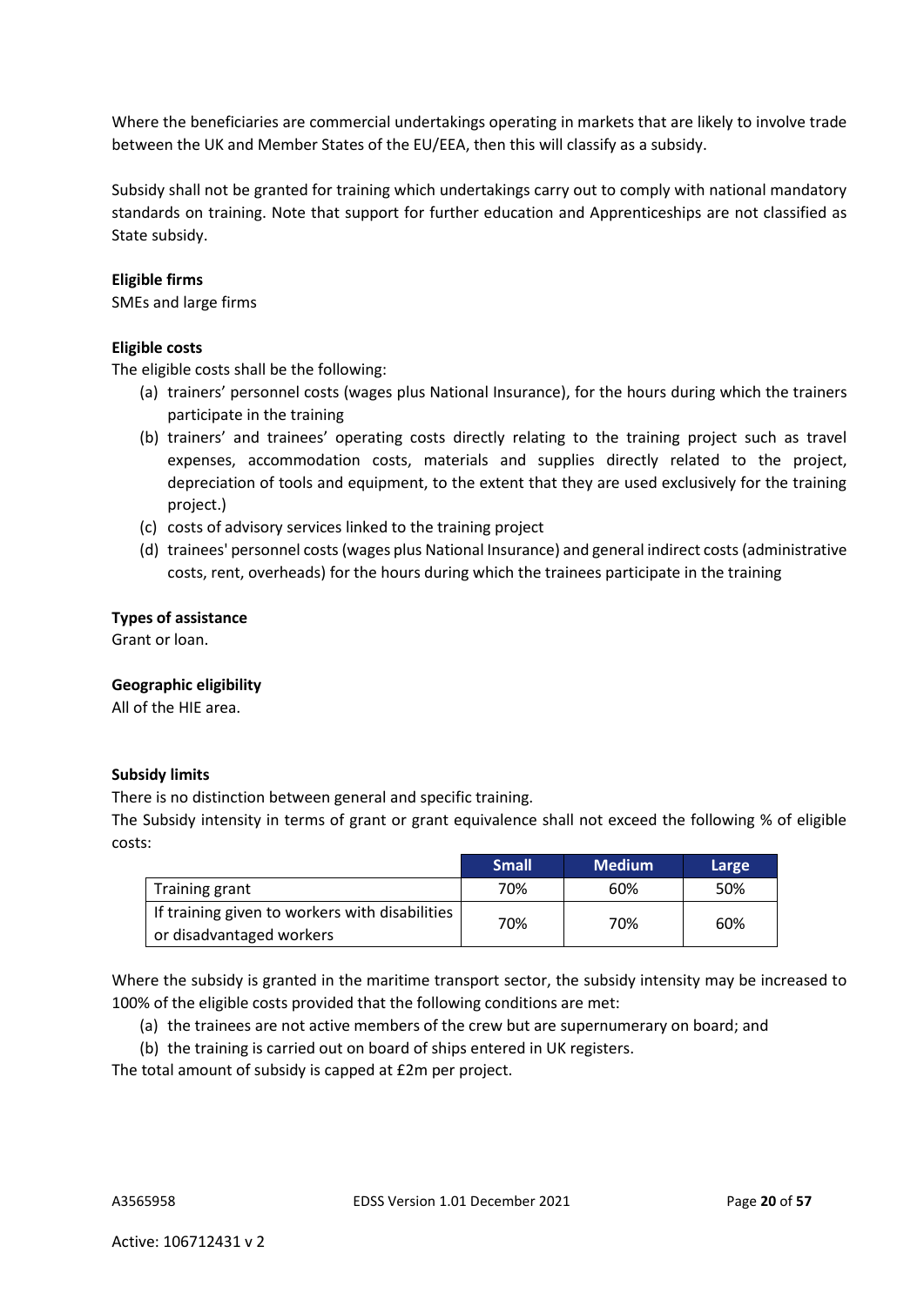#### <span id="page-20-0"></span>Measure 2.5 Support to employ disadvantaged and disabled workers

#### <span id="page-20-1"></span>2.5.1 Subsidy for the recruitment of disadvantaged workers

#### **Eligible activities:**

Subsidy schemes to support the recruitment of disadvantaged workers in the form of wage subsidies. A 'disadvantaged worker' means any person who:

- (a) has not been in regular paid employment for the previous 6 months; or
- (b) is between 15 and 24 years of age; or
- (c) has not attained an upper secondary educational or vocational qualification (International Standard Classification of Education 3) or is within two years after completing full-time education and who has not previously obtained his or her first regular paid employment; or
- (d) is over the age of 50 years; or
- (e) lives as a single adult with one or more dependents; or
- (f) works in a sector or profession in a Member State where the gender imbalance is at least 25 % higher than the average gender imbalance across all economic sectors in that Member State, and belongs to that underrepresented gender group; or
- (g) is a member of an ethnic minority within a Member State and who requires development of his or her linguistic, vocational training or work experience profile to enhance prospects of gaining access to stable employment

#### **Geographic eligibility**

All of the HIE area.

#### **Subsidy limits**

The subsidy intensity in terms of grant or grant equivalence shall not exceed 50 % of eligible costs, capped at £5m per enterprise per year.

## **Eligible costs**

Eligible costs shall be the wage costs over a maximum period of 12 months following recruitment of a disadvantaged worker. Where the worker concerned is a severely disadvantaged worker, eligible costs shall be the wage costs over a maximum period of 24 months following recruitment.

A 'severely disadvantaged worker' means any person who:

- (a) has not been in regular subsidy employment for at least 24 months; or
- (b) has not been in regular subsidy employment for at least 12 months and belongs to one of the categories (b) to (g) mentioned under the definition of 'disadvantaged worker'.

#### **Types of assistance**

Grant or loan.

## **Conditions attaching to the State subsidy**

Where the recruitment does not represent a net increase, compared with the average over the previous twelve months, in the number of employees in the undertaking concerned, the post or posts shall have fallen vacant following voluntary departure, disability, retirement on grounds of age, voluntary reduction of working time or lawful dismissal for misconduct and not as a result of redundancy.

Except in the case of lawful dismissal for misconduct, the disadvantaged workers shall be entitled to continuous employment for a minimum period consistent with the national legislation concerned or any collective agreements governing employment contracts.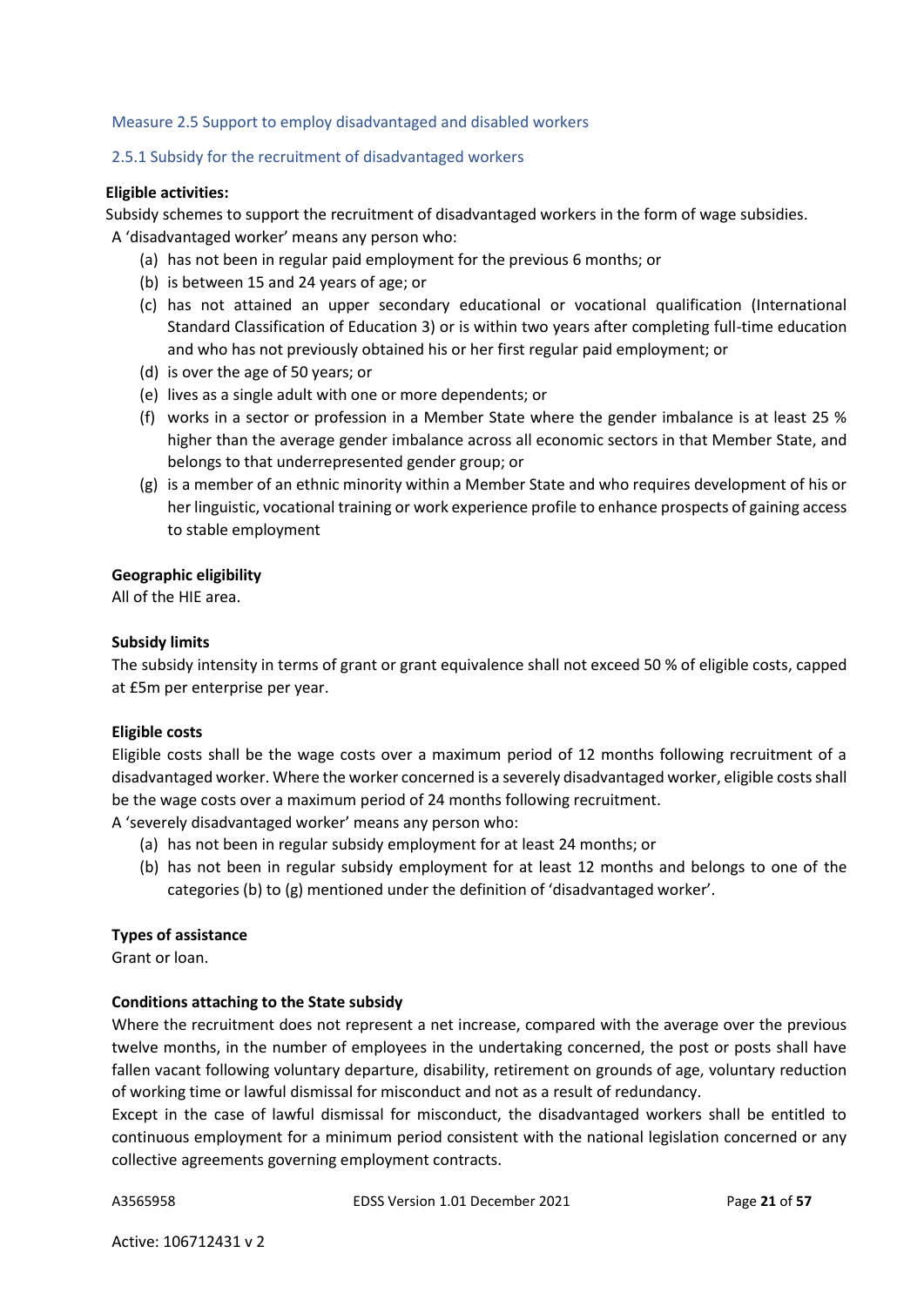If the period of employment is shorter than 12 months, or 24 months in the case of severely disadvantaged workers, the subsidy shall be reduced pro rata.

## <span id="page-21-0"></span>2.5.2 Subsidy for the employment of workers with disabilities.

### **Eligible activities**

Subsidy for the employment of workers with disabilities in the form of wage subsidies A 'worker with disabilities' means any person who:

- (a) is recognised as worker with disabilities under national law; or
- (b) has long-term physical, mental, intellectual or sensory impairment(s) which, in interaction with various barriers, may hinder their full and effective participation in a work environment on an equal basis with other workers

#### **Geographic eligibility**

All of HIE area.

## **Subsidy limits**

The subsidy intensity in terms of grant or grant equivalence shall not exceed 75 % of eligible costs, capped at £10m Per undertaking per year.

#### **Eligible costs**

Eligible costs shall be the wage costs over any given period during which the worker with disabilities is employed.

#### **Types of Assistance**

Grant or loan.

## **Conditions attaching to the Subsidy**

Where the recruitment does not represent a net increase, compared with the average over the previous twelve months, in the number of employees in the undertaking concerned, the post or posts shall have fallen vacant following voluntary departure, disabilities, retirement on grounds of age, voluntary reduction of working time or lawful dismissal for misconduct and not as a result of redundancy.

Except in the case of lawful dismissal for misconduct, the workers with disabilities shall be entitled to continuous employment for a minimum period consistent with the national legislation concerned or any collective agreements which are legally binding for the undertaking and governing employment contracts.

## <span id="page-21-1"></span>2.5.3 Subsidy for the additional costs of employing workers with disabilities

#### **Eligible activities**

The assistance provided shall consist of measures to compensation for the additional costs of employing workers with disabilities.

## **Geographic eligibility**

All of the HIE area.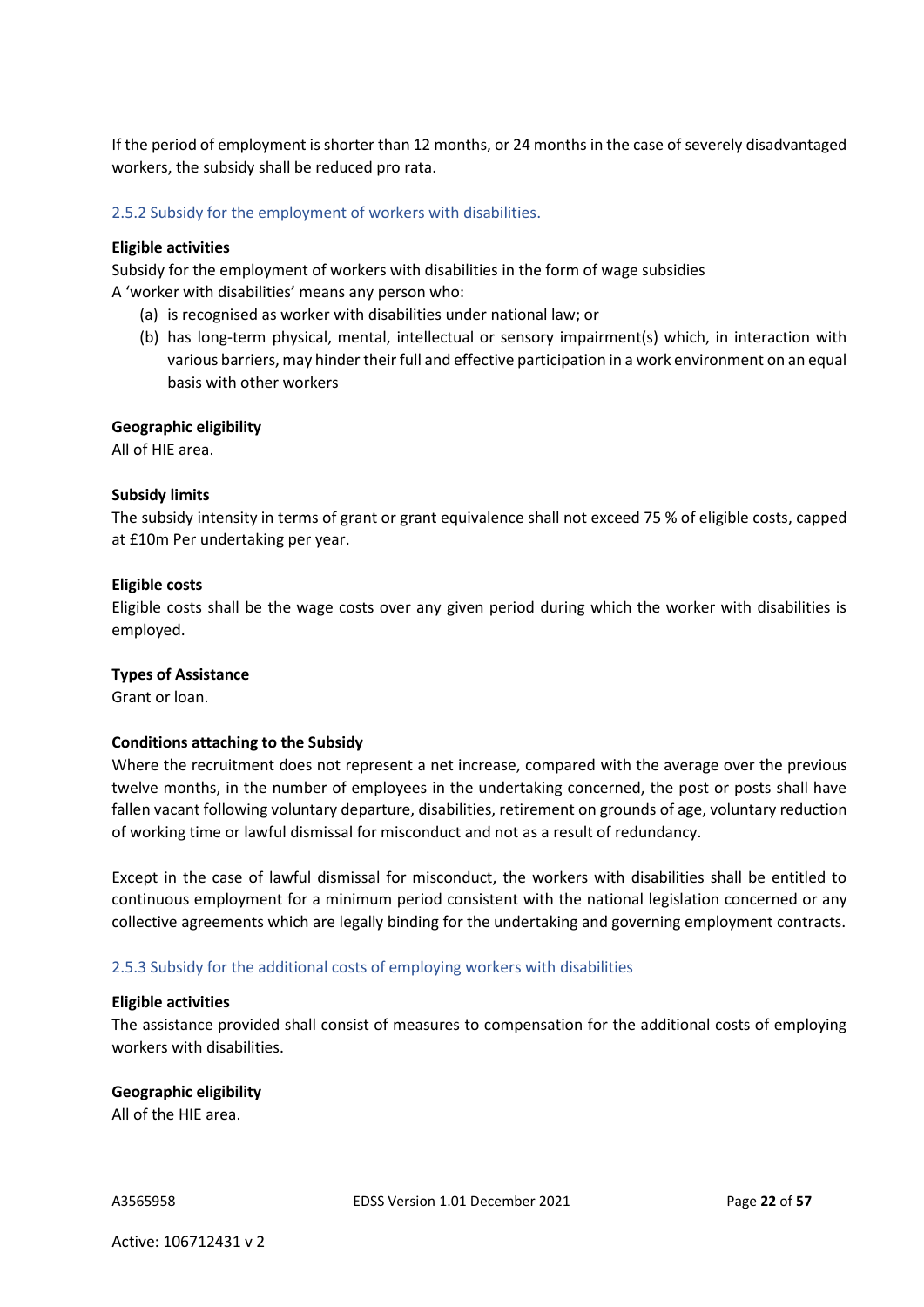## **Subsidy limits**

The subsidy intensity in terms of grant or grant equivalent shall not exceed 100 % of eligible costs, capped at £10m per undertaking per year.

### **Eligible costs**

- (a) costs of adapting the premises
- (b) costs of employing staff solely for time spent on the assistance of the workers with disabilities and of training such staff to assist workers with disabilities
- (c) costs of adapting or acquiring equipment, or acquiring and validating software for use by workers with disabilities, including adapted or assistive technology facilities, which are additional to those which the beneficiary would have incurred had it employed workers who are not workers with disabilities
- (d) costs directly linked to transport of workers with disabilities to the working place and for work related activities
- (e) wage costs for the hours spent by a worker with disabilities on rehabilitation
- (f) where the beneficiary provides sheltered employment, the costs of constructing, installing or modernising the production units of the undertaking concerned, and any costs of administration and transport, provided that such costs result directly from the employment of workers with disabilities.

#### **Types of assistance**

Grant or loan.

## <span id="page-22-0"></span>2.5.4 Subsidy for the costs of assistance provided to disadvantaged workers

#### **Eligible activities**

The assistance provided shall consist of measures to support the disadvantaged worker's autonomy and adaptation to the work environment, in accompanying the worker in social and administrative procedures, facilitation of communication with the entrepreneur and managing conflicts.

#### **Geographic eligibility**

All of the HIE area

#### **Subsidy limits**

The Subsidy intensity in terms of grant or grant equivalent shall not exceed 50 % of eligible costs, capped at £5m per undertaking per year.

## **Eligible costs**

- (a) employing staff solely for times spent on the assistance of the disadvantaged workers over a maximum period of 12 months following recruitment of as disadvantaged worker or over a maximum period of 24 months following recruitment of a severely disadvantaged worker.
- (b) Training such staff to assist disadvantaged workers.

## **Types of assistance**

Grant or loan.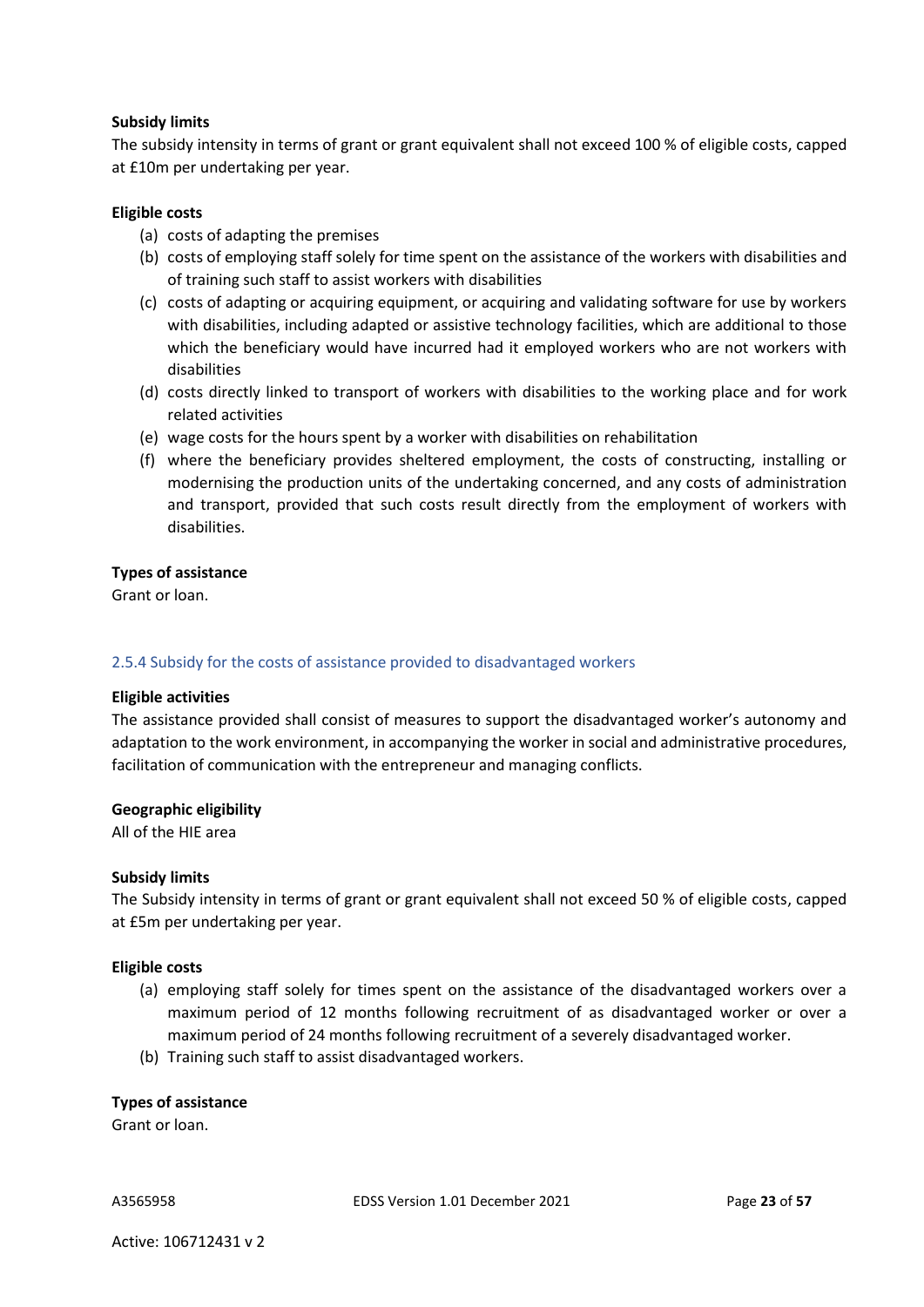#### <span id="page-23-0"></span>Chapter 3 - Research, Development and Innovation (R&D&I)

This chapter concerns support for R&D&I projects undertaken by commercial enterprises. It is anticipated that almost all support from HIE to projects in this chapter will be caught by the TCA and Joint Declaration on Subsidy Control Policies which states:

"*Subsidies may be granted for research and development activities. This includes fundamental research, industrial research and experimental development, in particular the development of new and highly innovative technology which drives productivity growth and competitiveness, if they are necessary, proportionate, and do not have as their main purpose or effect the transfer or closure of such activities in the territory of the other Party (Party being UK or EU).* 

*Subsidies may also be granted in connection with other initiatives, such as for new production processes, relevant infrastructure, innovation clusters and digital hubs. The amount of subsidy should reflect, amongst other factors, the risk and amount of technological innovation involved in the project, how close the project is to the market and the project's contribution to knowledge generation*."

#### <span id="page-23-1"></span>Measure 3.1 Fundamental research

Experimental or theoretical work undertaken primarily to acquire new knowledge of the underlying foundations of phenomena and observable facts, without any direct commercial application or use in view.

#### <span id="page-23-2"></span>Measure 3.2 Industrial research

The planned research or critical investigation aimed at the acquisition of new knowledge and skills for developing new products, processes or services or for bringing about a significant improvement in existing products, processes or services. It comprises the creation of components parts of complex systems and may include the construction of prototypes in a laboratory environment or in an environment with simulated interfaces to existing systems as well as of pilot lines, when necessary for the industrial research and notably for generic technology validation.

## <span id="page-23-3"></span>Measure 3.3 Experimental development

Acquiring, combining, shaping and using existing scientific, technological, business and other relevant knowledge and skills with the aim of developing new or improved products, processes or services. This may also include, for example, activities aiming at the conceptual definition, planning and documentation of new products, processes or services; Experimental development may comprise prototyping, demonstrating, piloting, testing and validation of new or improved products, processes or services in environments representative of real life operating conditions where the primary objective is to make further technical improvements on products, processes or services that are not substantially set. This may include the development of a commercially usable prototype or pilot which is necessarily the final commercial product, and which is too expensive to produce for it to be used only for demonstration and validation purposes. Experimental development does not include routine or periodic changes made to existing products, production lines, manufacturing processes, services and other operations in progress, even if those changes may represent improvements.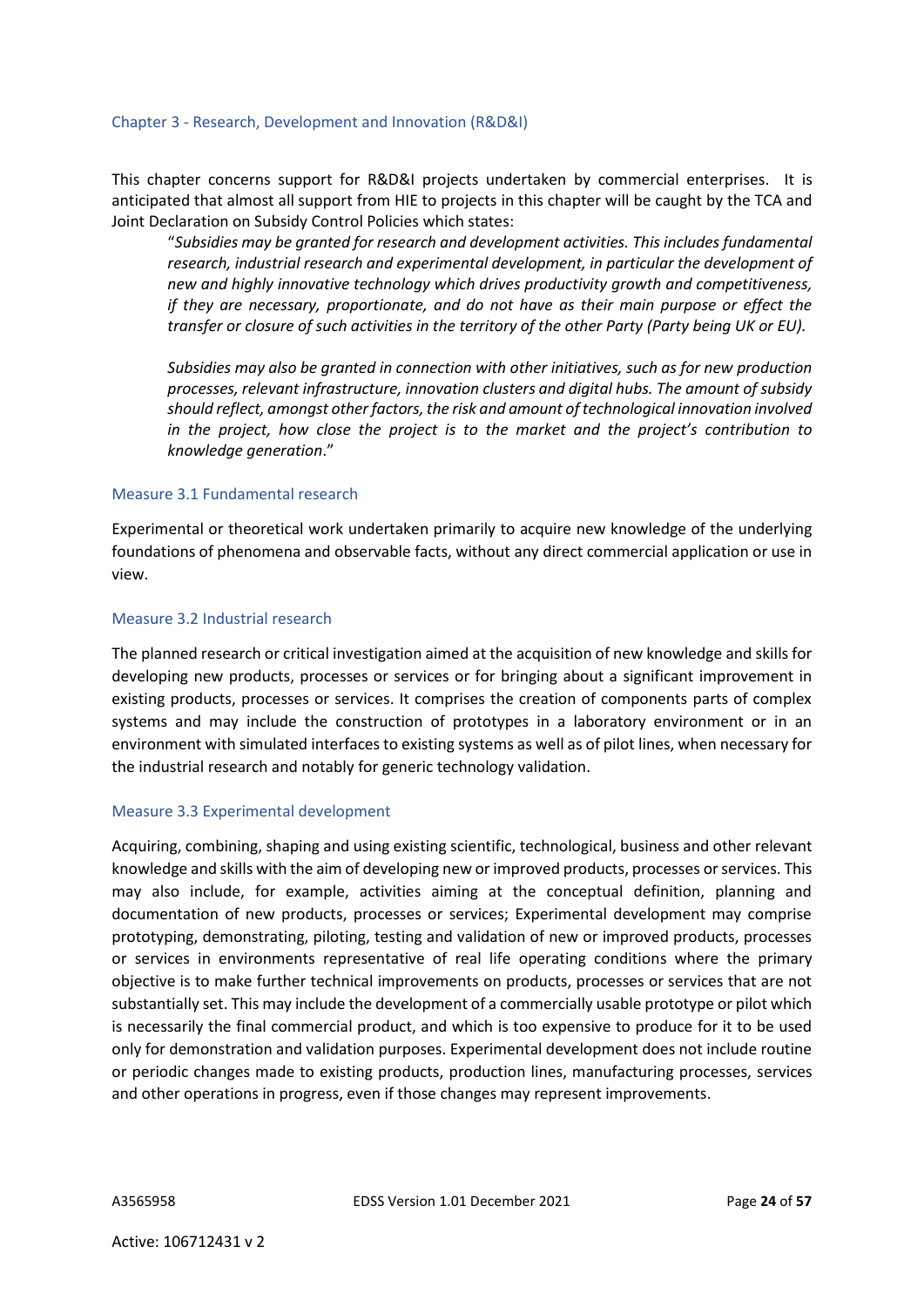#### <span id="page-24-0"></span>Measure 3.4 Feasibility studies

The evaluation and analysis of the potential of a project, which aims at supporting the process of decision-making by objectively and rationally uncovering its strengths and weaknesses, opportunities and threats, as well as identifying the resources required to carry it through and ultimately its prospects for success.

## **Eligible costs**

The eligible costs of research and development projects shall be allocated to a specific category of research and development and shall be the following:

- (a) personnel costs: researchers, technicians and other supporting staff to the extent employed on the project
- (b) costs of instruments and equipment to the extent and for the period used for the project. Where such instruments and equipment are not used for their full life for the project, only the depreciation costs corresponding to the life of the project, as calculated on the basis of generally accepted accounting principles are considered as eligible
- (c) costs for of buildings and land, to the extent and for the duration period used for the project. With regard to buildings, only the depreciation costs corresponding to the life of the project, as calculated on the basis of generally accepted accounting principles are considered as eligible. For land, costs of commercial transfer or actually incurred capital costs are eligible
- (d) costs of contractual research, knowledge and patents bought or licensed from outside sources at arm's length conditions, as well as costs of consultancy and equivalent services used exclusively for the project
- (e) additional overheads and other operating expenses, including costs of materials, supplies and similar products, incurred directly as a result of the project

The eligible costs for feasibility studies shall be the costs of the study.

## **Types of assistance**

Grant, equity or loan.

#### **Geographic eligibility**

All of the HIE area.

## **Conditions attaching to the subsidy**

Note that there is no condition preventing the sale of the R&D results outside the company or region.

#### **Subsidy limits**

| Type of Research         | <b>Small</b> | <b>Medium</b> | Large |
|--------------------------|--------------|---------------|-------|
| Fundamental research     | 100%         | 100%          | 100%  |
| Industrial research      | 70%          | 60%           | 50%   |
| Experimental development | 45%          | 35%           | 25%   |
| Feasibility studies      | 70%          | 60%           | 50%   |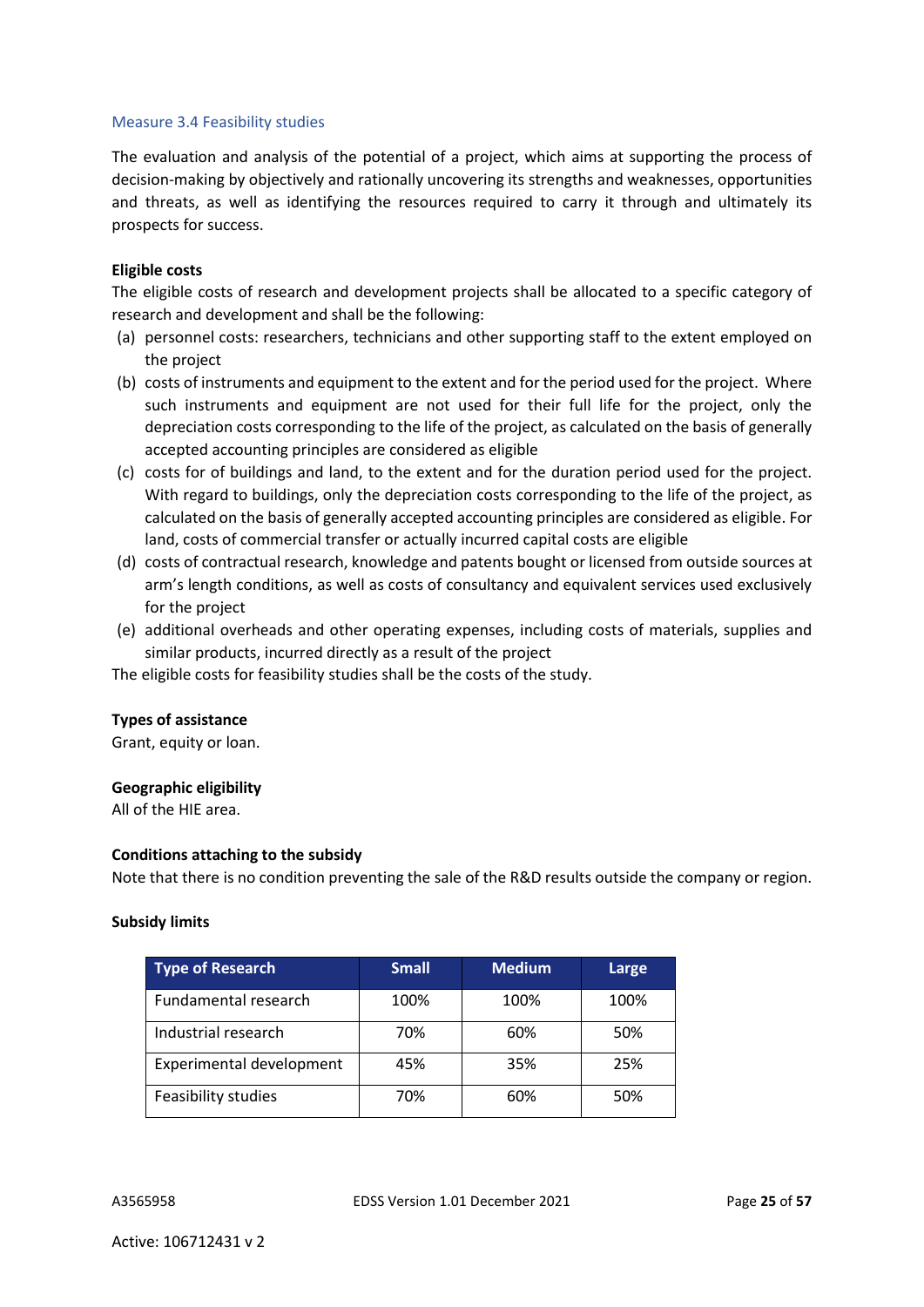The subsidy intensities for industrial research and experimental development may be increased 15%, up to a cap of 80% if one of the following conditions is fulfilled:

Either:

- (a) the project involves effective collaboration:
	- (i) between undertakings among which at least one is an SME, or is carried out in the UK and at least one EU/EEA Member States, or in the UK and a Contracting Party of the EEA Agreement, and no single undertaking bears more than 70% of the eligible costs, or
	- (ii) between an undertaking and one or more research and knowledge-dissemination organisations, where the latter bear at least 10% of the eligible costs and have the right to publish their own research results.

or:

(b) the results of the project are widely disseminated through conferences, publication, open access repositories, or free or open-source software.

The maximum rates would thus be:

| Type of Research         | <b>Small</b> | <b>Medium</b> | Large |
|--------------------------|--------------|---------------|-------|
| Industrial research      | 80%          | 75%           | 50%   |
| Experimental development | 60%          | 50%           | 40%   |

The amount of subsidy is also restricted to the following levels under this scheme.

| <b>Type of Subsidy</b>      | <b>Subsidy ceiling</b><br>under the scheme | <b>Comment</b>                       |
|-----------------------------|--------------------------------------------|--------------------------------------|
| R&D - Fundamental Research  | £40m grant                                 | Per project per undertaking          |
|                             | £60m repayable                             | Repayment = advance plus interest at |
|                             | advance                                    | EU discount rate                     |
|                             | €80m grant                                 | If part of an EU Eureka project or   |
|                             |                                            | implemented by a joint undertaking   |
| R&D - Industrial Research   | £20m grant                                 | Per project per undertaking          |
|                             | £30m repayable                             | Repayment = advance plus interest at |
|                             | advance                                    | EU discount rate                     |
|                             | €40m                                       | If part of an EU Eureka project or   |
|                             |                                            | implemented by a joint undertaking   |
| R&D - Experimental          | £15m grant                                 | Per project per undertaking          |
| Development                 | £22.5m repayable                           | Repayment = advance plus interest at |
|                             | advance                                    | EU discount rate                     |
|                             | €30m                                       | If part of an EU Eureka project or   |
|                             |                                            | implemented by a joint undertaking   |
| Feasibility studies for R&D | £7.5m                                      | Per study                            |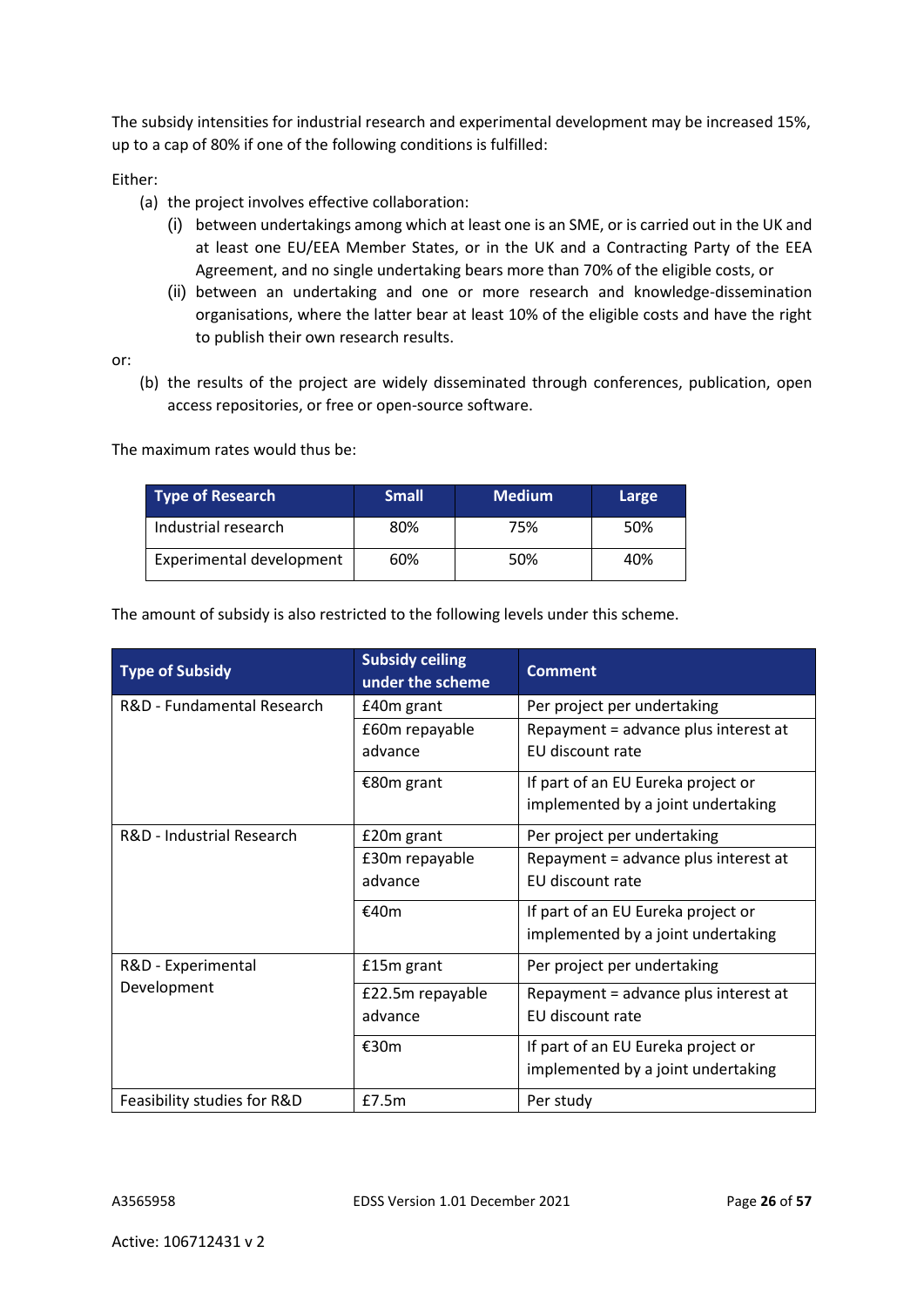#### <span id="page-26-0"></span>Measure 3.5 Support for Investment in research infrastructures

#### **Eligible activities**

Subsidy for construction or upgrade of research infrastructures that perform economic activities.

#### **Eligible costs**

The eligible costs shall be the investment costs in intangible and tangible assets.

#### **Types of assistance**

Grant, equity or loan.

#### **Conditions attaching to the subsidy**

Where a research infrastructure pursues both economic and non-economic activities, the financing, costs and revenues of each type of activity shall be accounted for separately on the basis of consistently applied and objectively justifiable cost accounting principles.

The price charged for the operation or use of the infrastructure shall correspond to a market price. Access to the infrastructure shall be open to several users and be granted on a transparent and nondiscriminatory basis. Undertakings which have financed at least 10% of the investment costs of the infrastructure may be granted preferential access under more favourable conditions. In order to avoid overcompensation, such access shall be proportional to the undertaking's contribution to the investment costs and these conditions shall be made publicly available.

Where a research infrastructure receives public funding for both economic and non-economic activities, HIE shall put in place a monitoring and claw-back mechanism in order to ensure that the applicable subsidy intensity is not exceeded as a result of an increase in the share of economic activities compared to the situation envisaged at the time of awarding the subsidy.

## **Geographic eligibility**

All of the HIE area.

#### **Subsidy limits**

The subsidy intensity in terms of grant or grant equivalent shall not exceed 50% of the eligible costs. Subsidy amounts may not exceed £20m per infrastructure under this scheme.

#### <span id="page-26-1"></span>Measure 3.6 Support for innovation clusters

#### **Eligible activities**

Subsidy for the setting up, marketing and operating of innovation clusters

#### **Eligible costs**

The eligible costs for the construction or upgrading of an innovation cluster shall be the tangible and intangible assets.

The eligible costs of operating subsidy for innovation clusters shall be the personnel and administrative costs (including overhead costs) relating to:

(a) animation of the cluster to facilitate collaboration, information sharing and the provision or channelling of specialised and customised business support services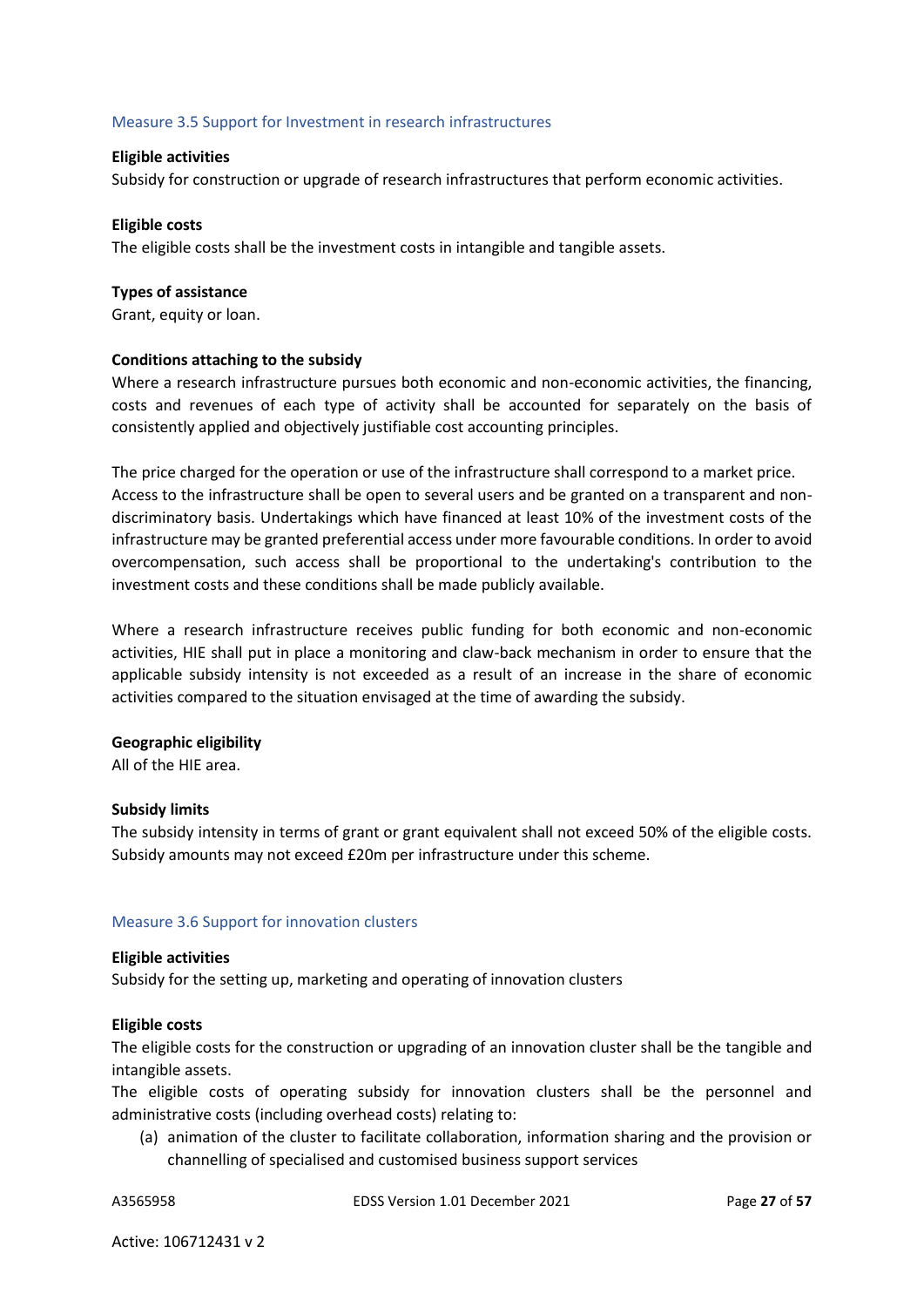- (b) marketing of the cluster to increase participation of new undertakings or organisations and to increase visibility
- (c) management of the cluster's facilities; organisation of training programmes, workshops and conferences to support knowledge sharing and networking and transnational cooperation
- (d) investment costs in construction or upgrade of innovation clusters, including both tangible and intangible assets. This precludes assisting a property developer via this measure, unless the property developer also becomes the cluster operator.

### **Type of assistance**

Grant or loan to the legal entity operating the innovation cluster (cluster organisation). Operating subsidy may be granted for the operation of innovation clusters. It shall not exceed ten years.

#### **Geographic eligibility**

All of the HIE area.

#### **Subsidy limits**

The Subsidy intensities in terms of grant or grant equivalence are as follows:

| <b>Type of subsidy</b>                     | All firms |
|--------------------------------------------|-----------|
| Investment subsidy for innovation clusters | 55%       |
| Operating subsidy for innovation clusters  | 50%       |

Subsidy amounts are capped at £7.5m per cluster.

### **Conditions attached to the State subsidy**

Access to the cluster's premises, facilities and activities shall be open to several users and be granted on a transparent and non-discriminatory basis. Undertakings which have financed at least 10% of the investment costs of the innovation cluster may be granted preferential access under more favourable conditions. In order to avoid overcompensation, such access shall be proportional to the undertaking's contribution to the investment costs and these conditions shall be made publicly available. The fees charged for using the cluster's facilities and for participating in the cluster's activities shall correspond to the market price or reflect their costs.

#### <span id="page-27-0"></span>Measure 3.7 Innovation support for SMEs

#### **Eligible activities**

Subsidy for the revenue costs of innovation for SMEs.

#### **Eligible costs**

The eligible costs shall be the following:

- (a) costs for obtaining, validating and defending patents and other intangible assets
- (b) costs for secondment of highly qualified personnel from a research and knowledgedissemination organization or a large enterprise, working on research, development and innovation activities in a newly created function within the beneficiary and not replacing other personnel
- (c) costs for innovation advisory and support services.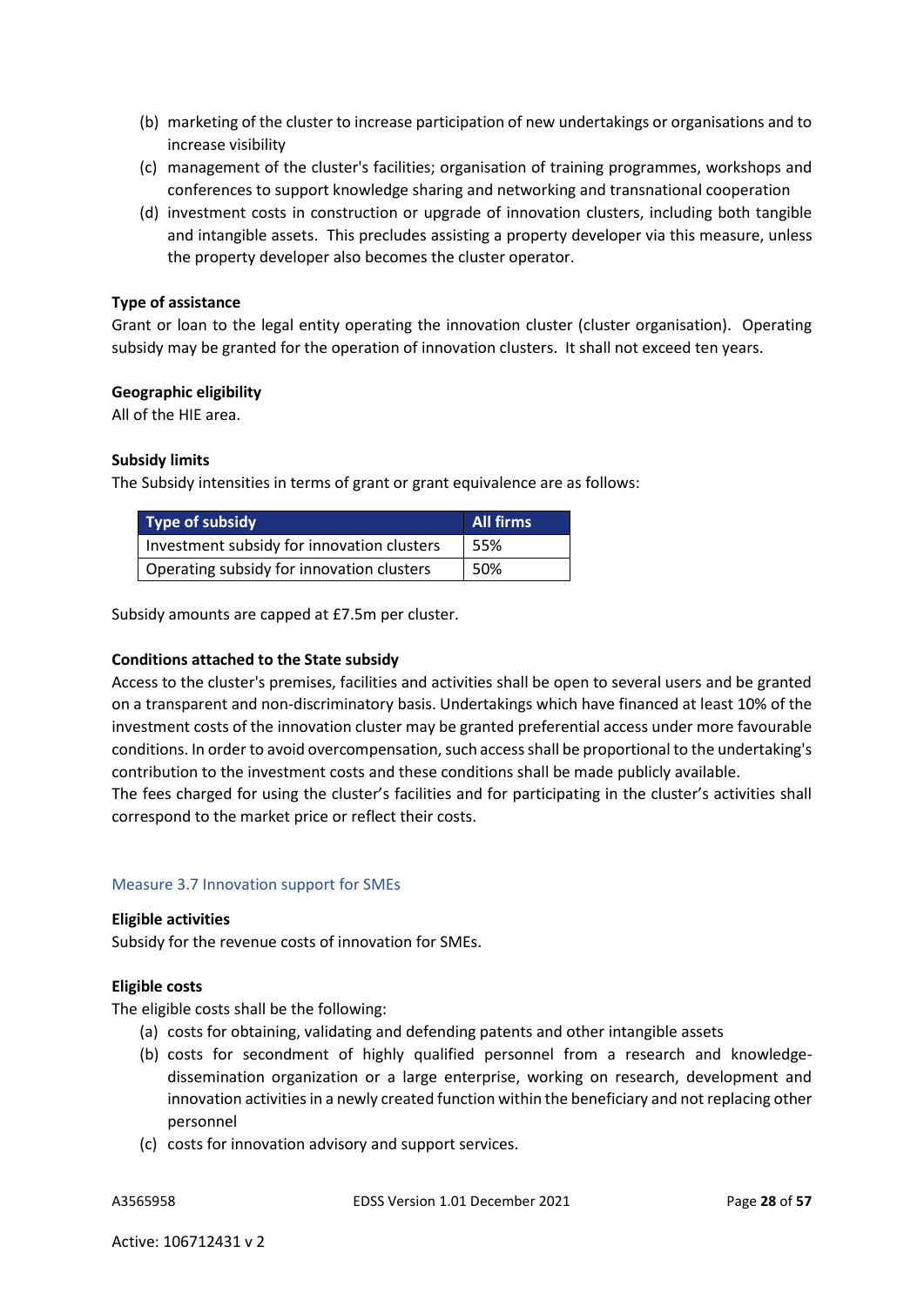#### **Type of assistance**

Grant or loan.

## **Geographic eligibility**

All of the HIE area.

## **Subsidy limits**

The subsidy intensity in terms of grant or grant equivalence shall not exceed 50% of the eligible costs. In the particular case of subsidy for innovation advisory and support services the subsidy intensity can be increased up to 100% of the eligible costs provided that the total amount of subsidy for innovation advisory and support services does not exceed £200 000 per undertaking within any three-year period. Note that despite the similarity between this and the former EU De Minimis subsidy, the three year period is "any 3 year period" which is not further defined and must therefore be simply 3 X 365 days, and not the fiscal years that are used for EU De Minimis subsidy. The amount per subsidy is capped at £5m.

## <span id="page-28-0"></span>Measure 3.8 Process and organisation innovation

## **Eligible activities**

Revenue costs for process and organisational innovation

## **Eligible firms**

Subsidy to large firms shall only be eligible if they effectively collaborate with SMEs in the subsidised activity and the collaborating SMEs incur at least 30% of the total eligible costs. SMEs may be assisted independently of large firms.

## **Eligible costs**

The eligible costs shall be the following:

- (a) personnel costs
- (b) costs of instruments, equipment, buildings and land to the extent and for the period used for the project
- (c) costs of contractual research, knowledge and patents bought or licensed from outside sources at arm's length conditions
- (d) additional overheads and other operating costs, including costs of materials, supplies and similar products, incurred directly as a result of the project

## **Types of assistance**

Grants or loans.

## **Geographic eligibility**

All of the HIE area.

## **Subsidy limits**

The subsidy intensities in terms of grant or grant equivalence shall not exceed the following % of the eligible costs:

A3565958 EDSS Version 1.01 December 2021 Page **29** of **57**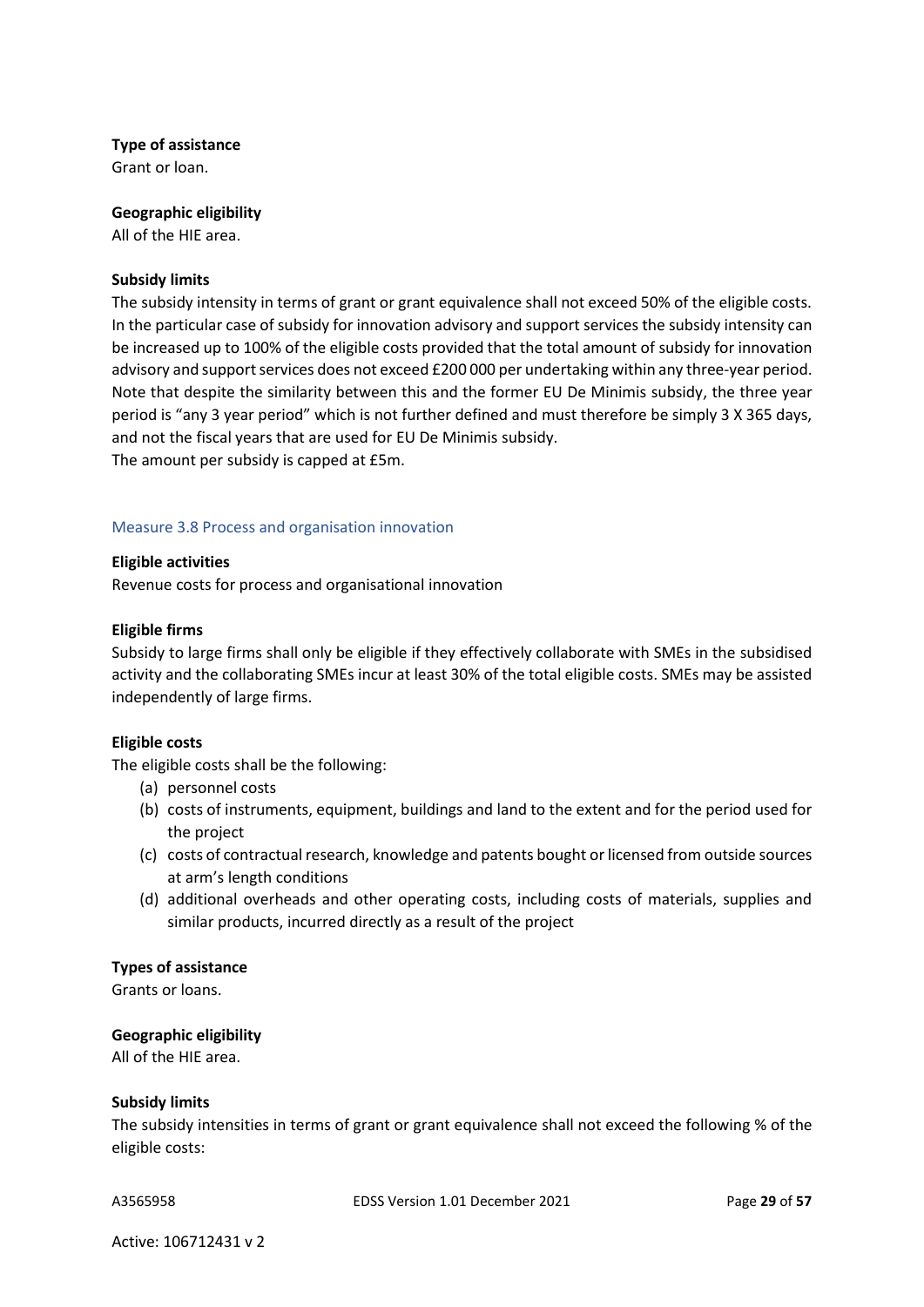| Type of subsidy                     |     | Small Medium Large |     |
|-------------------------------------|-----|--------------------|-----|
| Process and organisation innovation | 50% | 50%                | 15% |

Subsidies are capped at £7.5m per applicant per project under this scheme.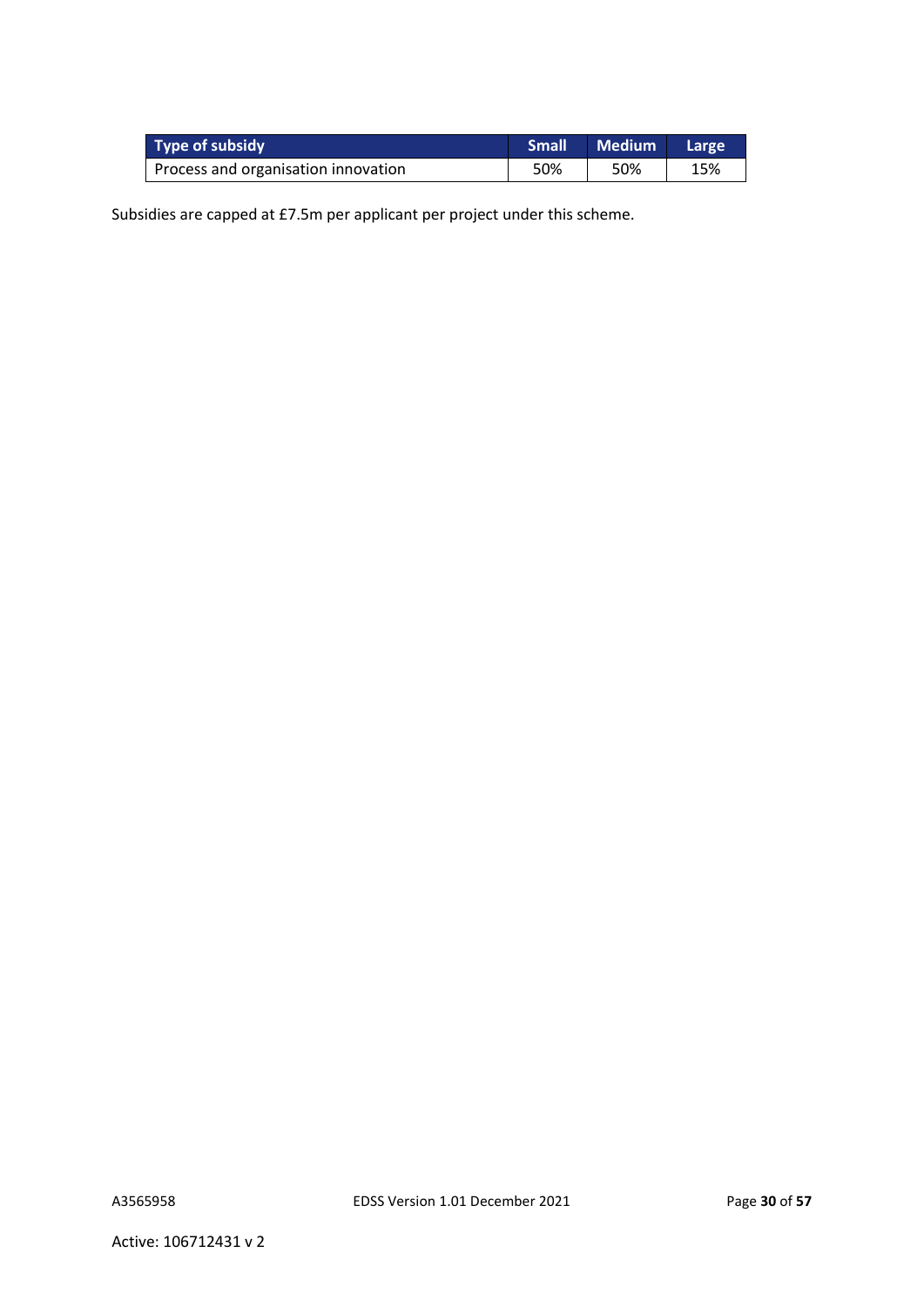#### <span id="page-30-0"></span>Chapter 4 – Contributing to Net Zero targets

This chapter supports our Just Transition to net zero and green jobs priorities by assisting carbon reduction and other environmental measures. At present only measures that would be consistent with the 2014-2020 GBER are included but it is anticipated that the scheme will be amended by the addition of further measures in connection with efforts to incentivise combating climate change by reducing carbon emissions.

## <span id="page-30-1"></span>Measure 4.1 Support for energy efficiency measures

#### **Eligible activities**

Subsidy to support investments to achieve energy efficiency.

#### **Geographic eligibility**

All of the HIE area.

#### **Subsidy limits**

The subsidy intensity in terms of grant or grant equivalence shall not exceed the following % of eligible costs:

| Type of subsidy            | <b>Small</b> | Medium | Large |
|----------------------------|--------------|--------|-------|
| Energy efficiency measures | 55%          | 45%    | 35%   |

Subsidy amounts may not exceed £15m under this measure.

## **Eligible costs**

The eligible costs shall be the extra investment costs necessary to achieve the higher level of energy efficiency. They shall be determined as follows:

- (a) where the costs of investing in energy efficiency can be identified in the total investment cost as a separate investment, this energy efficiency-related cost shall constitute the eligible costs
- (b) in all other cases, the costs of investing in energy efficiency are identified by reference to a similar, less energy efficient investment that would have been credibly carried out without the subsidy. The difference between the costs of both investments identifies the energy efficiency-related cost and constitutes the eligible costs. The costs not directly linked to the achievement of a higher level of energy efficiency shall not be eligible.

#### **Types of Assistance**

Grant or loan.

## **Conditions attaching to subsidy**

Subsidy shall not be granted under this measure where improvements are undertaken to ensure that undertakings comply with environmental standards already adopted, even if they are not yet in force.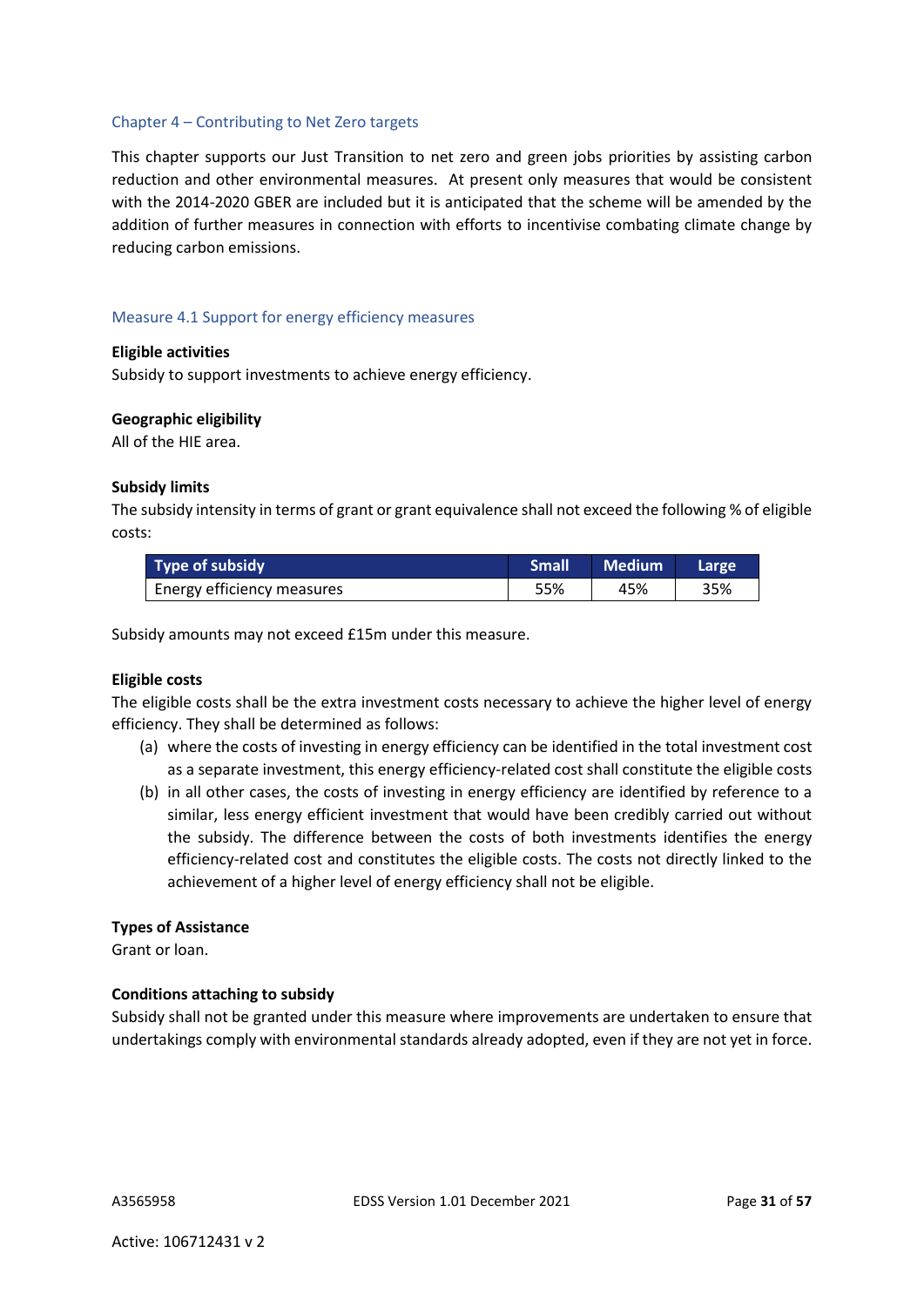#### <span id="page-31-0"></span>Measure 4.2 Capital investment in energy from renewable sources

#### **Eligible activities**

To enable the beneficiary to install power plant or heating facilities to produce energy from renewable energy sources; subsidy is for the additional costs of investment from renewable sources versus less environmentally friendly sources as shown in (a), (b) and (c) under Eligible Costs.

Investment subsidy for the production of biofuels shall be exempted from the notification requirement only to the extent that the subsidised investments are used for the production of sustainable bio-fuels other than food-based biofuels. However, investment subsidy to convert existing food-based bio-fuel plants into advanced bio-fuel plants shall be permitted provided that the foodbased production would be reduced commensurate to the new capacity.

Subsidy shall not be granted for biofuels which are subject to a supply or blending obligation. The investment subsidy shall be granted to new installations only.

#### **Geographic eligibility**

All of HIE area.

#### **Eligible Costs**

The eligible costs shall be the extra investment costs necessary to promote the production of energy from renewable sources. They shall be determined as follows:

- (a) where the costs of investing in the production of energy from renewable sources can be identified in the total investment cost as a separate investment, for instance as a readily identifiable add-on component to a pre-existing facility, this renewable energy-related cost shall constitute the eligible costs
- (b) where the costs of investing in the production of energy from renewable sources can be identified by reference to a similar, less environmentally friendly investment that would have been credibly carried out without the subsidy, this difference between the costs of both investments identifies the renewable energy-related cost and constitutes the eligible costs
- (c) for certain small installations where a less environmentally friendly investment cannot be established as plants of a limited size do not exist, the total investment costs to achieve a higher level of environmental protection shall constitute the eligible costs. The costs not directly linked to the achievement of a higher level of environmental protection shall not be eligible.

#### **Types of assistance**

Grant or loan.

#### **Conditions attaching to the subsidy.**

No subsidy shall be granted or paid out after the installation started operations and subsidy shall be independent from the output.

#### **Subsidy limits**

The table below gives the maximum State subsidy levels in Grant / grant equivalence as % of eligible costs:

A3565958 EDSS Version 1.01 December 2021 Page **32** of **57**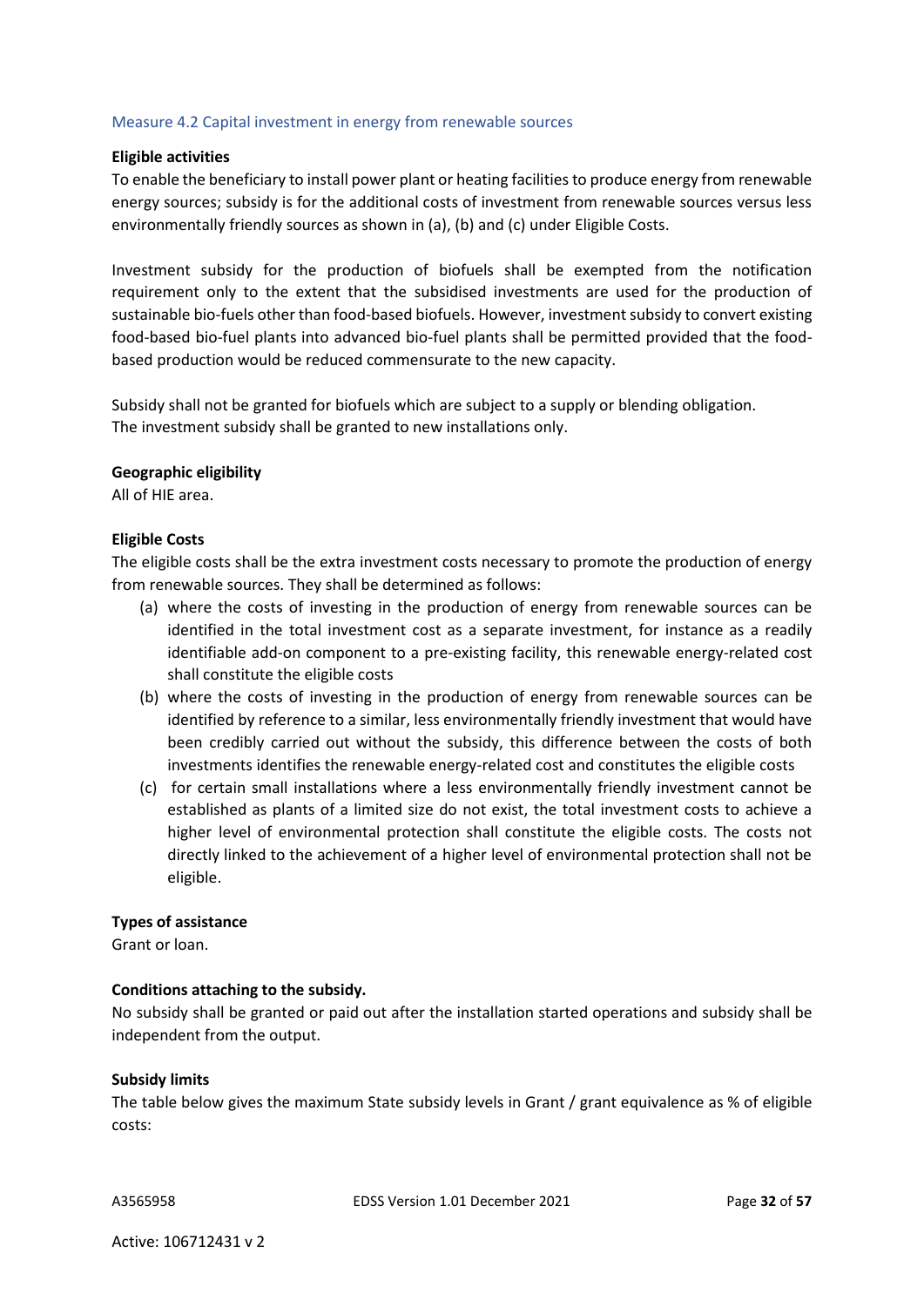| <b>Type of subsidy</b>                                                           | <b>Small</b> | <b>Medium</b> | Large |
|----------------------------------------------------------------------------------|--------------|---------------|-------|
| For projects where eligible costs are calculated<br>on basis of (a) or (b) above | 70%          | 60%           | 50%   |
| For projects where eligible costs are calculated<br>on basis of (c) above        | 55%          | 45%           | 35%   |

Where subsidy is granted in a competitive bidding process on the basis of clear, transparent and nondiscriminatory criteria, the subsidy intensity may reach 100% of the eligible costs. Such a bidding process shall be non-discriminatory and provide for the participation of all interested undertakings. The budget related to the bidding process shall be a binding constraint in the sense that not all participants can receive subsidy and the subsidy shall be granted on the basis of the initial bid submitted by the bidder, therefore excluding subsequent negotiations. Subsidy amounts are capped at £15M.

## <span id="page-32-0"></span>Measure 4.3 Support for environmental studies

#### **Eligible activities**

Subsidy for studies, including energy audits, directly linked to investments referred to in this Chapter.

#### **Geographic eligibility**

All of HIE area.

#### **Subsidy limits**

The subsidy intensity in terms of grant or grant equivalence shall not exceed the following:

| <b>Type of subsidy</b> | Small | <b>Medium</b> | Large |
|------------------------|-------|---------------|-------|
| Environmental studies  | 70%   | 60%           | 50%   |

Subsidy amounts are capped at £15m under this measure.

#### **Eligible Costs**

Costs of the studies. Subsidy shall not be granted to large enterprises for energy audits.

#### **Types of Assistance**

Grant or loan.

#### <span id="page-32-1"></span>Measure 4.4 Investment subsidy for remediation of contaminated sites

#### **Eligible activities**

The objective is to bring contaminated land, brown-field land and derelict land back into productive use by addressing the detrimental effects of previous usage. This is related to pollution and contamination only and not a derelict structure. The investment shall lead to the repair of the environmental damage, including damage to the quality of the soil or of surface water or groundwater.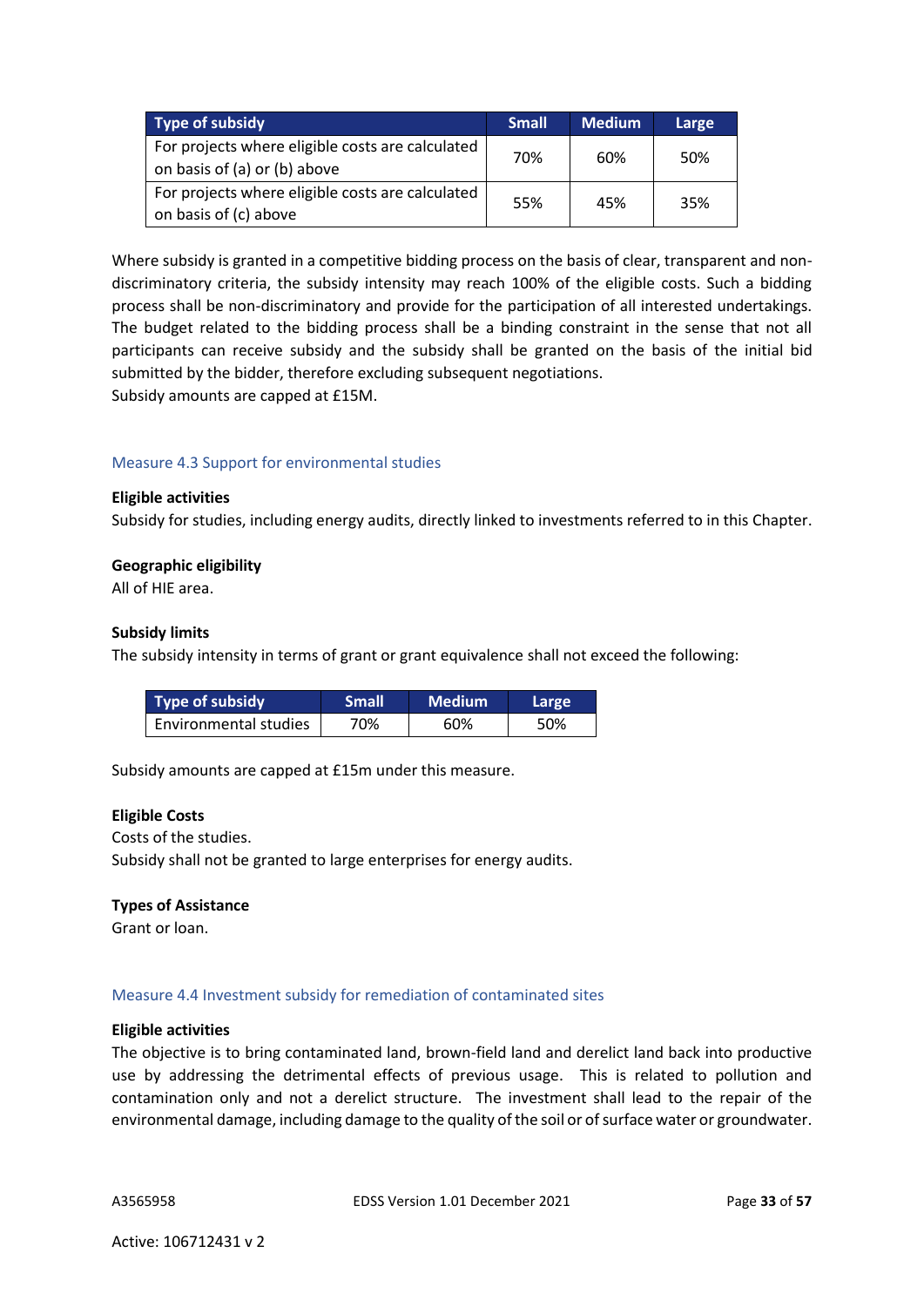### **Geographic eligibility**

All of HIE area.

## **Subsidy limits**

The maximum subsidy level in grant or grant equivalence is 100% of eligible costs. Subsidy amounts are capped at £20m under this measure.

## **Eligible Costs**

The eligible costs shall be the costs incurred for the remediation work, less the increase in the value of the land. All expenditure incurred by an undertaking in remediating its site, whether or not such expenditure can be shown as a fixed asset on its balance sheet, may be considered as eligible investment in the case of the remediation of contaminated sites. Evaluations of the increase in value of the land resulting from remediation shall be carried out by an independent expert.

## **Types of Assistance**

Grant or loan.

## **Conditions attaching to the subsidy**

Where the legal or physical person liable for the environmental damage is identified, that person must finance the remediation in accordance with the 'polluter pays' principle, and no subsidy shall be granted. Where the person liable under the applicable law is not identified or cannot be made to bear the costs, the person responsible for the remediation or decontamination work may receive subsidy.

## <span id="page-33-0"></span>Measure 4.5 Waste recycling and re-utilisation

## **Eligible activities**

- The investment subsidy shall be granted to a firm for the recycling and re-utilisation of waste generated by other undertakings.
- The recycled or re-used materials treated would otherwise be disposed of or be treated in a less environmentally friendly manner. Subsidy to waste recovery operations other than recycling is not eligible under this Measure.
- The subsidy shall not indirectly relieve the polluters from a burden that should be borne by them in law, or from a burden that should be considered a normal company cost.
- The investment shall not merely increase demand for the materials to be recycled without increasing collection of those materials.
- The investment shall go beyond the state of the art.
- Subsidy for investments relating to the recycling and re-utilisation of the beneficiary's own waste shall not be exempt from the notification requirement under this Measure.

## **Geographic eligibility**

All of the HIE area.

## **Subsidy limits**

The table below gives the maximum subsidy levels in Grant / grant equivalence as % of eligible costs: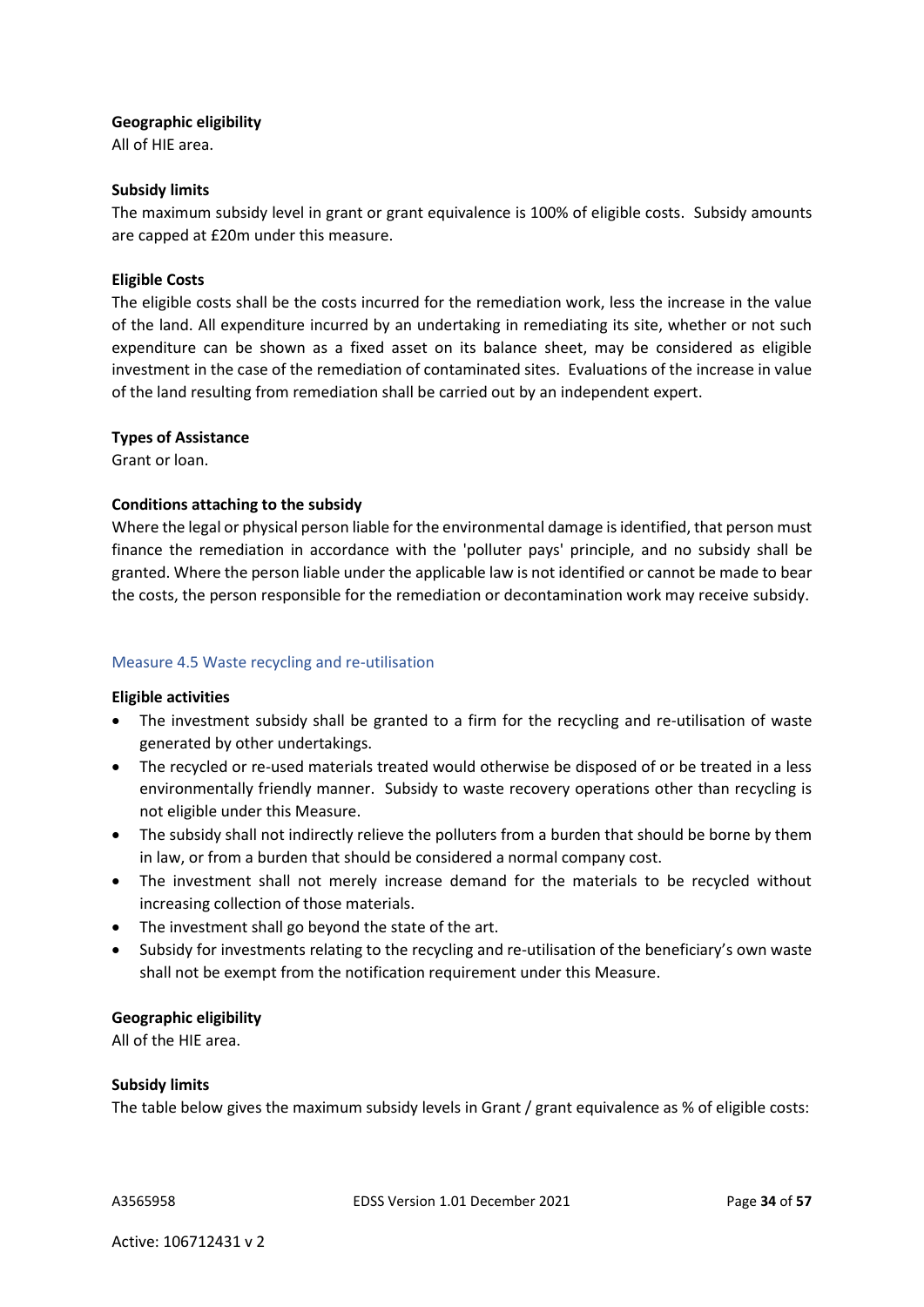| Type of subsidy                                 | <b>Small</b> | <b>Medium</b> | Large |
|-------------------------------------------------|--------------|---------------|-------|
| For waste recycling and re-utilisation projects | 60%          | 50%           | 40%   |

Subsidy amounts are capped at £15m per undertaking per project under this measure.

## **Eligible Costs**

The eligible costs shall be the extra investment costs necessary to realise an investment leading to better or more efficient recycling or re-use activities compared to a conventional process of re-use and recycling activities with the same capacity that would be constructed in the absence the subsidy.

## **Types of Assistance**

Grant or loan.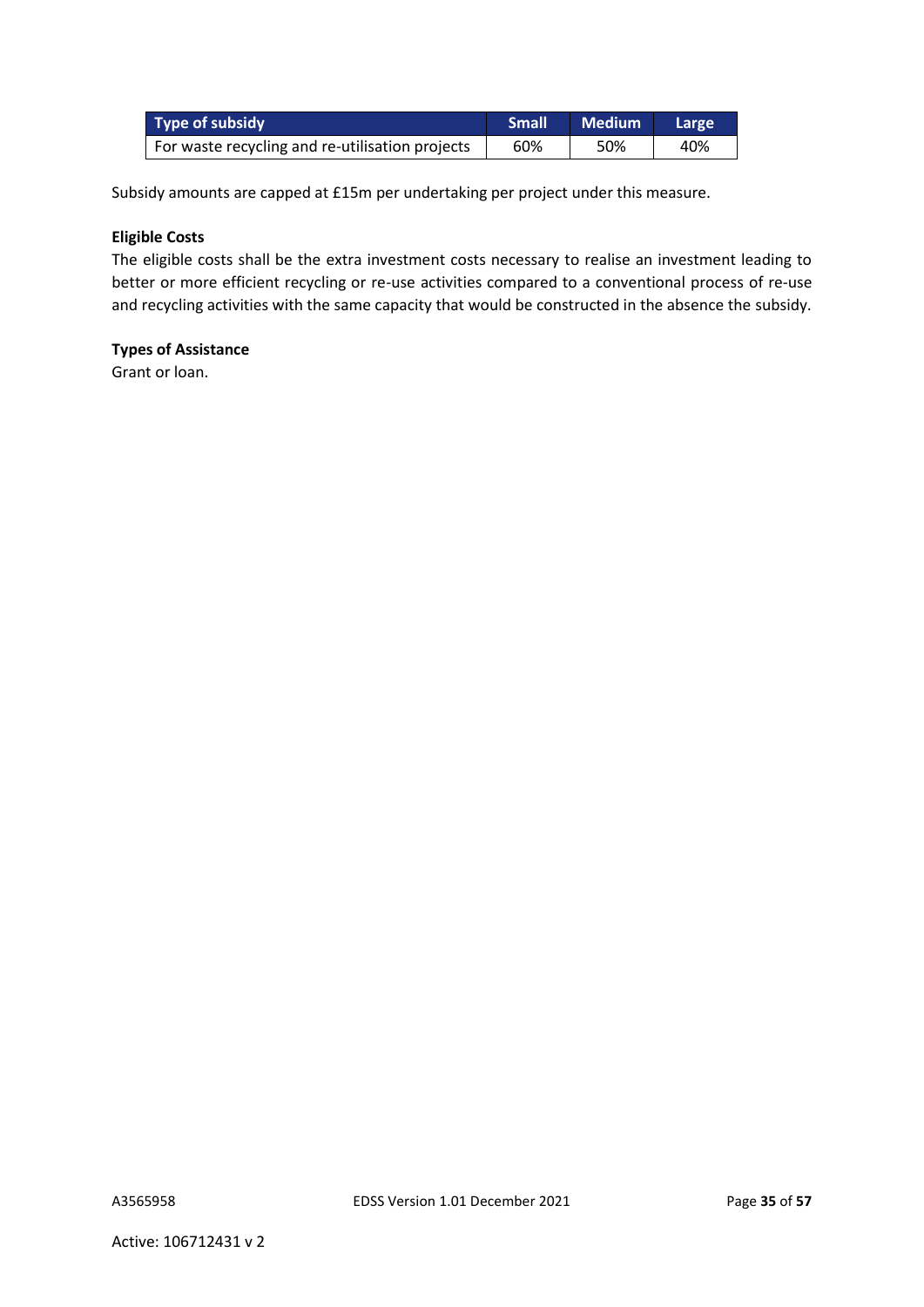## <span id="page-35-0"></span>Chapter 5 - Culture, Sport & Heritage conservation

This chapter supports our priorities of supporting strong, capable and resourceful communities and taking place-based approaches to wellbeing and community wealth building.

## <span id="page-35-1"></span>Measure 5.1 Culture and heritage conservation support

## **Eligible activities**

The subsidy shall be granted for the following cultural purposes and activities:

- (a) museums, archives, libraries, artistic and cultural centres or spaces, theatres, cinemas, opera houses, concert halls, other live performance organisations, film heritage institutions and other similar artistic and cultural infrastructures, organisations and institutions
- (b) tangible heritage including all forms of movable or immovable cultural heritage and archaeological sites, monuments, historical sites and buildings; natural heritage linked to cultural heritage or if formally recognized as cultural or natural heritage by the competent public authorities
- (c) intangible heritage in any form, including folklorist customs and crafts
- (d) art or cultural events and performances, festivals, exhibitions and other similar cultural activities
- (e) cultural and artistic education activities as well as promotion of the understanding of the importance of protection and promotion of the diversity of cultural expressions through educational and greater public awareness programs, including with the use of new technologies
- (f) writing, editing, production, distribution, digitisation and publishing of music and literature, including translations.

The subsidy may take the form of:

- (a) investment subsidy, including subsidy for the construction or upgrade of culture infrastructure
- (b) operating subsidy.

Subsidy to press and magazines, whether they are published in print or electronically, shall not be eligible under this Measure.

**Geographic eligibility**

All of the HIE area

#### **Subsidy limits**

For investment subsidy, the subsidy amount shall not exceed the difference between the eligible costs and the operating profit of the investment. The operating profit shall be deducted from the eligible costs ex ante, on the basis of reasonable projections, or through a claw-back mechanism. The operator of the infrastructure is allowed to keep a reasonable profit over the relevant period.

'operating profit' means the difference between the discounted revenues and the discounted operating costs over the relevant lifetime of the investment, where this difference is positive. The operating costs include costs such as personnel costs, materials, contracted services, communications, energy, maintenance, rent, administration, but exclude depreciation charges and the costs of financing if these have been covered by investment subsidy.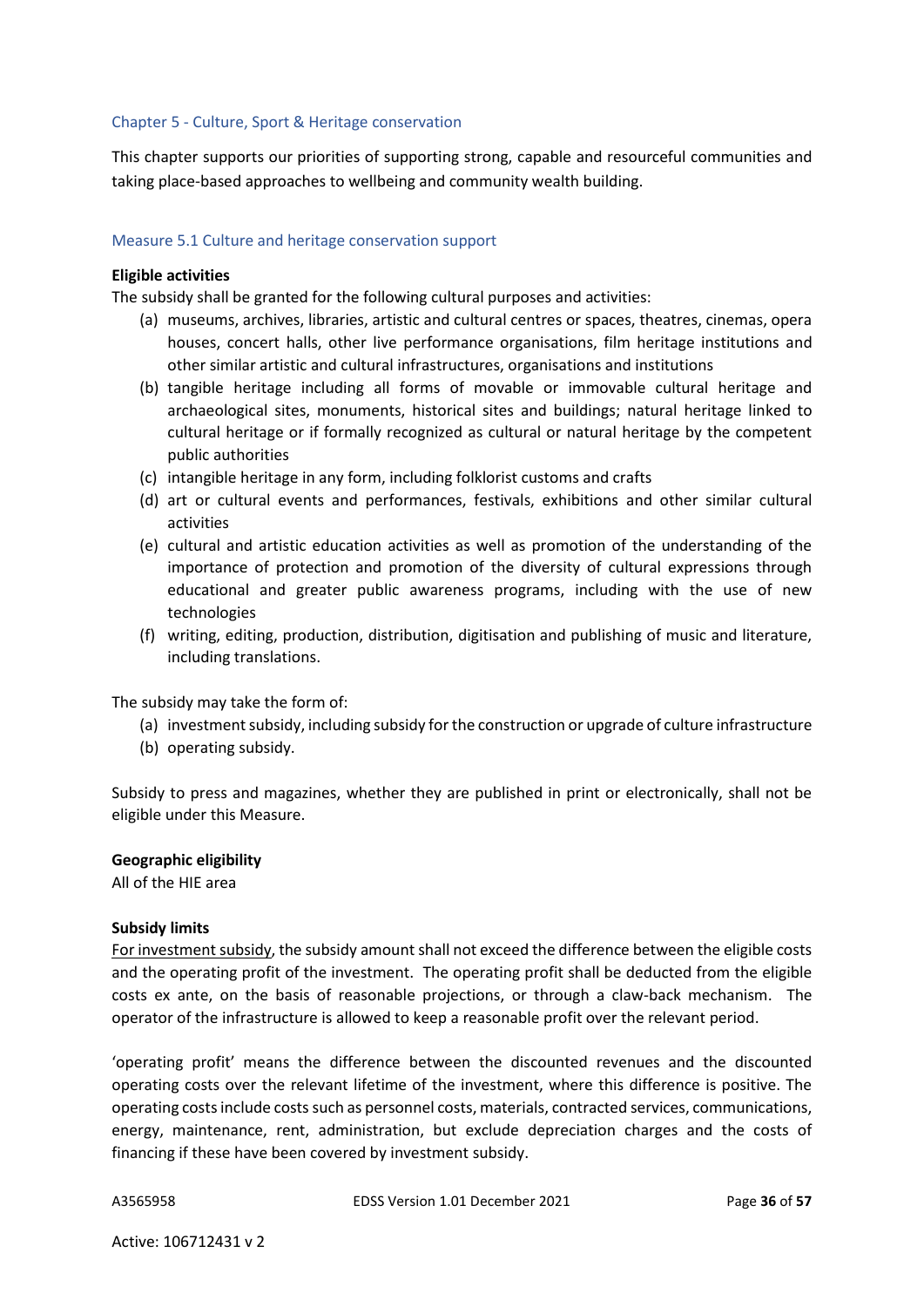Investment subsidy amounts are capped at £150m per project under this measure.

For operating subsidy, the subsidy amount shall not exceed what is necessary to cover the operating losses and a "reasonable profit" over the relevant period. This shall be ensured ex ante, on the basis of reasonable projections, or through a claw-back mechanism. See Annexe 1 No. 112 for "reasonable profit".

For subsidy not exceeding £2 million, the maximum amount of subsidy may be set at 80% of eligible costs as an alternative to applying the method above.

For publishing of music and literature as defined in paragraph (f) in 'Eligible Activities', the maximum subsidy amount shall not exceed either the difference between the eligible costs and the project's discounted revenues or 70% of the eligible costs. The revenues shall be deducted from the eligible costs ex ante or through a clawback mechanism. The eligible costs shall be the costs for publishing of music and literature, including the authors' fees (copyright costs), translators' fees, editors' fees, other editorial costs (proofreading, correcting, reviewing), layout and pre-press costs and printing or epublication costs.

Operating subsidy amounts are capped at £75m per undertaking per year under this measure.

## **Eligible Costs**

For investment subsidy, the eligible costs shall be the investment costs in tangible and intangible assets, including:

- (a) costs for the construction, upgrade, acquisition, conservation or improvement of infrastructure, if at least 80% of either the time or the space capacity per year is used for cultural purposes
- (b) costs for the acquisition, including leasing, transfer of possession or physical relocation of cultural heritage
- (c) costs for safeguarding, preservation, restoration and rehabilitation of tangible and intangible cultural heritage, including extra costs for storage under appropriate conditions, special tools, materials and costs for documentation, research, digitalisation and publication
- (d) costs for improving the accessibility of cultural heritage to the public, including costs for digitisation and other new technologies, costs to improve accessibility for persons with special needs (in particular, ramps and lifts for disabled persons, braille indications and hands-on exhibits in museums) and for promoting cultural diversity with respect to presentations, programmes and visitors
- (e) costs for cultural projects and activities, cooperation and exchange programmes and grants including costs for selection procedures, costs for promotion and costs incurred directly as a result of the project.

For operating subsidy, the eligible costs shall be the following:

- (a) the cultural institution's or heritage site's costs linked to continuous or periodic activities including exhibitions, performances and events and similar cultural activities that occur in the ordinary course of business
- (b) costs of cultural and artistic education activities as well as promotion of the understanding of the importance of protection and promotion of the diversity of cultural expressions through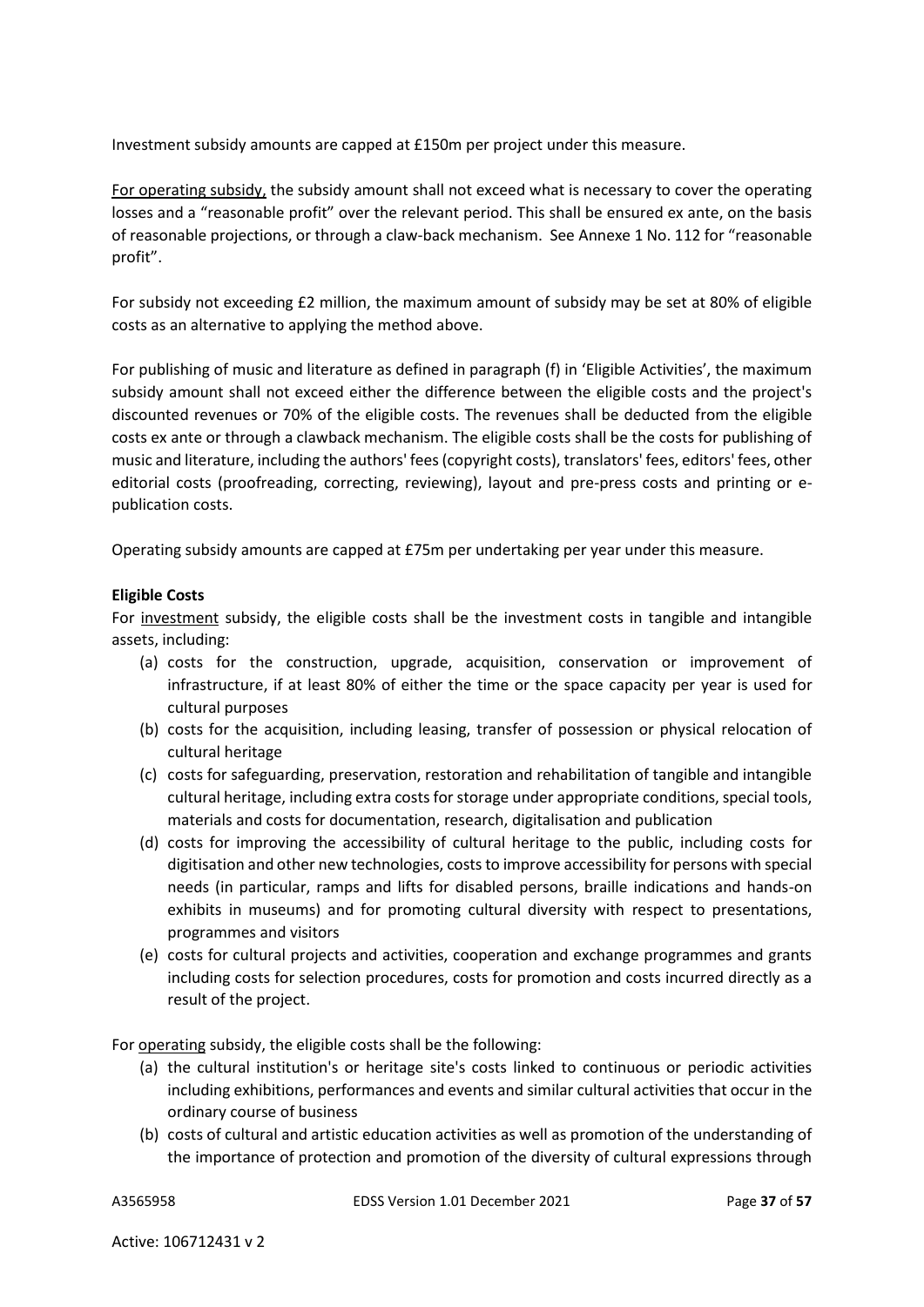educational and greater public awareness programs, including with the use of new technologies

- (c) costs of the improvement of public access to the cultural institution or heritage sites and activities including costs of digitisation and of use of new technologies as well as costs of improving accessibility for persons with disabilities
- (d) operating costs directly relating to the cultural project or activity, such as rent or lease of real estate, cultural venues, travel expenses, materials and supplies directly related to the cultural project or activity, architectural structures for exhibitions and stage sets, loan, lease and depreciation of tools, software and equipment, costs for access rights to copyright works and other related intellectual property rights protected contents, costs for promotion and costs incurred directly as a result of the project or activity; depreciation charges and the costs of financing are only eligible if they have not been covered by investment subsidy
- (e) costs for personnel working for the cultural institution or heritage site or for a project
- (f) costs for advisory and support services provided by outside consultants and service providers, incurred directly as a result of the project.

## **Types of assistance**

Grant, equity or loan.

## <span id="page-37-0"></span>Measure 5.2 Sport and Multifunctional Leisure and Recreation facilities

## **Eligible activities and special conditions**

A subsidy for sport and multifunctional recreational infrastructures may take the form of:

- (a) investment subsidy, including subsidy for the construction or upgrade of sport and multifunctional recreational infrastructure
- (b) operating subsidy for sport infrastructure.

Sport infrastructure shall not be used exclusively by a single professional sport user. Use of the sport infrastructure by other professional or non-professional sport users shall annually account for at least 20% of time. If the infrastructure is used by several users simultaneously, corresponding fractions of time capacity usage shall be calculated.

Professional sport means the practice of sport in the nature of gainful employment or remunerated service, irrespective of whether or not a formal labour contract has been established between the professional sportsperson and the relevant sport organisation, where the compensation exceeds the cost of participation and constitutes a significant part of the income for the sportsperson. Travel and accommodation expenses to participate to the sport event shall not be considered as compensation. Multifunctional recreational infrastructure shall consist of recreational facilities with a multifunctional character offering, in particular, cultural and recreational services with the exception of leisure parks and hotel facilities.

Access to the sport or multifunctional recreational infrastructures shall be open to several users and be granted on a transparent and non-discriminatory basis. Undertakings which have financed at least 30% of the investment costs of the infrastructure may be granted preferential access under more favourable conditions, provided those conditions are made publicly available.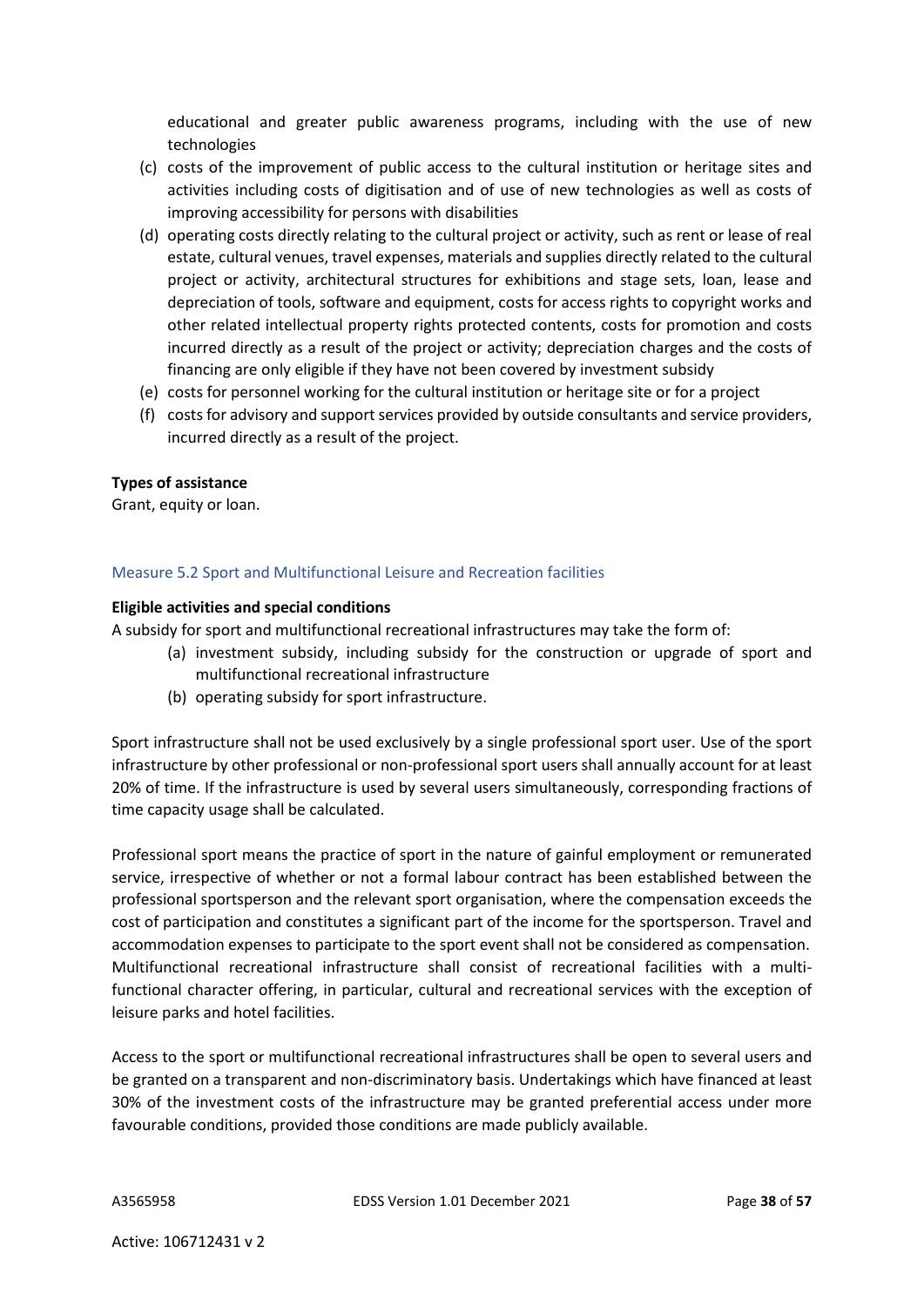If sport infrastructure is used by professional sport clubs, HIE shall ensure that the pricing conditions for its use are made publicly available.

Any concession or other entrustment to a third party to construct, upgrade and/or operate the sport or multifunctional recreational infrastructure shall be assigned on an open, transparent and nondiscriminatory basis, having due regard to the applicable procurement rules.

### **Geographic eligibility**

All of the HIE area.

#### **Subsidy limits**

For investment subsidy for sport and multifunctional recreational infrastructure, the subsidy amount shall not exceed the difference between the eligible costs and the operating profit of the investment. The operating profit shall be deducted from the eligible costs ex ante, on the basis of reasonable projections, or through a claw-back mechanism.

The subsidy amounts under the scheme are capped at:

- £30m of subsidy or £100m per project of total costs for capital projects; and
- £2m per annum for operating cost subsidies for an individual infrastructure

For operating subsidy for sport infrastructure, the subsidy amount shall not exceed the operating losses over the relevant period. This shall be ensured ex ante, on the basis of reasonable projections, or through a claw-back mechanism.

For subsidy not exceeding £2 million, the maximum amount of grant or grant equivalence may be set at 80% of eligible costs as an alternative to applying the method above.

#### **Eligible costs**

For investment subsidy for sport and multifunctional recreational infrastructure the eligible costs shall be the investment costs in tangible and intangible assets.

For operating costs subsidy for sport infrastructure the eligible costs shall be the operating costs of the provision of services by the infrastructure. Those operating costs include costs such as personnel costs, materials, contracted services, communications, energy, maintenance, rent, administration, etc., but exclude depreciation charges and the costs of financing if these have been covered by investment subsidy.

## **Types of assistance**

Grant, equity or loan.

## <span id="page-38-0"></span>Measure 5.3 Audio-visual cultural products

#### **Eligible activities**

Subsidy schemes to support the scriptwriting, development, production, distribution and promotion of audio-visual works.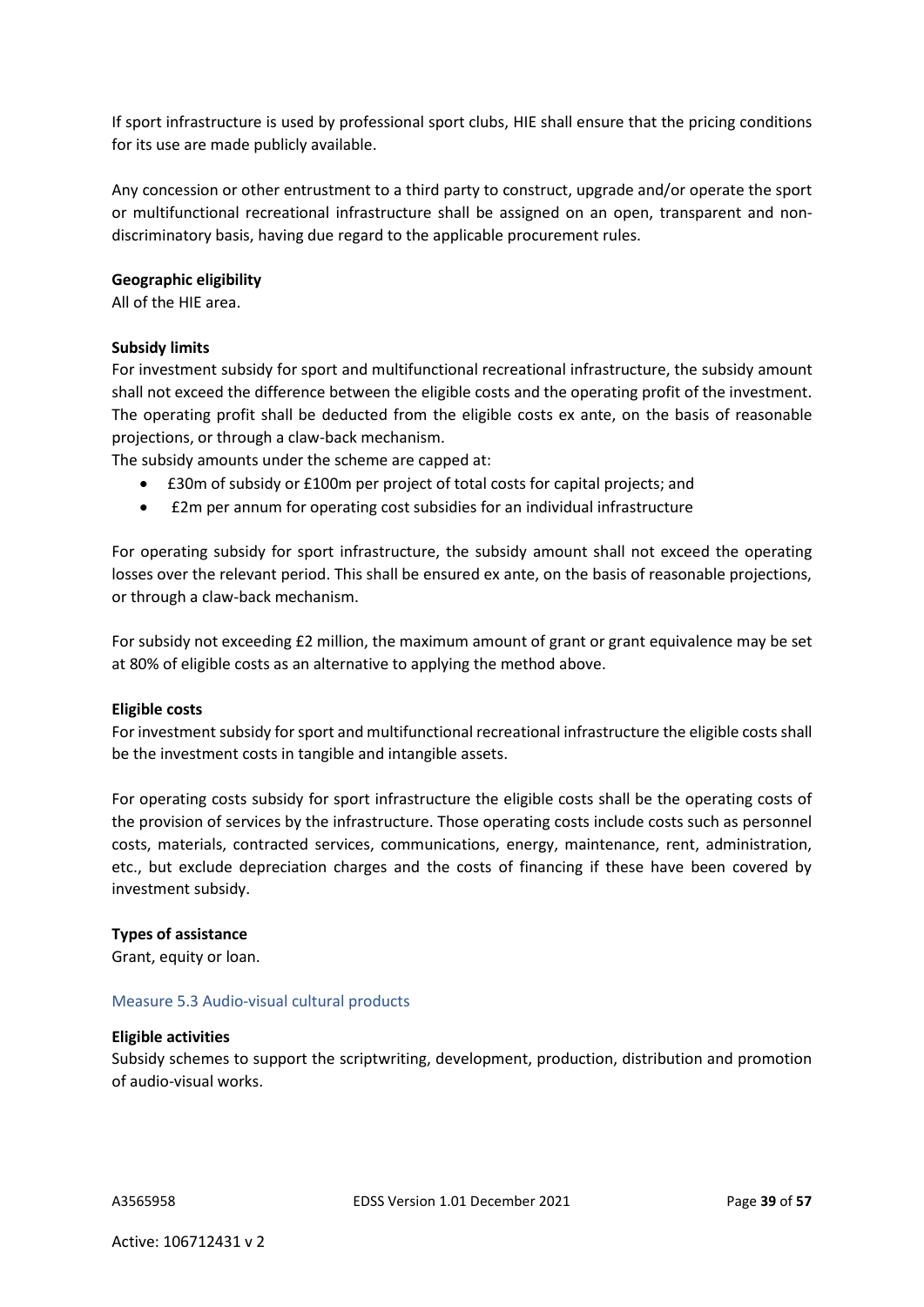Subsidy shall support a cultural product. To avoid manifest errors in the qualification of a product as cultural; HIE is required to establish effective processes, such as selection of proposals by one or more persons entrusted with the selection or verification against a predetermined list of cultural criteria. Subsidy may take the form of:

- (a) subsidy to the production of audio-visual works
- (b) pre-production subsidy
- (c) distribution subsidy.

Where it is decided to make the subsidy subject to territorial spending obligations, subsidy schemes for the production of audio-visual works may either:

- (a) require that up to 160% of the subsidy granted to the production of a given audio visual work is spent in the territory of the UK or
- (b) calculate the subsidy granted to the production of a given audio-visual work as a percentage of the expenditure on production activities in the UK, typically in case of subsidy schemes in the form of tax incentives.

In both cases, it is at HIE's discretion if we require a minimum level of expenditure in the HIE area. For projects to be eligible for subsidy, that level shall not exceed 80% of the overall production budget. For projects to be eligible for subsidy HIE may also require as a condition that a minimum level of production activity takes place within the HIE area, but that level shall not exceed 50% of the overall production budget.

## **Geographic eligibility**

All of HIE area.

## **Subsidy limits**

The subsidy intensity in terms of grant or grant equivalence for the production of audio-visual works shall not exceed the following:

| <b>Activity</b>                                                                                                 | Subsidy as % of<br>total eligible costs | <b>Comment</b>                                                                                |
|-----------------------------------------------------------------------------------------------------------------|-----------------------------------------|-----------------------------------------------------------------------------------------------|
| Production                                                                                                      | 50%                                     |                                                                                               |
| Distribution                                                                                                    | 50%                                     |                                                                                               |
| As above when co-funded by an EU<br><b>Member State</b>                                                         | 60%                                     | Cross-border productions                                                                      |
| "Difficult" works and co-productions<br>involving countries from the OECD's<br>Development Assistance Committee | 100%                                    | Subsidy must not be<br>skewed so that production<br>receives more than 100%<br>eligible costs |

Subsidy amounts are capped at £50m per scheme per year under this measure.

**Difficult audio-visual works** means the works identified as such by the UK on the basis of pre-defined criteria when setting up schemes or granting the subsidy and may include films whose sole original version is in a language of the UK with a limited territory, population or language area, short films, films by first-time and second-time directors, documentaries, or low budget or otherwise commercially difficult works.

A3565958 EDSS Version 1.01 December 2021 Page **40** of **57**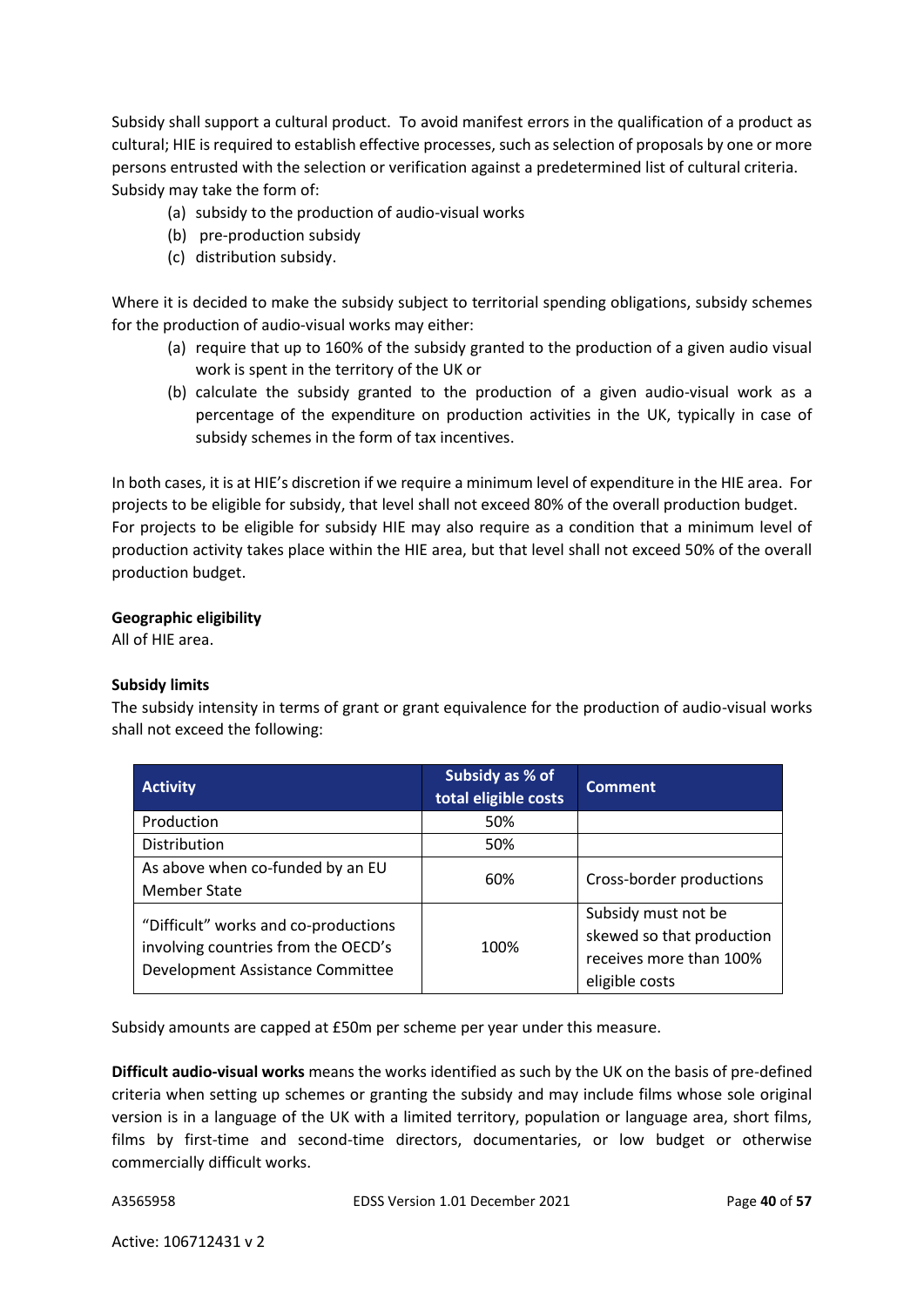Development Assistance Committee (**DAC**) List of the OECD means all countries and territories that are eligible to receive official development assistance and included in the list compiled by the Organisation for Economic Cooperation and Development (OECD).

The subsidy intensity for pre-production shall not exceed 100% of the eligible costs. If the resulting script or project is made into an audio-visual work such as a film, the pre-production costs shall be incorporated in the overall budget and taken into account when calculating the subsidy intensity. The subsidy intensity for distribution shall be the same as the subsidy intensity for production.

## **Eligible costs**

The eligible costs shall be the following:

- (a) production subsidy: the overall costs of production of audio-visual works including costs to improve accessibility for persons with disabilities
- (b) for pre-production subsidy: the costs of scriptwriting and the development of audio-visual works
- (c) for distribution subsidy: the costs of distribution and promotion of audio-visual works.

## **Types of assistance**

Grant or loan.

## **Conditions attaching to the subsidy**

Subsidy shall not be reserved for specific production activities or individual parts of the production value chain. Subsidy for film studio infrastructures shall not be eligible under this Measure. Subsidy shall not be reserved exclusively for nationals and beneficiaries shall not be required to have the status of undertaking established under national commercial law. Conditions may be imposed that require a proportion of the expenditure on production activities to be made in the Highlands and Islands, in Scotland or in the UK. Details as outlined in the Eligible activities section.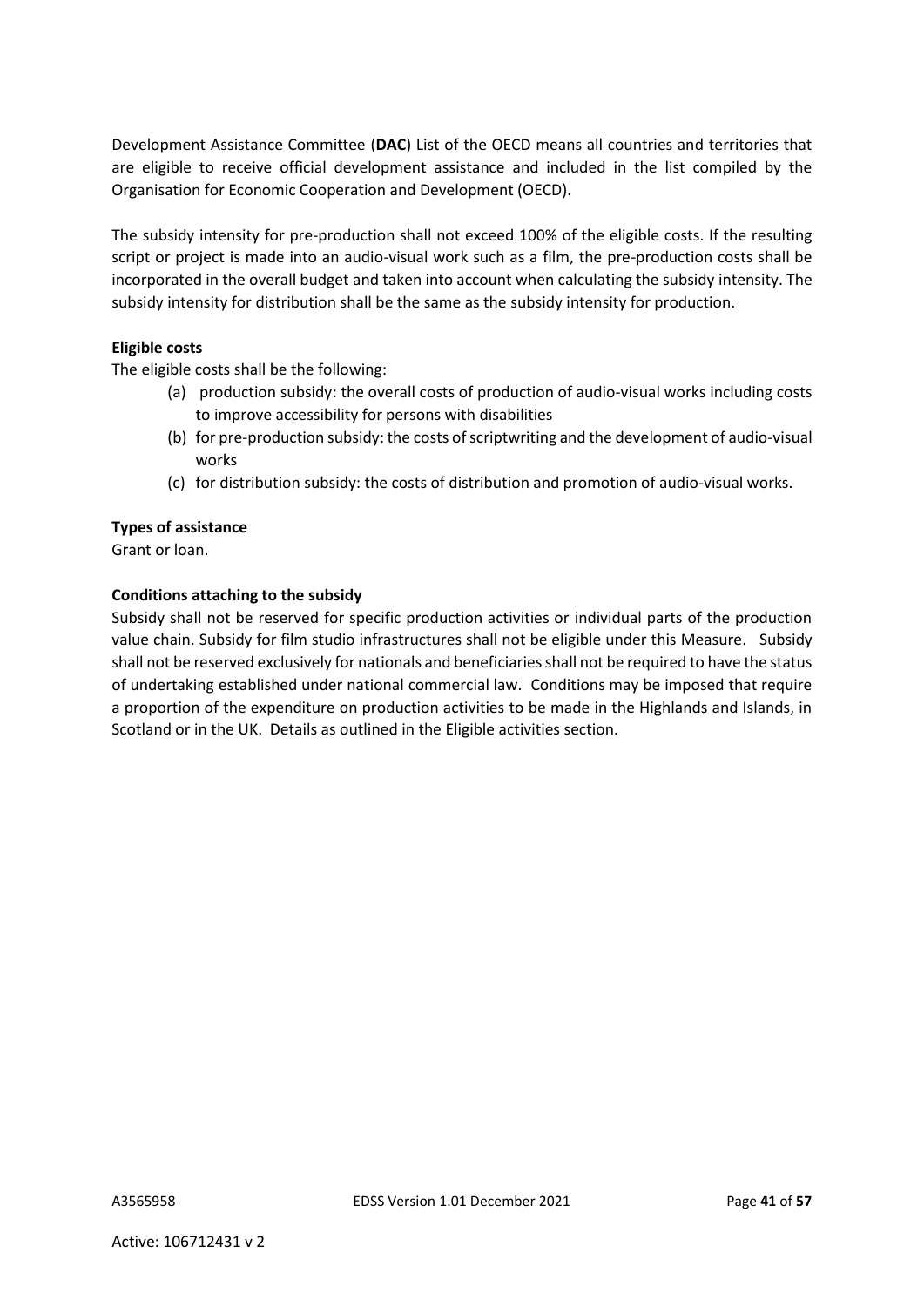## <span id="page-41-0"></span>Annex 1 Definitions

**Please note that this scheme has been developed by HIE to ensure compliance with the TCA and UK subsidy control obligations when providing subsidies. Although this scheme has adopted some of the terminology used in our former GBER scheme (which was created in accordance with the requirements of the GBER (EU) 651/2014 and the Amending Regulation 2017/1084 ("GBER"), please note that the GBER does not apply to this scheme, nor to any subsidy granted under this scheme. For the avoidance of any doubt, the definitions contained within Article 2 of the GBER do not apply to this scheme.**

Within this scheme guidance we may refer to "beneficiaries", "undertakings" or "economic actors" when referring to clients receiving subsidy. In using any of these we align with the definition in the UK-EU Trade and Cooperation Agreement (TCA) for "economic actor".

- 1. **"economic actor"** means an entity or a group of entities constituting a single economic entity, regardless of its legal status, that is engaged in an economic activity by offering goods or services on a market. If a group of companies, partnership or joint venture concerned in the economic activity are acting together and share the risks and rewards they form part of the single economic entity. However, if they are operating through a supply agreement or service contract which has been competitively tendered the supplier is not considered part of the single economic entity
- 2. **'small and medium-sized enterprises'** or **'SMEs'** means undertakings fulfilling the criteria laid down in the Companies Act 2006
- 3. **'large enterprises'** means undertakings not fulfilling the criteria for an SME according to the Companies Act 2006
- 4. **"subsidy"** means public sector assistance (financial and non-financial) as defined in the TCA Title XI, Chapter 3, Article 3.1.b)
- 5. **'individual subsidy'** means awards of subsidy to individual beneficiaries on the basis of a registered subsidy scheme
- 6. **'subsidy scheme'** means a scheme registered on the UK Government [publicly available website](https://searchforuksubsidies.beis.gov.uk/searchresults) to support the transparency reporting of subsidies made by UK public authorities
- 7. **'ad hoc subsidy'** means subsidy not granted on the basis of a subsidy scheme but registered separately on the UK Government transparency database
- 8. **'date of granting of the subsidy'** means the date when the legal right to receive the subsidy is conferred on the beneficiary under the applicable national legal regime
- 9. **'repayable advance'** means a loan for a project which is paid in one or more instalments and the conditions for the reimbursement of which depend on the outcome of the project
- 10. **'gross grant equivalent'** means the amount of the subsidy if it had been provided in the form of a grant to the beneficiary, before any deduction of tax or other charge
- 11. **'undertaking in difficulty'** means an undertaking (see "economic actor" definition above) in respect of which at least one of the following circumstances occurs:
	- (a) In the case of a limited liability company (other than an SME that has been in existence for less than three years or, for the purposes of eligibility for risk finance aid or subsidy, an SME within 7 years from its first commercial sale that qualifies for risk finance investments following due diligence by the selected financial intermediary), where more than half of its subscribed share capital has disappeared as a result of accumulated losses. This is the case when deduction of accumulated losses from reserves (and all other elements generally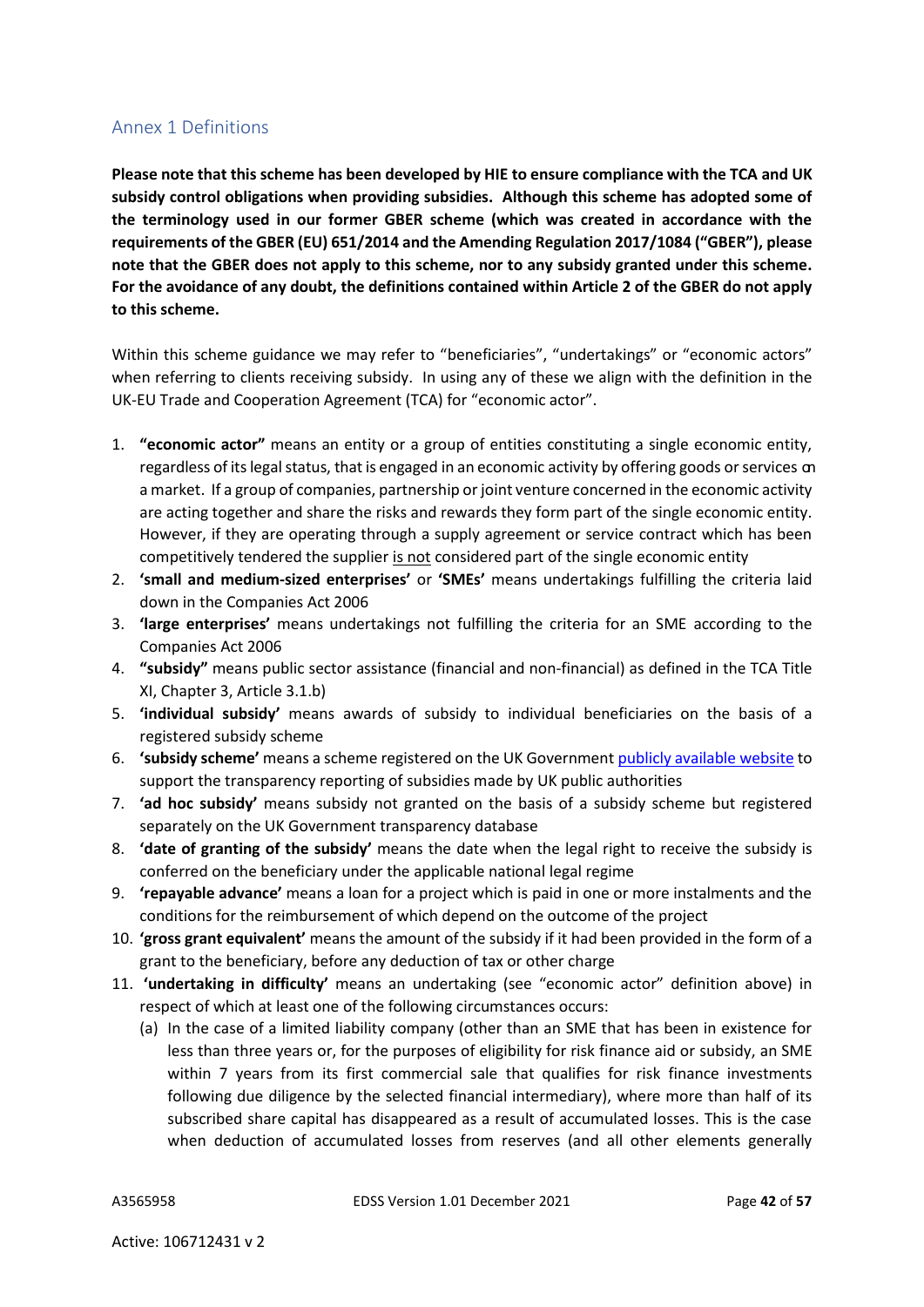considered as part of the own funds of the company) leads to a negative cumulative amount that exceeds half of the subscribed share capital. For the purposes of this provision, 'limited liability company' is a public company limited by shares or guarantee or private companies limited by shares or guarantee

- (b) In the case of a company where at least some members have unlimited liability for the debt of the company (other than an SME that has been in existence for less than three years or, for the purposes of eligibility for risk finance aid or subsidy, an SME within 7 years from its first commercial sale that qualifies for risk finance investments following due diligence by the selected financial intermediary), where more than half of its capital as shown in the company accounts has disappeared as a result of accumulated losses. For the purposes of this provision, 'a company where at least some members have unlimited liability for the debt of the company' refers in particular to partnerships, limited partnerships, unlimited companies<sup>1</sup>
- (c) Where the undertaking is subject to collective insolvency proceedings or fulfils the criteria under its domestic law for being placed in collective insolvency proceedings at the request of its creditors
- (d) Where the undertaking has received rescue aid or subsidy and has not yet reimbursed the loan or terminated the guarantee or has received restructuring aid or subsidy and is still subject to a restructuring plan
- (e) In the case of large firms (undertakings that are not SMEs), where, for the past two years:
	- i. the undertaking's book debt to equity ratio has been greater than 7,5 and
	- ii. the undertaking's EBITDA value is less than the cost of interest
- 12. **'financial intermediary'** means any financial institution regardless of its form and ownership, including fund-of funds, private equity investment funds, public investment funds, banks, microfinance institutions and guarantee societies
- 13. **'quasi-equity investment'** means a type of financing that ranks between equity and debt, having a higher risk than senior debt and a lower risk than common equity and whose return for the holder is predominantly based on the profits or losses of the underlying target undertaking and which are unsecured in the event of default. Quasi-equity investments can be structured as debt, unsecured and subordinated, including mezzanine debt, and in some cases convertible into equity, or as preferred equity
- 14. **'guarantee'** in the context of this scheme means a written commitment to assume responsibility for all or part of a third party's newly originated loan transactions such as debt or lease instruments, as well as quasi-equity instruments
- 15. **'risk finance investment'** means equity and quasi-equity investments, loans including leases, guarantees, or a mix thereof to eligible undertakings for the purposes of making new investments
- 16. **'equity investment'** means the provision of capital to an undertaking, invested directly or indirectly in return for the ownership of a corresponding share of that undertaking
- 17. **'first commercial sale'** means the first sale by a company on a product or service market, excluding limited sales to test the market
- 18. **'loan'** means an agreement which obliges the lender to make available to the borrower an agreed amount of money for an agreed period of time and under which the borrower is obliged to repay the amount within the agreed period. It may take the form of a loan, or another funding instrument, including a lease, which provides the lender with a predominant component of minimum yield. The refinancing of existing loans shall not be an eligible loan

<sup>&</sup>lt;sup>1</sup> As defined in Annex 2 of the EU Directive 2013/34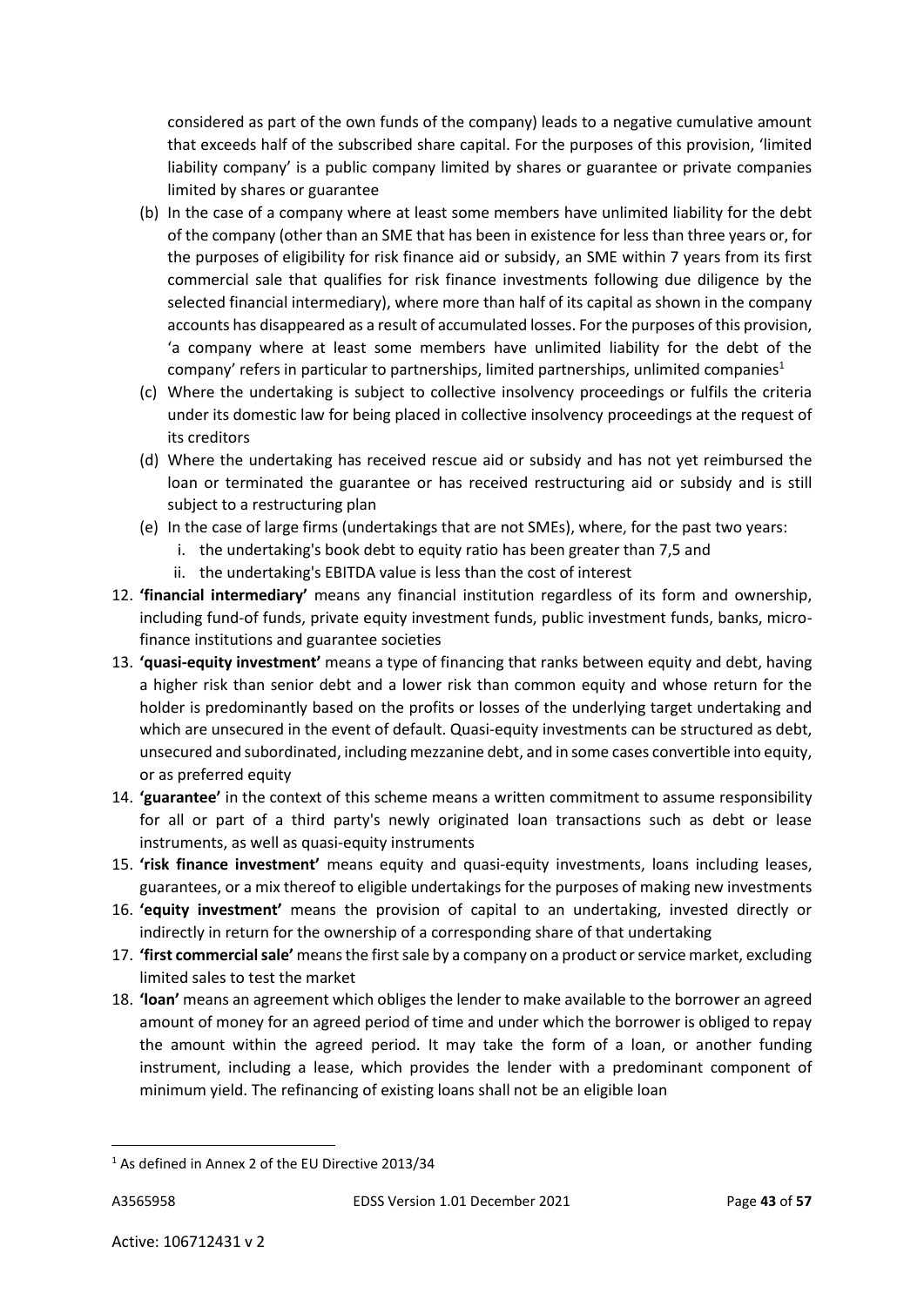## **Definitions applying Chapter 1**

- 19. **'regional investment'** means subsidy granted for an initial investment or an initial investment in favour of a new economic activity
- 20. **'initial investment'** means:
	- (a) an investment in tangible and intangible assets related to the setting-up of a new establishment, extension of the capacity of an existing establishment, diversification of the output of an establishment into products not previously produced in the establishment or a fundamental change in the overall production process of an existing establishment; or
	- (b) an acquisition of assets belonging to an establishment that has closed or would have closed had it not been purchased, and is bought by an investor unrelated to the seller and excludes sole acquisition of the shares of an undertaking

Note that "establishment" in the context of initial investment is understood as a production unit and not a legal entity. An initial investment is one subsidised by Regional Investment or SME Investment subsidy and no other measures within this or any other HIE subsidy scheme.

- 21. **'the same or a similar activity'** means an activity falling under the same class (four-digit numerical code) of the NACE Rev. 2 statistical classification of economic activities as laid down in Regulation (EC) No 1893/2006 of the European Parliament and of the Council of 20 December 2006 establishing the statistical classification of economic activities NACE Revision 2 and amending Council Regulation (EEC) No 3037/90 as well as certain EC Regulations on specific statistical domains
- 22. **'new economic activity'** in the context of initial investment means:
	- (a) an investment in tangible and intangible assets related to the setting up of a new establishment, or to the diversification of the activity of an establishment, under the condition that the new activity is not the same or a similar activity to the activity previously performed in the establishment
	- (b) the acquisition of the assets belonging to an establishment that has closed or would have closed had it not been purchased, and is bought by an investor unrelated to the seller, under the condition that the new activity to be performed using the acquired assets is not the same or a similar activity to the activity performed in the establishment prior to the acquisition

Note that "establishment" in the context of initial investment is understood as a production unit and not a legal entity.

- 23. **'large investment project'** means an initial investment with eligible costs exceeding EUR 50 million, calculated at prices and exchange rates on the date of granting the subsidy
- 24. **'adjusted subsidy amount'** means the maximum permissible subsidy amount for a large investment project, calculated according to the following formula:

Maximum subsidy amount =  $R \times (A + 0.5 \times B + 0.34 \times C)$ 

where: R is the maximum subsidy intensity applicable in the area concerned, excluding the increased subsidy intensity for SMEs. A is the initial €50 million of eligible costs, B is the part of eligible costs between €50 million and €100 million, and C is the part of eligible costs above €100 million

25. **'start of works'** means the earlier of either the start of construction works relating to the investment, or the first legally binding commitment to order equipment or any other commitment that makes the investment irreversible. An investment is considered irreversible if the financial penalty of cancellation would make it financially better for the applicant to continue with the project without Subsidy then cancel the commitment. Buying land and preparatory works such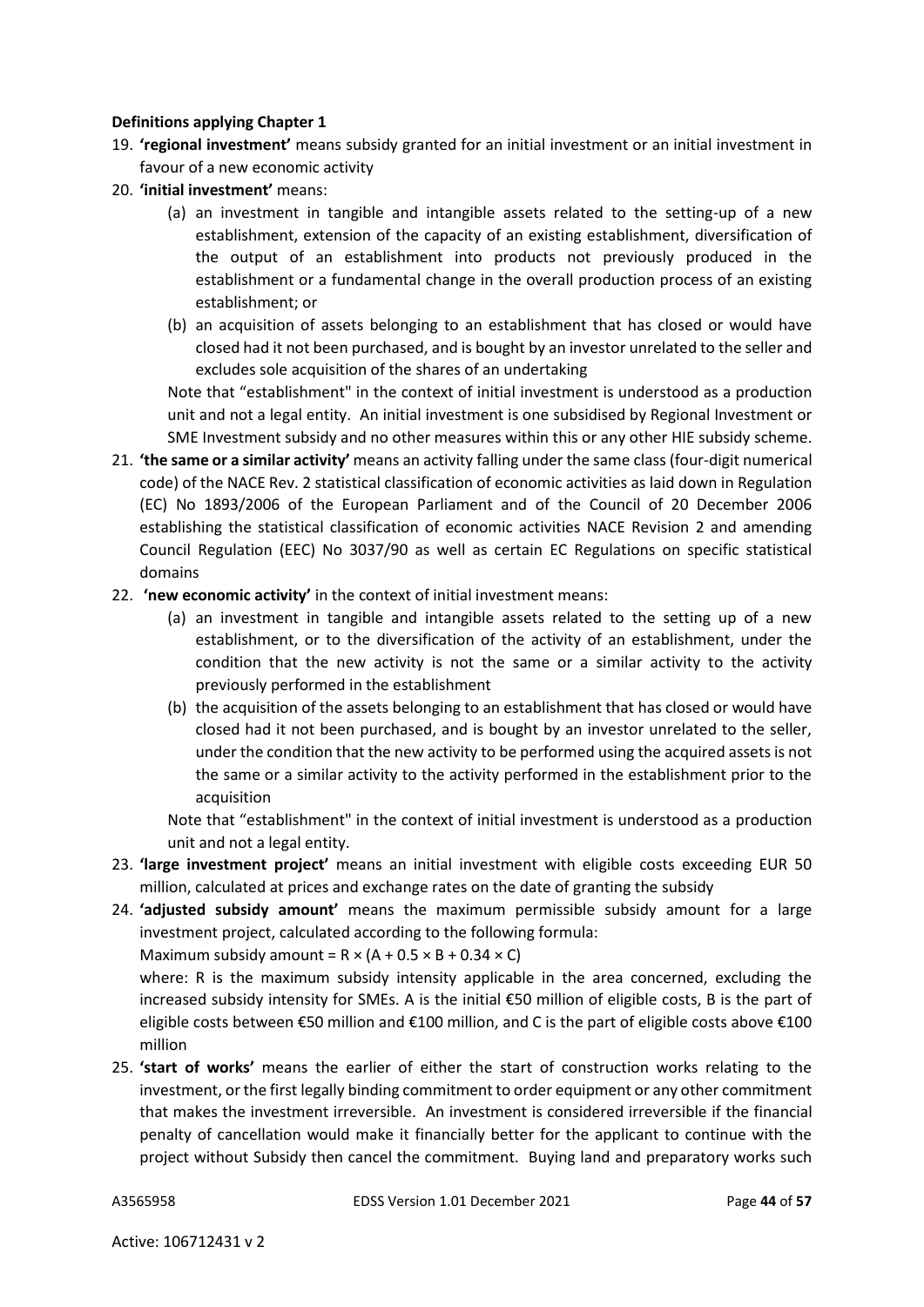as obtaining permits and conducting feasibility studies are not considered start of works except in the case where buying land and preparatory works prior to the start of construction or legally binding commitment exceeds the private sector commitment to the project. Where these preliminary costs exceed the private sector contribution it is necessary for an application to have been submitted to satisfy HIE's additionality considerations

- 26. **'relocation'** means a transfer of the same or similar activity or part thereof from an establishment in another part of the UK or another country to an establishment in the HIE area. There is a transfer if the product or service in the initial and establishment in the HIE area serves at least partly the same purposes and meets the demands or needs of the same type of customers and jobs are lost in the same or similar activity in one of the initial establishments of the beneficiary.
- 27. **'tangible assets'** means assets consisting of land, buildings and plant, machinery and equipment
- 28. **'intangible assets'** means assets that do not have a physical or financial embodiment such as patents, licences, know-how or other intellectual property
- 29. **'wage cost'** means the total amount actually payable by the beneficiary of the subsidy in respect of the employment concerned, comprising over a defined period of time the gross wage before tax and compulsory contributions such as social security, childcare and parent care costs
- 30. **'net increase in the number of employees'** means a net increase in the number of employees in the establishment concerned compared with the average over a given period in time, and that any posts lost during that period must therefore be deducted and that the number of persons employed full-time, part-time and seasonal has to be considered with their full-time equivalent fractions
- 31. **'dedicated infrastructure'** means infrastructure that is built for *ex-ante* identifiable undertakings and tailored to their needs
- 32. **'competitive bidding process'** means a non-discriminatory bidding process that provides for the participation of a sufficient number of undertakings and where the subsidy is granted on the basis of either the initial bid submitted by the bidder or a clearing price. In addition, the budget or volume related to the bidding process is a binding constraint leading to a situation where not all bidders can receive subsidy
- 33. **'operating profit'** means the difference between the discounted revenues and the discounted operating costs over the economic lifetime of the investment, where this difference is positive. The operating costs include costs such as personnel costs, materials, contracted services, communications, energy, maintenance, rent, administration, but exclude, for the purpose of this Regulation, depreciation charges and the costs of financing if these have been covered by investment subsidy. Discounting revenues and operating costs using an appropriate discount rate allows a reasonable profit to be made
- 34. **'transport'** means transport of passengers by aircraft, maritime transport, road, rail, or by inland waterway or freight transport services for hire or reward
- 35. **'transport costs'** means the costs of transport for hire or reward actually paid by the beneficiaries per journey, comprising:
	- (a) freight charges, handling costs and temporary stocking costs, in so far as these costs relate to the journey
	- (b) insurance costs applied to the cargo
	- (c) taxes, duties or levies applied to the cargo and, if applicable, to the deadweight, both at point of origin and point of destination
	- (d) safety and security control costs, surcharges for increased fuel costs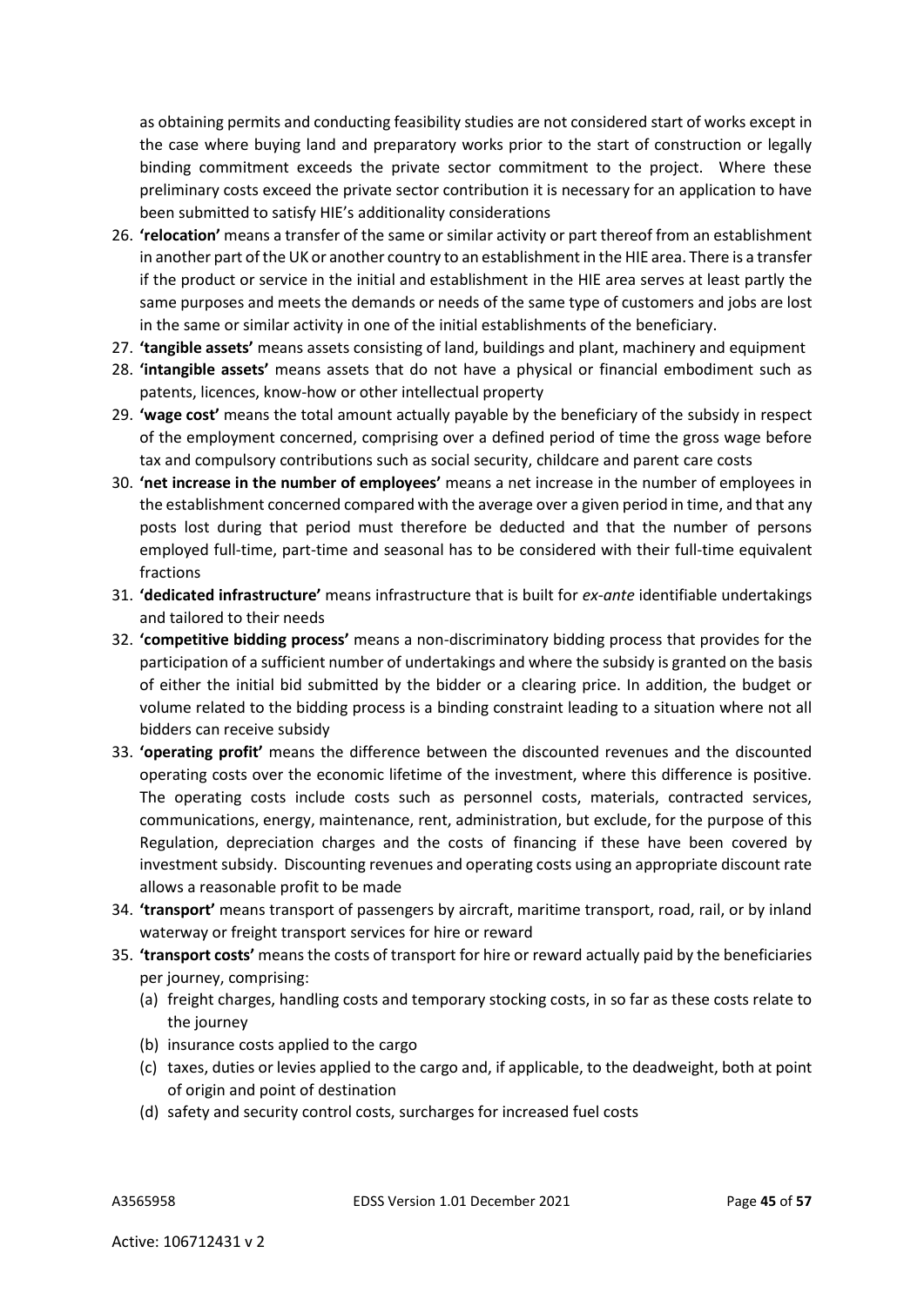- 36. **'journey'** means the movement of goods from the point of origin to the point of destination, including any intermediary sections or stages within or outside the Member State concerned, made using one or more means of transport
- 37. **'point of destination'** means the place where the goods are unloaded
- 38. **'point of origin'** means the place where the goods are loaded for transport
- 39. **'means of transport'** means rail transport, road freight transport, inland waterway transport, maritime transport, air transport, and intermodal transport
- 40. **'processing of agricultural products'** means any operation on an agricultural product resulting in a product which is either an agricultural product or food or beverage product listed in the WTO Agreement on Agriculture
- 41. **'agricultural product'** means the products listed in Annex I to the WTO Agreement on Agriculture
- 42. **'coal'** means high-grade, medium-grade and low-grade category A and B coal within the meaning of the international codification system for coal established by the United Nations Economic Commission for Europe and clarified in the Council decision of 10 December 2010 on State aid to facilitate the closure of uncompetitive coal mines
- 43. **'steel sector'** means all activities related to the production of one or more of the following products:
	- (a) pig iron and ferro-alloys: pig iron for steelmaking, foundry and other pig iron, spiegeleisen and high-carbon ferro-manganese, not including other ferro-alloys
	- (b) crude and semi-finished products of iron, ordinary steel or special steel: liquid steel whether or not cast into ingots, including ingots for forging semi- finished products: blooms, billets and slabs; sheet bars and tinplate bars; hot-rolled wide coils, with the exception of production of liquid steel for castings from small and medium-sized foundries
	- (c) hot finished products of iron, ordinary steel or special steel: rails, sleepers, fishplates, soleplates, joists, heavy sections of 80 mm and over, sheet piling, bars and sections of less than 80 mm and flats of less than 150 mm, wire rod, tube rounds and squares, hot-rolled hoop and strip (including tube strip), hot-rolled sheet (coated or uncoated), plates and sheets of 3 mm thickness and over, universal plates of 150 mm and over, with the exception of wire and wire products, bright bars and iron castings
	- (d) cold finished products: tinplate, terneplate, blackplate, galvanised sheets, other coated sheets, cold-rolled sheets, electrical sheets and strip for tinplate, cold-rolled plate, in coil and in strip
	- (e) tubes: all seamless steel tubes, welded steel tubes with a diameter of over 406.4 mm
- 44. **'synthetic fibres sector'** means:
	- (a) extrusion/texturisation of all generic types of fibre and yarn based on polyester, polyamide, acrylic or polypropylene, irrespective of their end-uses; or
	- (b) polymerisation (including polycondensation) where it is integrated with extrusion in terms of the machinery used; or
	- (c) any ancillary process linked to the contemporaneous installation of extrusion/texturisation capacity by the prospective beneficiary or by another company in the group to which it belongs and which, in the specific business activity concerned, is normally integrated with such capacity in terms of the machinery used
- 45. **'transport sector'** means the transport of passengers by aircraft, maritime transport, road or rail and by inland waterway or freight transport services for hire or reward; more specifically, the 'transport sector' means the following activities in terms of NACE Rev.  $2:^{2}$

<sup>2</sup> NACE is the EU equivalent of UK SIC codes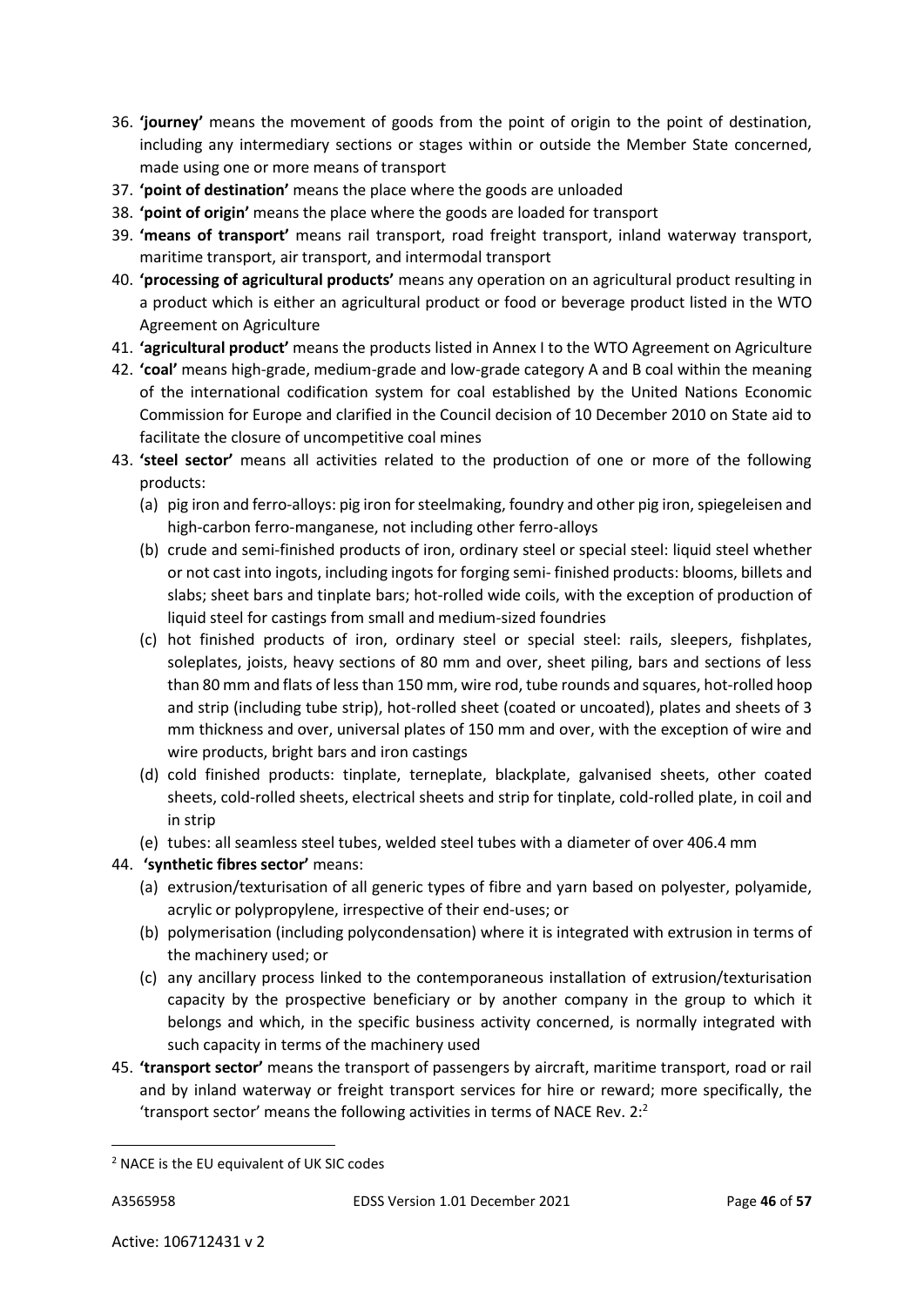- (a) NACE 49: Land transport and transport via pipelines, excluding NACE 49.32 Taxi operation, 49.42 Removal services, 49.5 Transport via pipeline
- (b) NACE 50: Water transport; including cruise boats and tourism excursion boats
- (c) NACE 51: Air transport, excluding NACE 51.22 Space transport.
- 46. **'tourism activity'** means the following activities in terms of NACE Rev. 2:
	- (a) NACE 55: Accommodation
	- (b) NACE 56: Food and beverage service activities
	- (c) NACE 79: Travel agency, tour operator reservation service and related activities
	- (d) NACE 90: Creative, arts and entertainment activities
	- (e) NACE 91: Libraries, archives, museums and other cultural activities
	- (f) NACE 93: Sports activities and amusement and recreation activities
- 47. **Shipbuilding and related activity** for the purposes of this scheme
	- (a) 'shipbuilding' means the building of self- propelled commercial vessels
	- (b) 'ship repair' means the repair or reconditioning of self-propelled commercial vessels
	- (c) 'ship conversion' means the conversion of self-propelled commercial vessels of not less than 1 000 Gross Tonnes (gt), on condition that conversion operations entail radical alterations to the cargo plan, the shell, the propulsion system or the passenger accommodation
	- (d) 'self-propelled commercial vessel' means a vessel that, by means of its permanent propulsion and steering, has all the characteristics of self-navigability on the high seas or on inland waterways and belongs to one of the following categories:
		- (i) seagoing vessels of not less than 100 gt and inland waterway vessels of equivalent size used for the transportation of passengers and/or goods
		- (ii) seagoing vessels of not less than 100 gt and inland waterway vessels of equivalent size used for the performance of a specialised service (for example, dredgers and ice breakers);
		- (iii) tugs of not less than 365 kW
		- (iv) unfinished shells of the vessels referred to in points (i), (ii) and (iii) that are afloat and mobile
	- (e) 'floating and moving offshore structures' means structures for the exploration, exploitation or generation of oil, gas or renewable energy that have the characteristics of a commercial vessel except that they are not self-propelled and are intended to be moved several times during their operation

## **Definitions applying subsidy for regional airports**

- 48. **'airport infrastructure'** means infrastructure and equipment for the provision of airport services by the airport to airlines and the various service providers, including runways, terminals, aprons, taxiways, centralised ground handling infrastructure and any other facilities that directly support the airport services, excluding infrastructure and equipment which is primarily necessary for pursuing non-aeronautical activities
- 49. **'airline'** means any airline with a valid operating licence issued by the Civil Aviation Authority
- 50. **'airport'** means an entity or group of entities performing the economic activity of providing airport services to airlines
- **51. 'airport services'** means services provided to airlines by an airport or any of its subsidiaries, to ensure the handling of aircraft, from landing to take-off, and of passengers and freight, so as to enable airlines to provide air transport services, including the provision of ground handling services and the provision of centralised ground handling infrastructure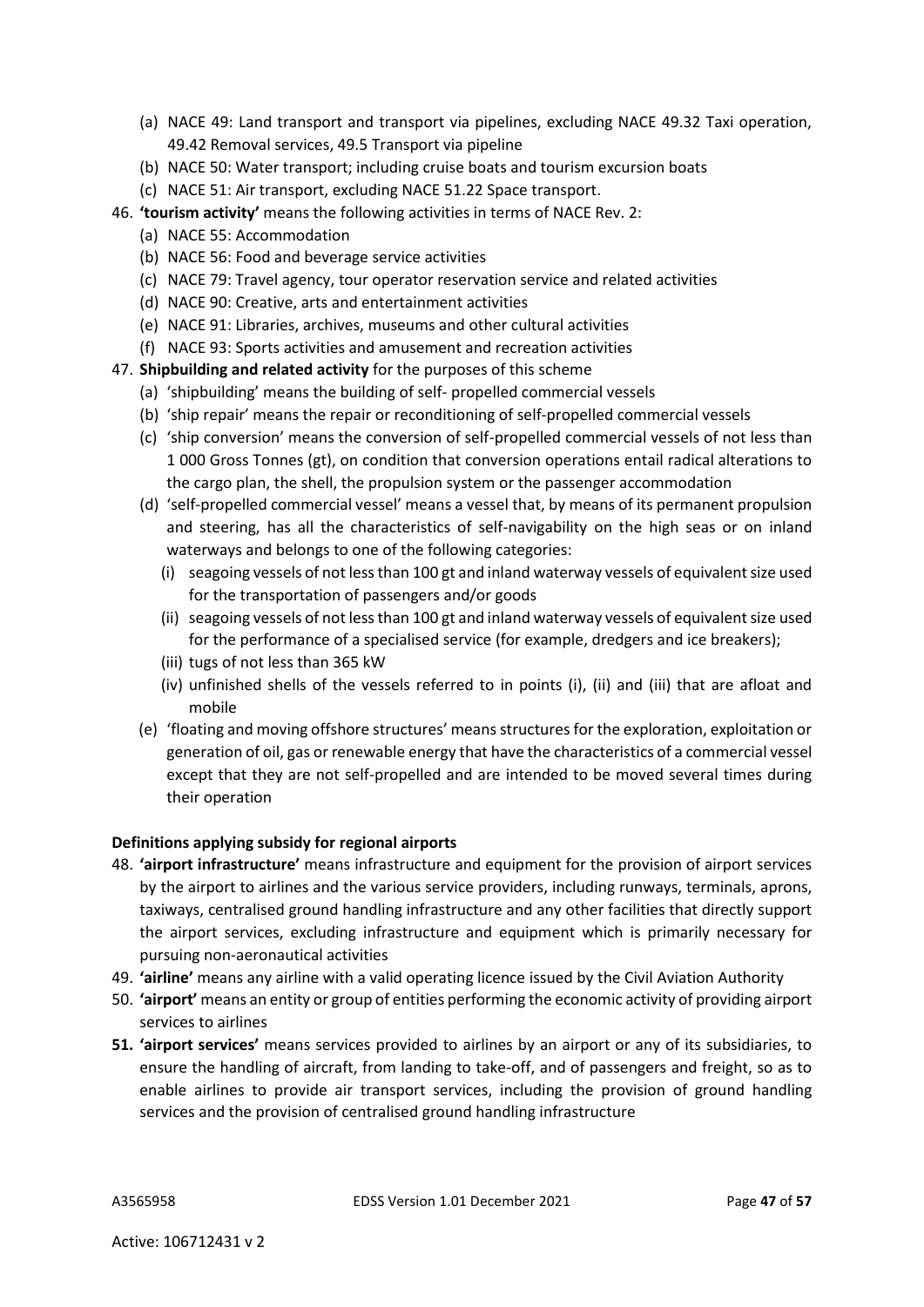- 52. **'average annual passenger traffic'** means a figure determined on the basis of the inbound and outbound passenger traffic during the two financial years preceding that in which the subsidy is granted
- 53. **'centralised ground handling infrastructure'** means infrastructure which is normally operated by the airport manager and put at the disposal of the various providers of ground handling services active at the airport in exchange for remuneration, excluding equipment owned or operated by the providers of ground handling services
- 54. **'high-speed train'** means a train capable of reaching speeds of over 200 km/h
- 55. **'ground handling services'** means services provided to airport users at airports
- 56. **'non-aeronautical activities'** means commercial services to airlines or other users of the airport, including ancillary services to passengers, freight forwarders or other service providers, renting out of offices and shops, car parking and hotels
- 57. **'regional airport'** means an airport with average annual passenger traffic of up to 3 million passengers

## **Definitions applying to subsidy for ports**

- **58. 'port'** means an area of land and water made up of such infrastructure and equipment, so as to permit the reception of waterborne vessels, their loading and unloading, the storage of goods, the receipt and delivery of those goods and the embarkation and disembarkation of passengers, crew and other persons and any other infrastructure necessary for transport operators in the port
- **59. 'maritime port'** means a port for, principally, the reception of sea-going vessels
- **60. 'inland port'** means a port other than a maritime port, for the reception of inland waterway vessels
- **61. 'port infrastructure'** means infrastructure and facilities for the provision of transport related port services, for example berths used for the mooring of ships, quay walls, jetties and floating pontoon ramps in tidal areas, internal basins, backfills and land reclamation, alternative fuel infrastructure and infrastructure for the collection of ship-generated waste and cargo residues
- **62. 'port superstructure'** means surface arrangements (such as for storage), fixed equipment (such as warehouses and terminal buildings) as well as mobile equipment (such as cranes) located in a port for the provision of transport related port services
- **63. 'access infrastructure'** means any type of infrastructure necessary to ensure access and entry from land or sea and river by users to a port, or in a port, such as roads, rail tracks, channels and locks
- 64. **'dredging'** means the removal of sediments from the bottom of the waterway access to a port, or in a port
- 65. **'alternative fuel infrastructure'** means a fixed, mobile or offshore port infrastructure allowing a port to supply vessels with energy sources such as electricity, hydrogen, biofuels, synthetic and paraffinic fuels, natural gas, including biomethane, in gaseous form (compressed natural gas and liquefied natural gas) and liquefied petroleum gas which serve, at least partly, as a substitute for fossil oil sources in the energy supply to transport and which have the potential to contribute to its decarbonisation and enhance the environmental performance of the transport sector;
- **66. 'vessels'** mean floating structures, whether self-propelled or not, with one or more surface displacement hulls
- **67. 'sea-going vessels'** mean vessels other than those which navigate solely or mainly in inland waterways or in waters within, or closely adjacent to, sheltered waters
- 68. **'inland waterway vessels'** mean vessels intended solely or mainly for navigation on inland waterways or in waters within, or closely adjacent to, sheltered waters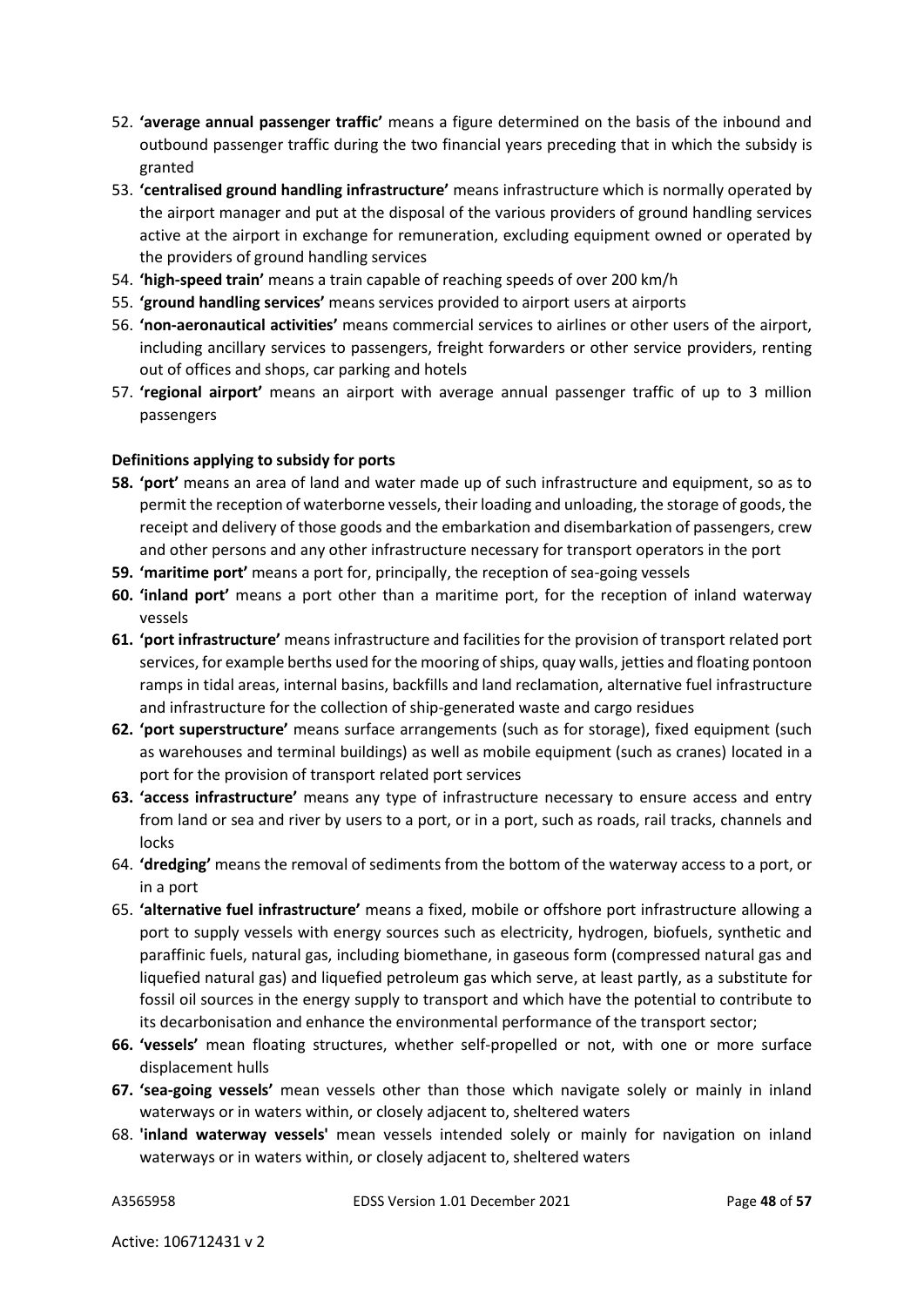**69. 'infrastructure for the collection of ship-generated waste and cargo residues'** means fixed, floating or mobile port facilities capable of receiving ship-generated waste or cargo residues

## **Definitions applying Chapter 2**

- 70. **"innovative enterprise'** means an enterprise:
	- (a) that can demonstrate, by means of an evaluation carried out by an external expert that it will in the foreseeable future develop products, services or processes which are new or substantially improved compared to the state of the art in its industry, and which carry a risk of technological or industrial failure, or
	- (b) the research and development costs of which represent at least 10 % of its total operating costs in at least one of the three years preceding the granting of the subsidy or, in the case of a start-up enterprise without any financial history, in the audit of its current fiscal period, as certified by an external auditor
- 71. **'worker with disabilities'** means any person who:
	- (a) is recognised as worker with disabilities under national law; or
	- (b) has long-term physical, mental, intellectual or sensory impairment(s) which, in interaction with various barriers, may hinder their full and effective participation in a work environment on an equal basis with other workers
- 72. **'disadvantaged worker'** means any person who:
	- (a) has not been in regular paid employment for the previous 6 months; or
	- (b) is between 15 and 24 years of age; or
	- (c) has not attained an upper secondary educational or vocational qualification (International Standard Classification of Education 3) or is within two years after completing full-time education and who has not previously obtained his or her first regular paid employment; or
	- (d) is over the age of 50 years; or
	- (e) lives as a single adult with one or more dependents; or
	- (f) works in a sector or profession in a Member State where the gender imbalance is at least 25 % higher than the average gender imbalance across all economic sectors in that Member State, and belongs to that underrepresented gender group; or
	- (g) is a member of an ethnic minority within a Member State and who requires development of his or her linguistic, vocational training or work experience profile to enhance prospects of gaining access to stable employment

## 73. **'severely disadvantaged worker'** means any person who:

- (a) has not been in regular paid employment for at least 24 months; or
- (b) has not been in regular paid employment for at least 12 months and belongs to one of the categories (b) to (g) mentioned under the definition of 'disadvantaged worker'.
- 74. **'sheltered employment'** means employment in an undertaking where at least 30 % of workers are workers with disabilities.

## **Definitions applying to Chapter 3**

75. **'research and knowledge-dissemination organisation'** means an entity (such as universities or research institutes, technology transfer agencies, innovation intermediaries, research-oriented physical or virtual collaborative entities), irrespective of its legal status (organised under public or private law) or way of financing, whose primary goal is to independently conduct fundamental research, industrial research or experimental development or to widely disseminate the results of such activities by way of teaching, publication or knowledge transfer. Where such entity also pursues economic activities the financing, the costs and the revenues of those economic activities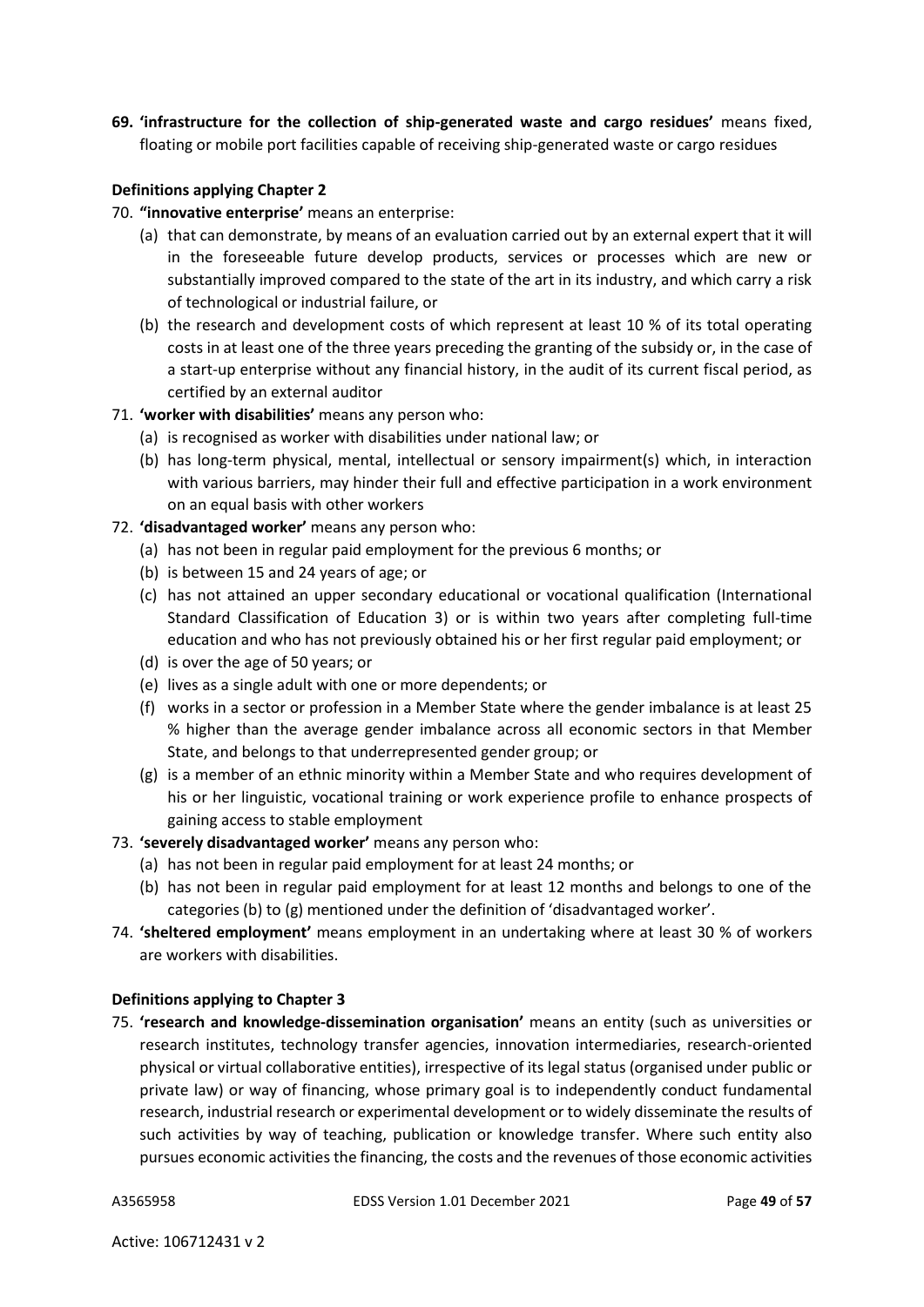must be accounted for separately. Undertakings that can exert a decisive influence upon such an entity, in the quality of, for example, shareholders or members, may not enjoy preferential access to the results generated by it

- 76. **'fundamental research'** means experimental or theoretical work undertaken primarily to acquire new knowledge of the underlying foundations of phenomena and observable facts, without any direct commercial application or use in view
- 77. **'industrial research'** means the planned research or critical investigation aimed at the acquisition of new knowledge and skills for developing new products, processes or services or for bringing about a significant improvement in existing products, processes or services. It comprises the creation of components parts of complex systems, and may include the construction of prototypes in a laboratory environment or in an environment with simulated interfaces to existing systems as well as of pilot lines, when necessary for the industrial research and notably for generic technology validation
- 78. **'experimental development'** means acquiring, combining, shaping and using existing scientific, technological, business and other relevant knowledge and skills with the aim of developing new or improved products, processes or services. This may also include, for example, activities aiming at the conceptual definition, planning and documentation of new products, processes or services; Experimental development may comprise prototyping, demonstrating, piloting, testing and validation of new or improved products, processes or services in environments representative of real life operating conditions where the primary objective is to make further technical improvements on products, processes or services that are not substantially set. This may include the development of a commercially usable prototype or pilot which is necessarily the final commercial product, and which is too expensive to produce for it to be used only for demonstration and validation purposes. Experimental development does not include routine or periodic changes made to existing products, production lines, manufacturing processes, services and other operations in progress, even if those changes may represent improvements
- 79. **'feasibility study'** means the evaluation and analysis of the potential of a project, which aims at supporting the process of decision-making by objectively and rationally uncovering its strengths and weaknesses, opportunities and threats, as well as identifying the resources required to carry it through and ultimately its prospects for success
- 80. **'personnel costs'** means the costs of researchers, technicians and other supporting staff to the extent employed on the relevant project or activity
- 81. **'arm's length'** means that the conditions of the transaction between the contracting parties do not differ from those which would be stipulated between independent enterprises and contain no element of collusion. Any transaction that results from an open, transparent and nondiscriminatory procedure is considered as meeting the arm's length principle
- 82. **'effective collaboration'** means collaboration between at least two independent parties to exchange knowledge or technology, or to achieve a common objective based on the division of labour where the parties jointly define the scope of the collaborative project, contribute to its implementation and share its risks, as well as its results. One or several parties may bear the full costs of the project and thus relieve other parties of its financial risks. Contract research and provision of research services are not considered forms of collaboration
- 83. **'research infrastructure'** means facilities, resources and related services that are used by the scientific community to conduct research in their respective fields and covers scientific equipment or sets of instruments, knowledge-based resources such as collections, archives or structured scientific information, enabling information and communication technology-based infrastructures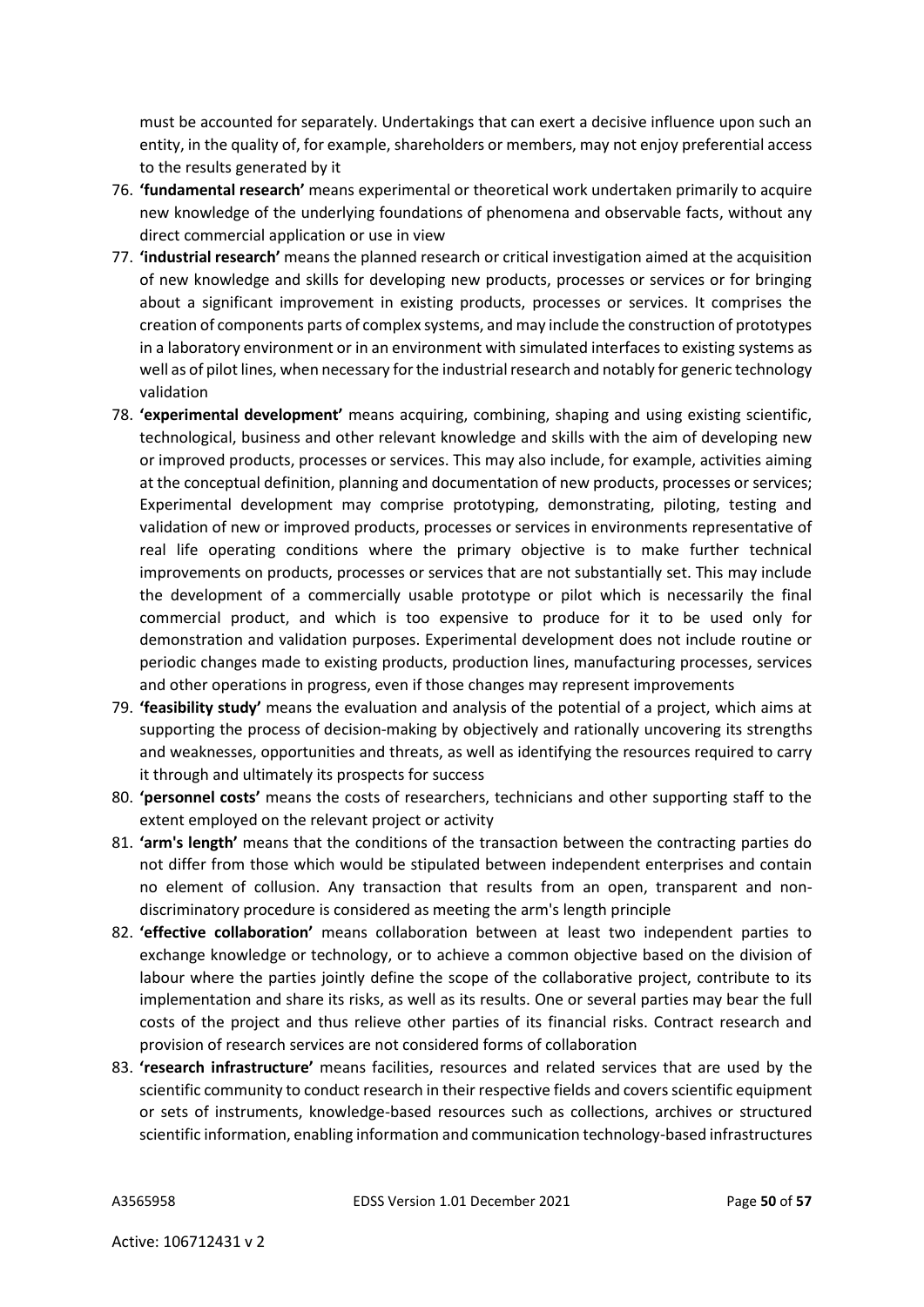such as grid, computing, software and communication, or any other entity of a unique nature essential to conduct research. Such infrastructures may be 'single-sited' or 'distributed'

- 84. **'innovation clusters'** means structures or organised groups of independent parties (such as innovative start-ups, small, medium and large enterprises, as well as research and knowledge dissemination organisations, non-for-profit organisations and other related economic actors) designed to stimulate innovative activity through promotion, sharing of facilities and exchange of knowledge and expertise and by contributing effectively to knowledge transfer, networking, information dissemination and collaboration among the undertakings and other organisations in the cluster
- 85. **'highly qualified personnel'** means staff having a tertiary education degree and at least 5 years of relevant professional experience which may also include doctoral training
- 86. **'innovation advisory services'** means consultancy, assistance and training in the fields of knowledge transfer, acquisition, protection and exploitation of intangible assets, use of standards and regulations embedding them
- 87. **'innovation support services'** means the provision of office space, data banks, libraries, market research, laboratories, quality labelling, testing and certification for the purpose of developing more effective products, processes or services
- 88. **'organisational innovation'** means the implementation of a new organisational method in an undertaking's business practices, workplace organisation or external relations, excluding changes that are based on organisational methods already in use in the undertaking, changes in management strategy, mergers and acquisitions, ceasing to use a process, simple capital replacement or extension, changes resulting purely from changes in factor prices, customisation, localisation, regular, seasonal and other cyclical changes and trading of new or significantly improved products
- 89. **'process innovation'** means the implementation of a new or significantly improved production or delivery method (including significant changes in techniques, equipment or software), excluding minor changes or improvements, increases in production or service capabilities through the addition of manufacturing or logistical systems which are very similar to those already in use, ceasing to use a process, simple capital replacement or extension, changes resulting purely from changes in factor prices, customisation, localisation, regular, seasonal and other cyclical changes and trading of new or significantly improved products;
- 90. **'secondment'** means temporary employment of staff by a beneficiary with the right for the staff to return to the previous employer

## **Definitions applying to Chapter 4**

- 91. **'environmental protection'** means any action designed to remedy or prevent damage to physical surroundings or natural resources by a beneficiary's own activities, to reduce risk of such damage or to lead to a more efficient use of natural resources, including energy-saving measures and the use of renewable sources of energy
- 92. **'energy efficiency'** means an amount of saved energy determined by measuring and/or estimating consumption before and after implementation of an energy-efficiency improvement measure, whilst ensuring normalisation for external conditions that affect energy consumption
- 93. **'energy efficiency** project' means an investment project that increases the energy efficiency of a building
- 94. **'energy efficiency fund (EEF)'** means a specialised investment vehicle set up for the purpose of investing in energy efficiency projects aimed at improving the energy efficiency of buildings in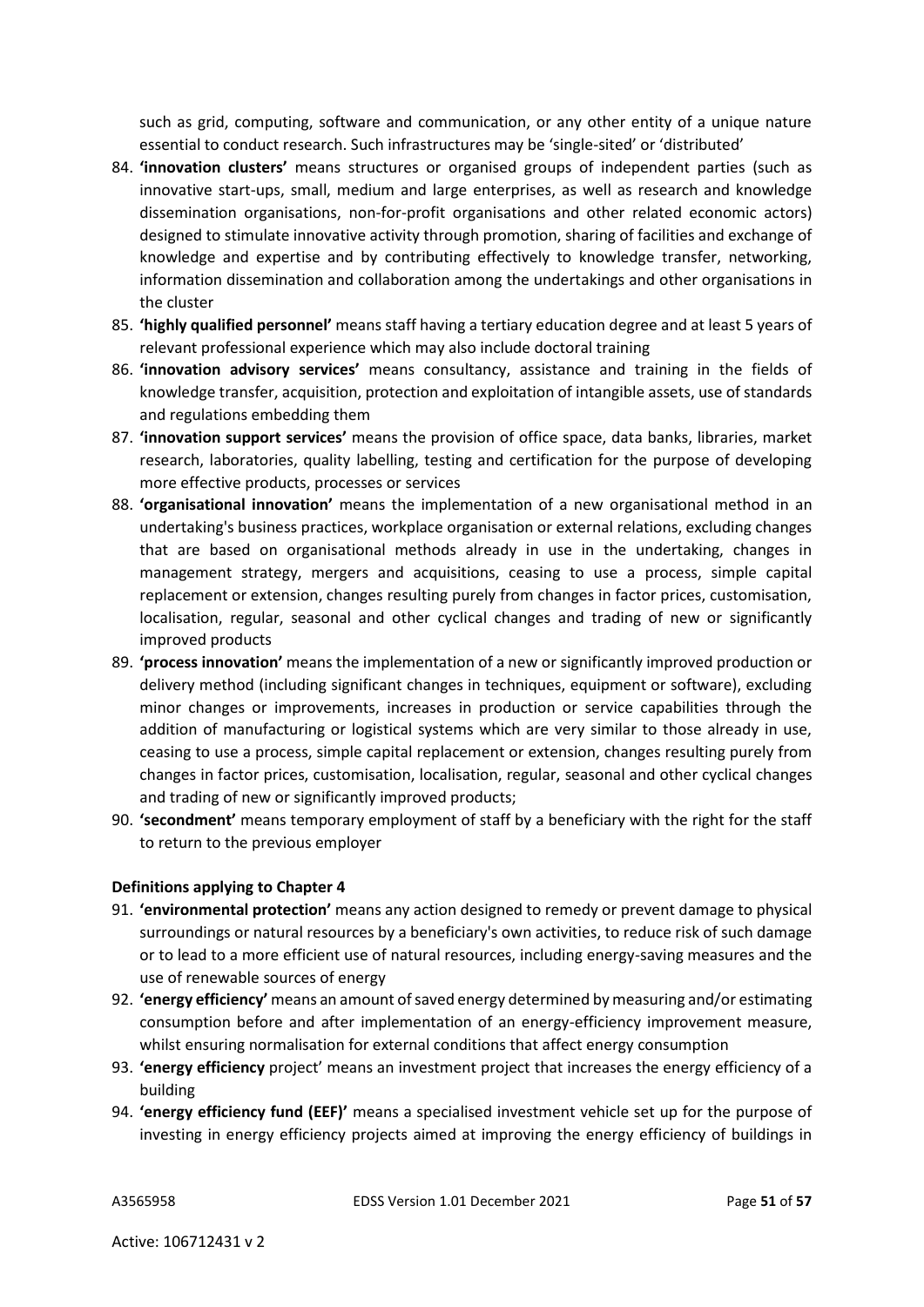both the domestic and non-domestic sectors. EEFs are managed by an energy efficiency fund manager

- 95. **'energy efficiency fund manager'** means a professional management company with a legal personality, selecting and making investments in eligible energy efficiency projects
- 96. **'energy from renewable energy sources'** means energy produced by plants using only renewable energy sources, as well as the share in terms of calorific value of energy produced from renewable energy sources in hybrid plants which also use conventional energy sources. It includes renewable electricity used for filling storage systems, but excludes electricity produced as a result of storage systems
- **97. 'renewable energy sources'** means the following renewable non-fossil energy sources: wind, solar, aerothermal, geothermal, hydrothermal and ocean energy, hydropower, biomass, landfill gas, sewage treatment plant gas and biogases
- 98. **'biofuel'** means liquid or gaseous fuel for transport produced from biomass
- 99. **'sustainable biofuel'** means a biofuel fulfilling sustainability criteria
- 100. **'food-based biofuel'** means a biofuel produced from cereal and other starch rich crops, sugars and oil crops
- 101. **'biomass'** means the biodegradable fraction of products, waste and residues from agriculture (including vegetal and animal substances), forestry and related industries including fisheries and aquaculture, as well as biogases and the biodegradable fraction of industrial and municipal waste
- 102. **'contaminated site'** means a site where there is a confirmed presence, caused by man, of hazardous substances of such a level that they pose a significant risk to human health or the environment taking into account current and approved future use of the land
- 103. **'polluter pays principle'** or **'PPP**' means that the costs of measures to deal with pollution should be borne by the polluter who causes the pollution
- 104. **'pollution'** means the damage caused by a polluter directly or indirectly damaging the environment, or by creating conditions leading to such damage to physical surroundings or natural resources
- 105. **'polluter'** means someone who directly or indirectly damages the environment or who creates conditions leading to such damage
- 106. **'re-use'** means any operation by which products or components that are not waste are used again for the same purpose for which they were conceived
- 107. **'preparing for re-use'** means checking, cleaning or repairing recovery operations, by which products or components of products that have become waste are prepared so that they can be re-used without any other pre-processing
- 108. **'recycling'** means any recovery operation by which waste materials are reprocessed into products, materials or substances whether for the original or other purposes. It includes the reprocessing of organic material but does not include energy recovery and the reprocessing into materials that are to be used as fuels or for backfilling operations
- **109. 'state of the art'** means a process in which the re-use of a waste product to manufacture an end product is economically profitable normal practice. Where appropriate, the concept of state of the art must be interpreted from a Union technological and internal market perspective

#### **Definitions applying to Chapter 5**

110. **'professional sport'** means the practice of sport in the nature of gainful employment or remunerated service, irrespective of whether or not a formal labour contract has been established between the professional sportsperson and the relevant sport organisation, where the compensation exceeds the cost of participation and constitutes a significant part of the income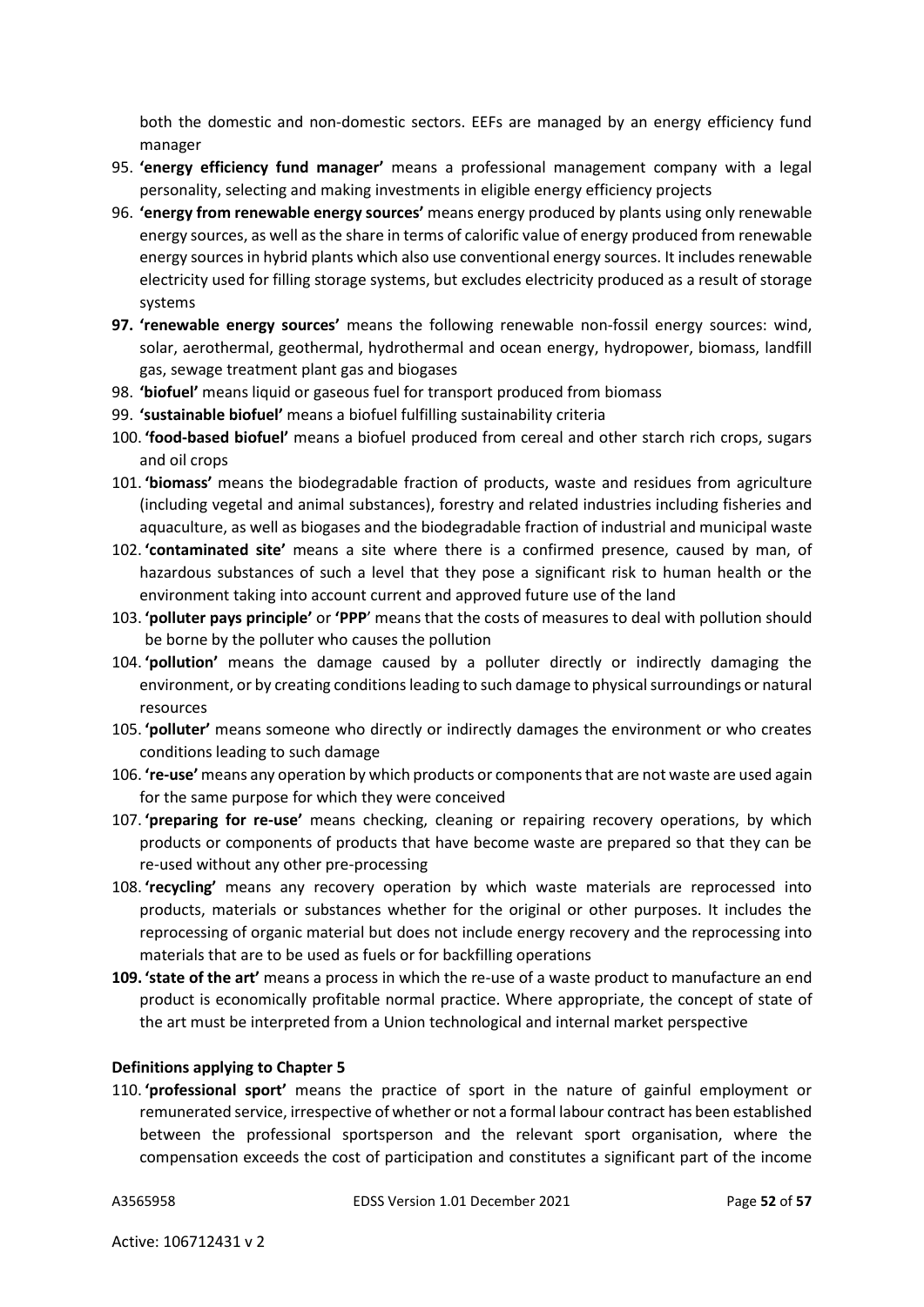for the sportsperson. Travel and accommodation expenses to participate to the sport event shall not be considered as compensation

- 111. **'Reasonable profit'** shall be determined with respect to the typical profit for the sector concerned. In any event, a rate of return on capital that does not exceed the relevant swap rate plus a premium of 100 basis points will be considered to be reasonable
- 112. **'difficult audio-visual works'** means the works identified as such by the UK on the basis of predefined criteria when setting up schemes or granting the subsidy and may include films whose sole original version is in a language of the UK with a limited territory, population or language area, short films, films by first-time and second-time directors, documentaries, or low budget or otherwise commercially difficult works
- 113. **Development Assistance Committee (DAC)** is a list of the OECD: means all countries and territories that are eligible to receive official development assistance and included in the list compiled by the Organisation for Economic Cooperation and Development (OECD)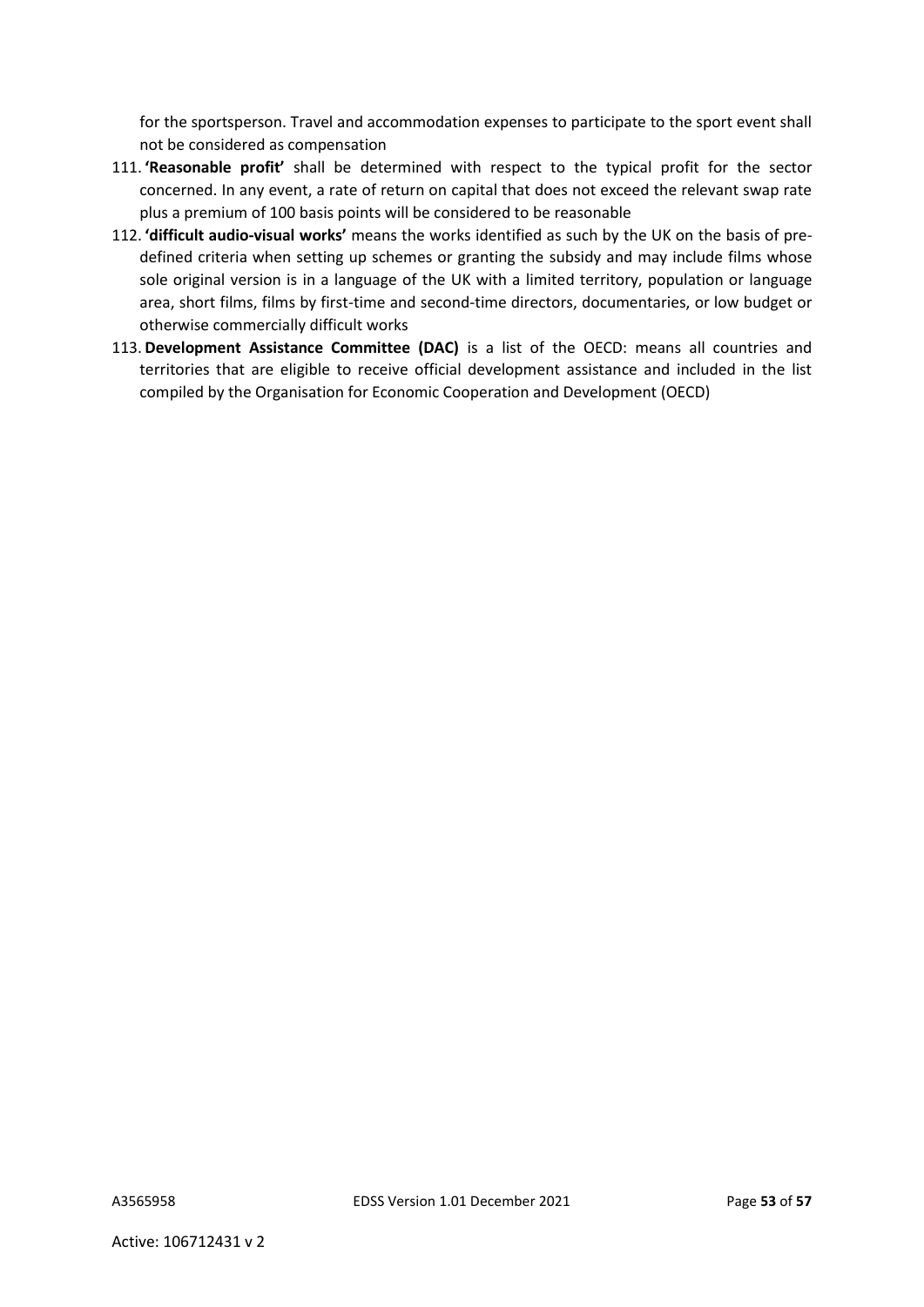<span id="page-53-0"></span>Annex 2 Assessment of how individual subsidies comply with UK-EU Trade and Cooperation Agreement principles.

For subsidies in scope of the UK-EU Trade and Cooperation Agreement principles (subsidies Title XI, Chapter 3), public authorities are required to complete the table below and retain for their records. The information records how HIE has complied with the principles in designing this subsidy scheme.

| Scheme name:   | HIE Economic Development Subsidy Scheme |
|----------------|-----------------------------------------|
| Scheme number: | SC10259                                 |

| <b>Principles</b>                                | How does the subsidy comply with the principle?                          |
|--------------------------------------------------|--------------------------------------------------------------------------|
| The subsidy pursues a specific public policy     | This scheme will be the principal instrument                             |
| objective to remedy an identified market failure | under which HIE will grant subsidy in pursuit of                         |
| or to address an equity rationale such as social | our economic development objectives. These can                           |
| difficulties or distributional concerns ("the    | be view on our website; the key documents being                          |
| objective").                                     | HIE Strategy 2019-2022 and our Operating Plan                            |
|                                                  | 2021. HIE's remit includes economic and                                  |
|                                                  | community development across the north and                               |
|                                                  | west of Scotland. Our strategic priorities are:                          |
|                                                  | Successful, productive and resilient<br>$\bullet$                        |
|                                                  | businesses                                                               |
|                                                  | Conditions for growth<br>$\bullet$                                       |
|                                                  | Strong, capable and resourceful communities<br>٠                         |
|                                                  | Putting people and place at the heart of our                             |
|                                                  | activities delivered through investment,                                 |
|                                                  | partnership and collaboration.                                           |
|                                                  |                                                                          |
|                                                  | In response to the coronavirus pandemic our                              |
|                                                  | focus in the 2021 Operating Plan year is on action                       |
|                                                  | for jobs and communities; population growth and                          |
|                                                  | contributing to net zero targets. We will achieve<br>this by supporting: |
|                                                  |                                                                          |
|                                                  | Business resilience, growth and job creation                             |
|                                                  | in our priority sectors - tourism, food and                              |
|                                                  | drink, energy, blue economy, space, life                                 |
|                                                  | sciences and advanced manufacturing.                                     |
|                                                  | The Just Transition to net zero and green<br>$\bullet$                   |
|                                                  | jobs.                                                                    |
|                                                  | Labour market resilience, new and fairer jobs                            |
|                                                  | with opportunities for young people.                                     |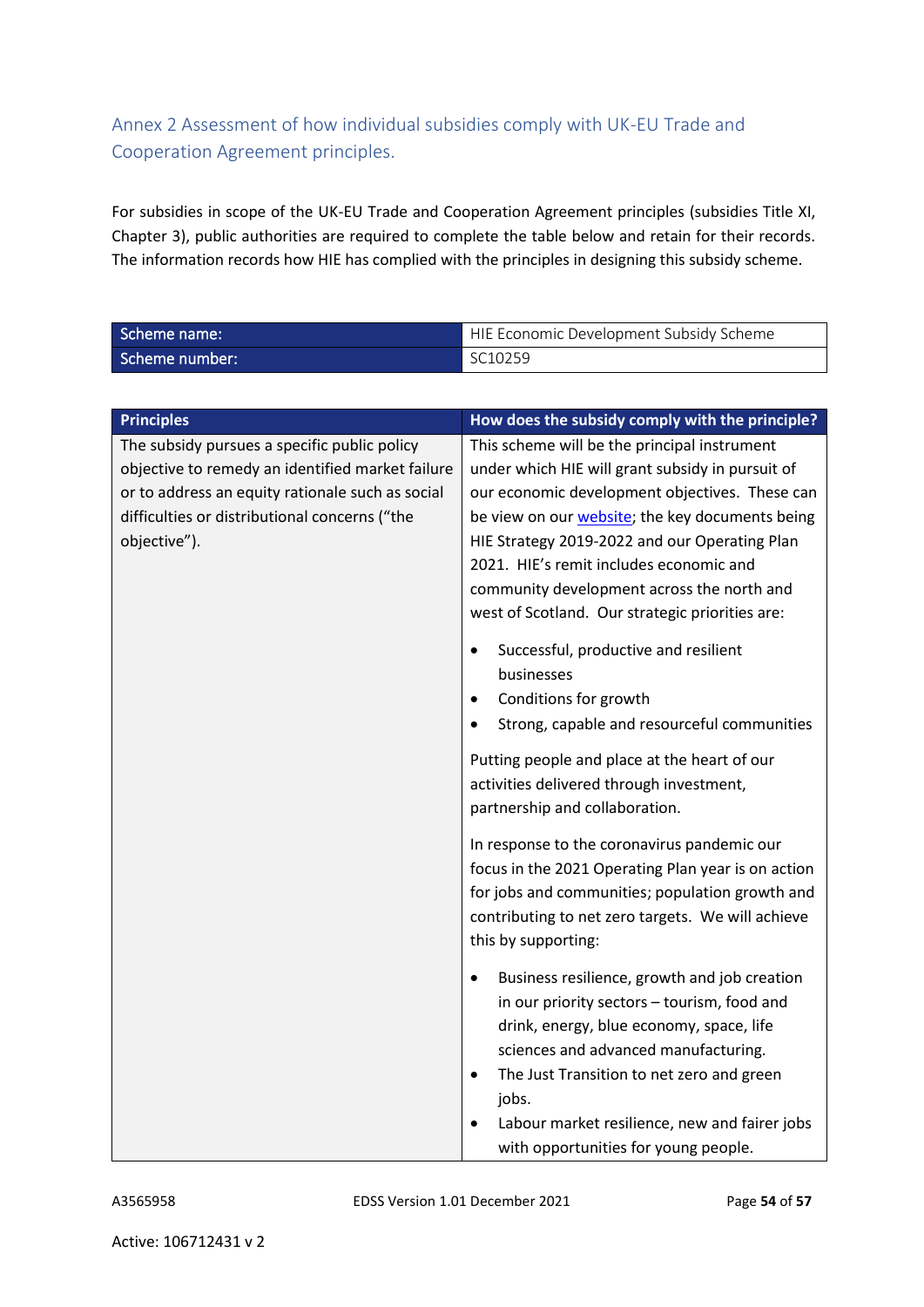| <b>Principles</b>                                                                                                                                                                                                              | How does the subsidy comply with the principle?                                                                                                                                                                                                                                                                                                                                                                                                                                                                                                                                                                                                           |
|--------------------------------------------------------------------------------------------------------------------------------------------------------------------------------------------------------------------------------|-----------------------------------------------------------------------------------------------------------------------------------------------------------------------------------------------------------------------------------------------------------------------------------------------------------------------------------------------------------------------------------------------------------------------------------------------------------------------------------------------------------------------------------------------------------------------------------------------------------------------------------------------------------|
|                                                                                                                                                                                                                                | Enabling infrastructure to underpin recovery,<br>$\bullet$<br>attract and retain talent.<br>Place-based approaches to wellbeing and<br>$\bullet$<br>community wealth building.                                                                                                                                                                                                                                                                                                                                                                                                                                                                            |
|                                                                                                                                                                                                                                | Each application under the scheme will be<br>assessed for strategic fit and impact and<br>individual subsidy awards will be based on the<br>result of this analysis.                                                                                                                                                                                                                                                                                                                                                                                                                                                                                      |
| The subsidy is proportionate and limited to<br>what is necessary to achieve the objective.                                                                                                                                     | The intervention limits set for measures within<br>this scheme are similar to those under our<br>previous GBER scheme to remain reasonably<br>aligned with the non-distortive EU exemptions.                                                                                                                                                                                                                                                                                                                                                                                                                                                              |
|                                                                                                                                                                                                                                | Individual applications under the scheme will be<br>subject to an appropriate level of financial due<br>diligence according to value and risk. HIE's<br>financial appraisal will review the position of each<br>applicant to ensure any subsidy is the minimum<br>amount necessary to incentivise the<br>development. Financial due diligence will assess<br>their financial strength through historic and<br>current performance of the applicant, future<br>projections, scrutiny of the project costs for<br>eligibility and value for money and other sources<br>of commercial or public support that should be<br>accessed before HIE plugs the gap. |
| The subsidy is designed to bring about a change<br>of economic behaviour of the beneficiary that is<br>conducive to achieving the objective and that<br>would not be achieved in the absence of the<br>subsidy being provided. | HIE will assess additionality in each application for<br>financial assistance. Applicants will have to<br>demonstrate that HIE support will bring about a<br>material inducement to them proceeding with<br>the project whether this be classed as:                                                                                                                                                                                                                                                                                                                                                                                                       |
|                                                                                                                                                                                                                                | Absolute - they would not proceed at all<br>Timing - it would take much longer to achieve<br>٠<br>and outputs would be lost<br>Scale - the project would be less ambitious<br>with reduction in the objective's outcomes<br>Quality - inferior technology, materials or<br>٠<br>other resources would reduce the impact.                                                                                                                                                                                                                                                                                                                                  |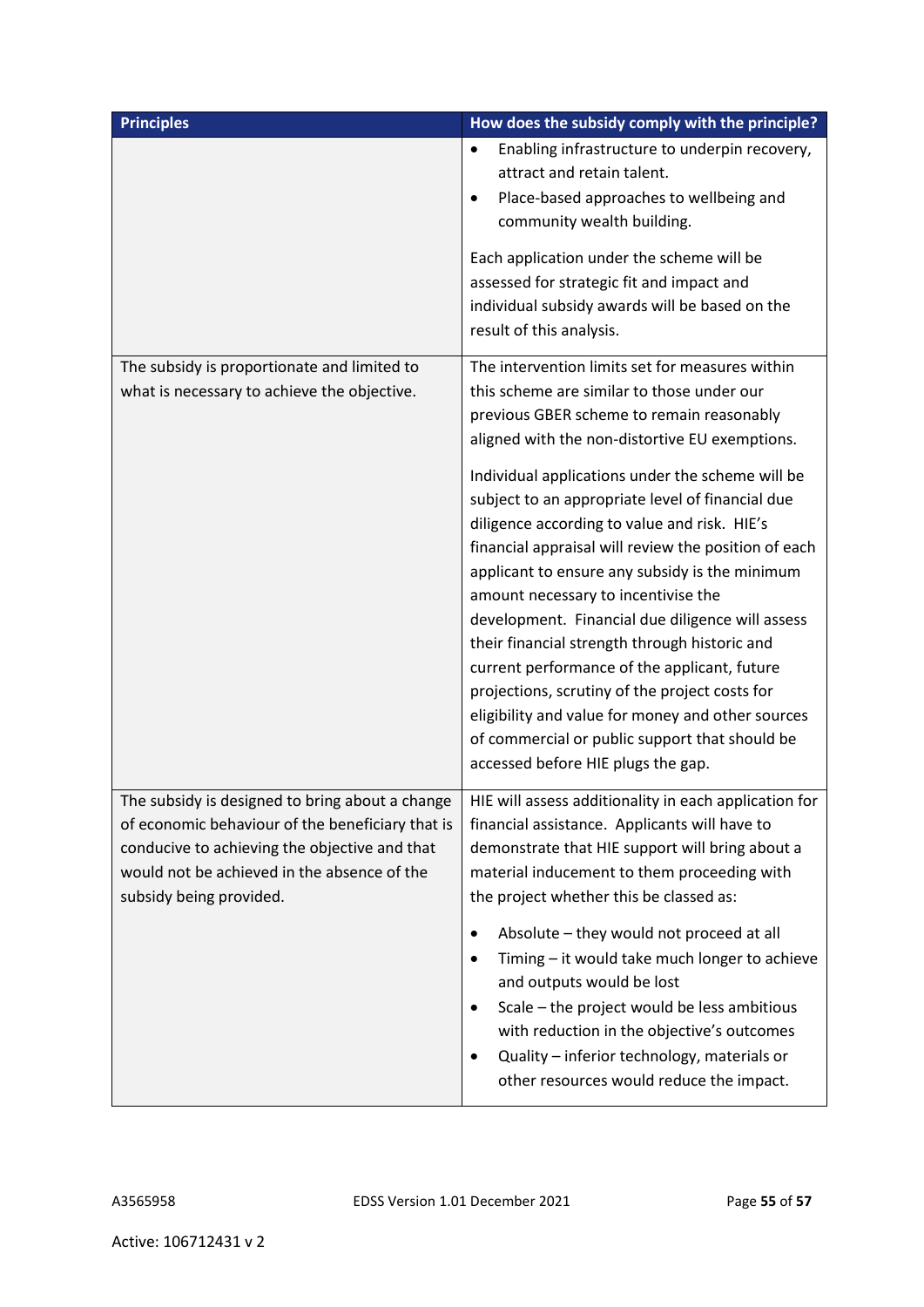| <b>Principles</b>                                                                                                                                                                                                                                                   | How does the subsidy comply with the principle?                                                                                                                                                                                                                                                                                                                                                                                                                                                                                                                                                                                                       |
|---------------------------------------------------------------------------------------------------------------------------------------------------------------------------------------------------------------------------------------------------------------------|-------------------------------------------------------------------------------------------------------------------------------------------------------------------------------------------------------------------------------------------------------------------------------------------------------------------------------------------------------------------------------------------------------------------------------------------------------------------------------------------------------------------------------------------------------------------------------------------------------------------------------------------------------|
| The subsidy should not normally compensate<br>for the costs the beneficiary would have funded<br>in the absence of any subsidy.                                                                                                                                     | Financial appraisal procedures and scrutiny of the<br>activity and project costs will ensure that<br>operating expenses and costs that represent<br>normal everyday business expenses are not<br>supported by subsidy. Eligible costs will be<br>restricted to capital, revenue or working capital<br>costs associated with a new and specific<br>development project.                                                                                                                                                                                                                                                                                |
| The subsidy is an appropriate policy instrument<br>to achieve a public policy objective and that<br>objective cannot be achieved through other<br>less distortive means.                                                                                            | HIE has a range of support tools available under<br>our powers in Section 8 of the Enterprise and<br>New Towns (Scotland) Act 1990 as amended 1<br>April 2001 by Scottish Statutory Instrument 2001<br>No 126. Our intervention options include loans,<br>equity or guarantees (subject to Scottish<br>Government agreement), grants (including<br>repayable and interest relief grants), free or<br>subsidised services normally linked to business<br>skills training. Each application for assistance<br>requires an options appraisal to confirm that the<br>subsidy recommendation is the most appropriate<br>solution to achieve the objective. |
| The subsidies' positive contributions to<br>achieving the objective outweigh any negative<br>effects, in particular the material effect on<br>trade or investment between the Parties.                                                                              | Due diligence on each application will look at<br>market assessment, potential displacement and<br>impact on competitors within the UK and EU. For<br>larger or higher risk projects an independent<br>economic impact assessment will be<br>commissioned. Particular scrutiny will be applied<br>to large enterprises, inward investments and<br>sensitive sectors which are more likely to have a<br>material impact on EU competitors.                                                                                                                                                                                                             |
| Where relevant, record consideration against<br>Article 3.5 [Prohibited subsidies and subsidies<br>subject to conditions], including consideration<br>of whether that subsidy has or could have a<br>material effect on trade or investment between<br>the Parties. | In line with HIE's normal policy, the scheme will<br>not:<br>Offer subsidy in the form of unlimited<br>$\bullet$<br>guarantees;<br>Subsidise operating expenses linked to export<br>٠<br>performance; or<br>Make any subsidy conditional on use of<br>domestic content in goods or services.                                                                                                                                                                                                                                                                                                                                                          |